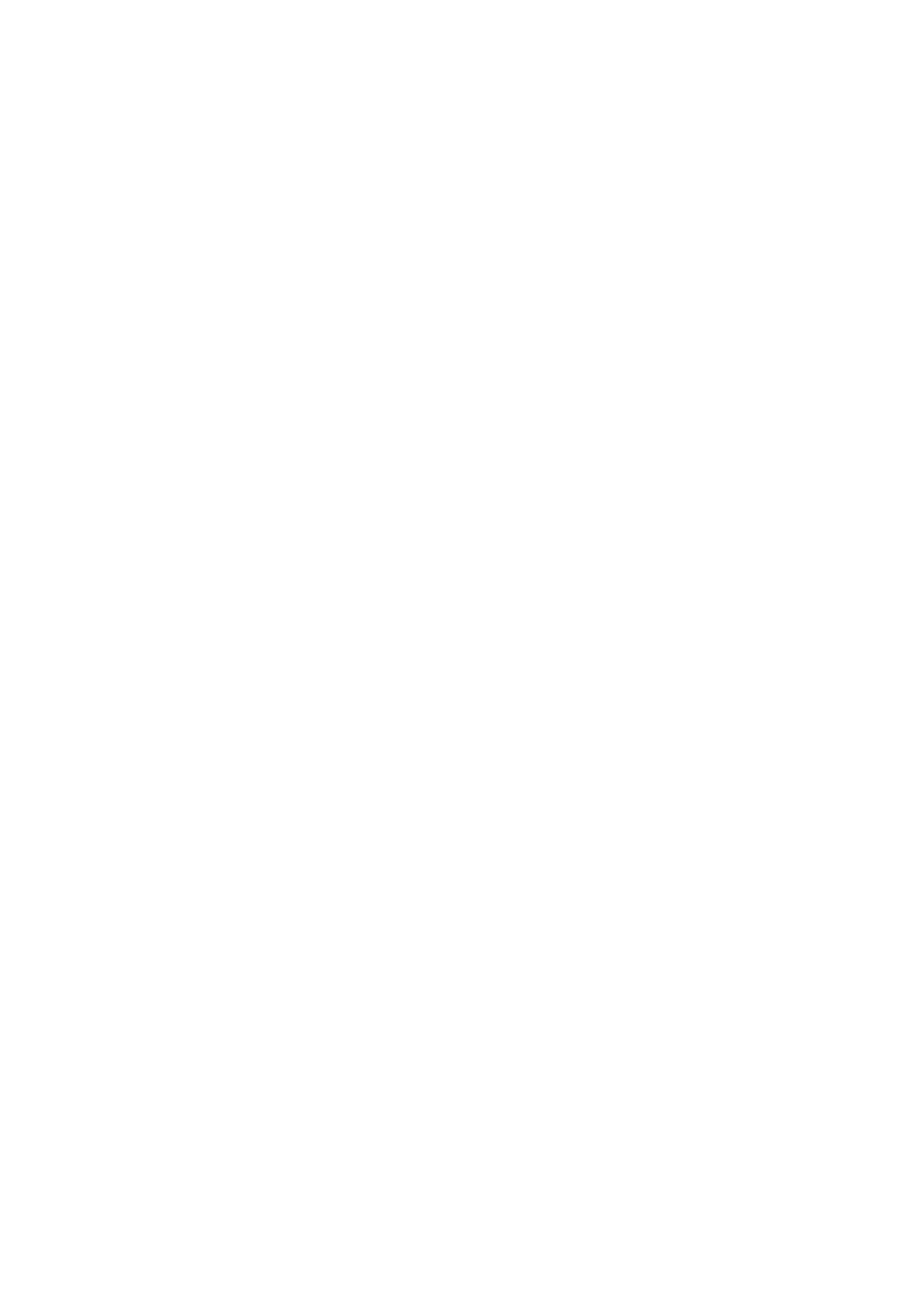#### **In the case of Orchowski v. Poland,**

The European Court of Human Rights (Fourth Section), sitting as a Chamber composed of:

Nicolas Bratza, *President,* Lech Garlicki, Giovanni Bonello, Ljiljana Mijović, David Thór Björgvinsson, Ledi Bianku, Mihai Poalelungi, *judges,*

and Lawrence Early, *Section Registrar,*

Having deliberated in private on 13 October 2009,

Delivers the following judgment, which was adopted on that date:

## PROCEDURE

1. The case originated in an application (no. 17885/04) against the Republic of Poland lodged with the Court under Article 34 of the Convention for the Protection of Human Rights and Fundamental Freedoms ("the Convention") by a Polish national, Mr Krzysztof Orchowski ("the applicant"), on 11 May 2004.

2. The applicant was represented by Ms K. Burska, a lawyer practising in Kobierzyce. The Polish Government ("the Government") were represented by their Agent, Mr J. Wołąsiewicz of the Ministry of Foreign Affairs.

3. The applicant alleged, in particular, that the conditions of his detention had given rise to inhuman and degrading treatment contrary to Article 3 of the Convention. The Court also considered it appropriate to raise of its own motion the issue of Poland's compliance with the requirements of Article 8 of the Convention with regard to the issue of overcrowding *vis-à-vis* the applicant's right to respect for his physical and mental integrity or his right to privacy and the protection of his private space.

4. On 30 March 2007 the President of the Fourth Section of the Court decided to give notice of the application. Under the provisions of Article 29 § 3 of the Convention, it was also decided to examine the merits of the application at the same time as its admissibility.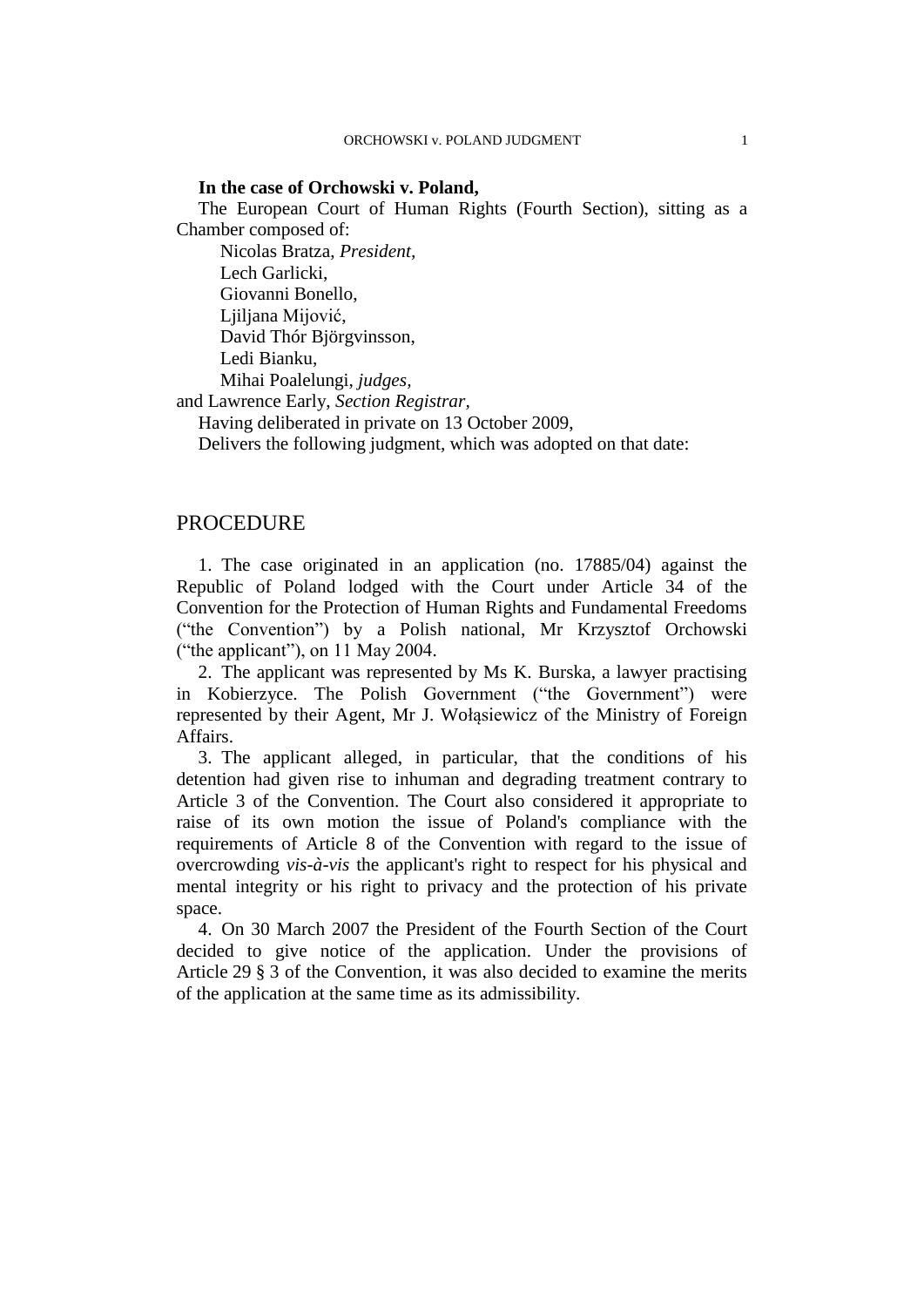## THE FACTS

## I. THE CIRCUMSTANCES OF THE CASE

5. The applicant, Mr Krzysztof Orchowski, is a Polish national who was born in 1971 and is currently serving a prison sentence in Wrocław Remand Centre in Poland.

## **A. Conditions of the applicant's detention**

6. By the time the instant case was communicated to the Polish Government, the applicant had been detained subsequently in four detention facilities (see paragraphs  $8 - 45$  below). On 26 April 2007, however, he was transferred to Kamińsk Prison and from there, on 3 July 2007, to Gdańsk Remand Centre. Subsequently, on 13 February 2008 the applicant was taken to Goleniów Prison. On an unspecified date, as it appears, in late-2008 he was transferred to Warszawa Mokotów Remand Centre. Finally, as it appears, on 13 February 2009 the applicant was committed to Wrocław Prison, where he remained.

7. The parties' statements relating to the conditions of the applicant's detention prior to April 2007 are, to a large extent, contradictory. The Government did not make any comments with regard to the applicant's detention after that date, except for the period when the applicant was detained in Goleniów Prison.

#### *1. Słupsk Remand Centre*

#### **(a) Uncontested facts**

8. From 5 September until 11 December 2003, from 30 December 2004 until 11 February 2005, from 19 July until 2 December 2005 and from 20 December 2005 until 6 March 2006 the applicant was detained in Słupsk Remand Centre.

9. Detainees in Słupsk Remand Centre had a right to a one-hour long outdoor exercise in one of the two yards, measuring 276 and 141 square metres ("m²") respectively. Groups of thirty and fifteen inmates respectively shared the yards at a time. The applicant had access to the TV and entertainment room in the remand centre twice a week for two hours at a time. He could watch television or play table tennis.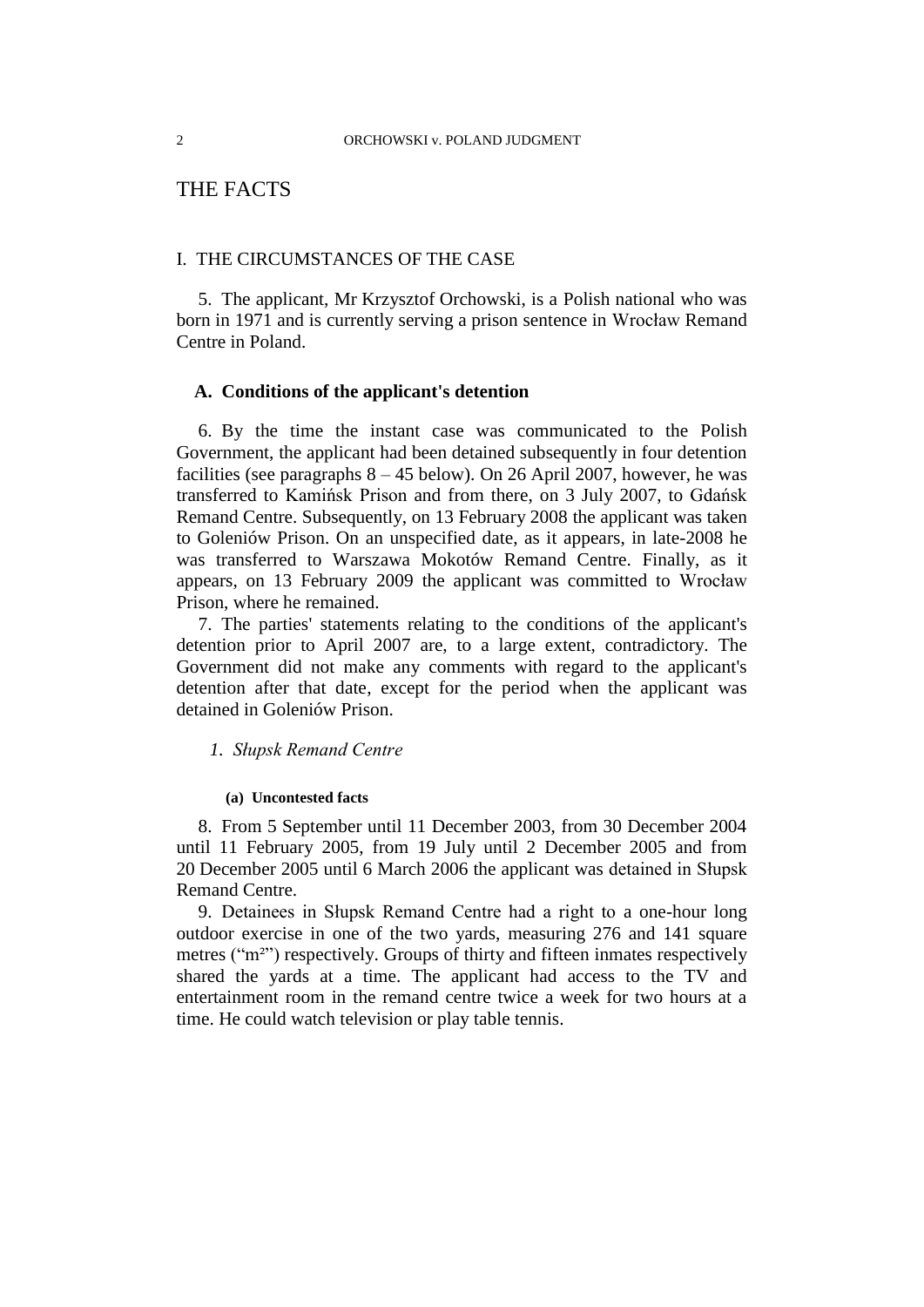#### **(b) Facts in dispute**

#### *(i) The Government*

10. The Government submitted that during the first term of his detention in Słupsk Remand Centre (from 5 September until 11 December 2003) the applicant was held in six different cells. The size of those cells varied between 8 and 27 m² and the occupancy rate fluctuated between one and six persons. In either case, the space per person ranged between 3 and 13 m².

11. As regards the other periods of the applicant's detention, the Government submitted that Słupsk Remand Centre had not kept any records of the applicant's accommodation or of the number of prisoners assigned to each cell. They noted that it had not been possible to keep records because the number of detainees assigned to a particular cell changed very often, even several times per day.

12. The Government acknowledged the existence of overcrowding in Słupsk Remand Centre at the time when the applicant was detained there. They submitted that the remand centre's governor had been obliged to regularly inform the competent penitentiary judges about the fact that the detainees had less than the statutory 3 m² of space per person.

13. The Government also submitted that the prisoners were entitled to one hot shower at least once per week. The shower-room in Słupsk Remand Centre was, at the relevant time, equipped with twelve shower-heads. Prisoners showered in groups of twelve.

14. Between July 2003 and February 2006 the Słupsk State Sanitary Inspectorate (*Państwowy Inspektorat Sanitarny*) carried out five inspections at Słupsk Remand Centre. The Government did not provide any information as to the results of those inspections. They noted that cells in Słupsk Remand Centre were disinfected once a week. In addition, a sufficient amount of hygiene and sanitary products was distributed among detainees every month. Prisoners had their underwear changed once a week and their clothes and shoes, as often as necessary. The bed linen was washed every two weeks. Detainees had their meals inside their cells.

15. The applicant's cells were well-lit and ventilated. They were in a good condition as they had been renovated only a few years previously.

### *(ii) The applicant*

16. The applicant submitted that his cell during his first detention in the Słupsk Remand Centre measured 17 m² and was shared by ten detainees, including the applicant  $(1.7 \text{ m}^2 \text{ per person})$ .

17. The official statistics obtained by the applicant's lawyer from the Head of the Press and Communication Unit in the Office of the General Director of the Prison Service (*Kierownik Zespołu Prasowego i Komunikacji Społecznej w Biurze Dyrektora Generalnego Służby*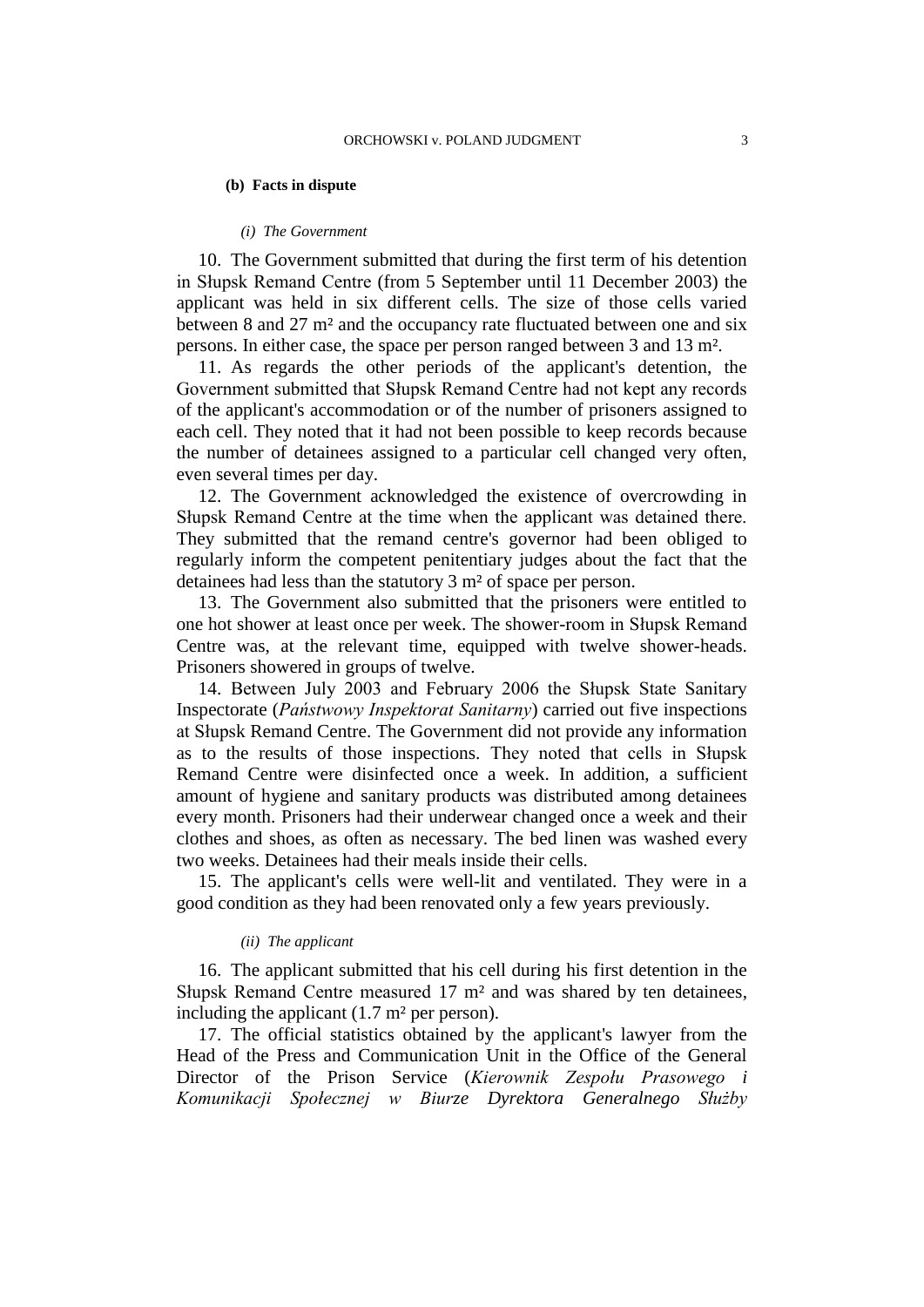*Więziennej)* reveal the following data. The overcrowding (the degree by which the number of prisoners exceeds the maximum allowed capacity of a particular detention facility) at Słupsk Remand Centre during the applicant's first detention was nearly 11 %, during his second detention  $-3\%$ , during his third detention – 14 % and during his fourth detention – nearly 4 %.

#### *2. Sztum Prison*

#### **(a) Uncontested facts**

18. From 12 December 2003 until 28 January 2004, from 23 until 29 March 2006, from 22 June until 2 August 2006, and from 30 August 2006 until 18 October 2006, the applicant was detained in Sztum Prison.

#### **(b) Facts in dispute**

## *(i) The Government*

19. The Government submitted that throughout his detention in Sztum Prison the applicant was held in eight different cells. The size of each of those cells was over 6.5 m² and the occupancy rate ranged from one to three persons, including the applicant. Most of the time the space was between 3.2 and 3.5 m² per person. However, from 30 August until 18 October 2006 the applicant was assigned to cell no. 295 which measured 6.6 m² and was shared by three detainees, including the applicant. In that particular cell, the space per person did not exceed 2.2 m².

On the other hand, the Government stressed that between 12 December 2003 and 28 January 2004, 23 and 29 March 2006 and 22 June and 2 August 2006 the living conditions provided to the applicant in Sztum Prison had been in compliance with domestic standards.

20. At the relevant time, four sanitary inspections took place in the prison (9 December 2003 and 9 March, 9 June and 11 November 2006). The inspections did not reveal any irregularities. The cells in Sztum Prison were clean, sufficiently ventilated and lit, and in an overall good condition.

21. Prisoners had at least one hot shower per week and they entered the bathhouse in groups of a maximum of twenty-five people.

22. The applicant had access to the prison's "day-room" where he could watch television or play games and to a 476 square metre-large fitness room, where he could play volleyball and practise other sports. In addition, prisoners were entitled to an hour long outdoor exercise in one of four yards. Two of the yards in question measured 1,800 and 1,200 m² respectively. The strolling paths within these yards were 136 and 108 metres long respectively and two metres wide. The other two yards measured 500 m² each. The strolling paths within these yards were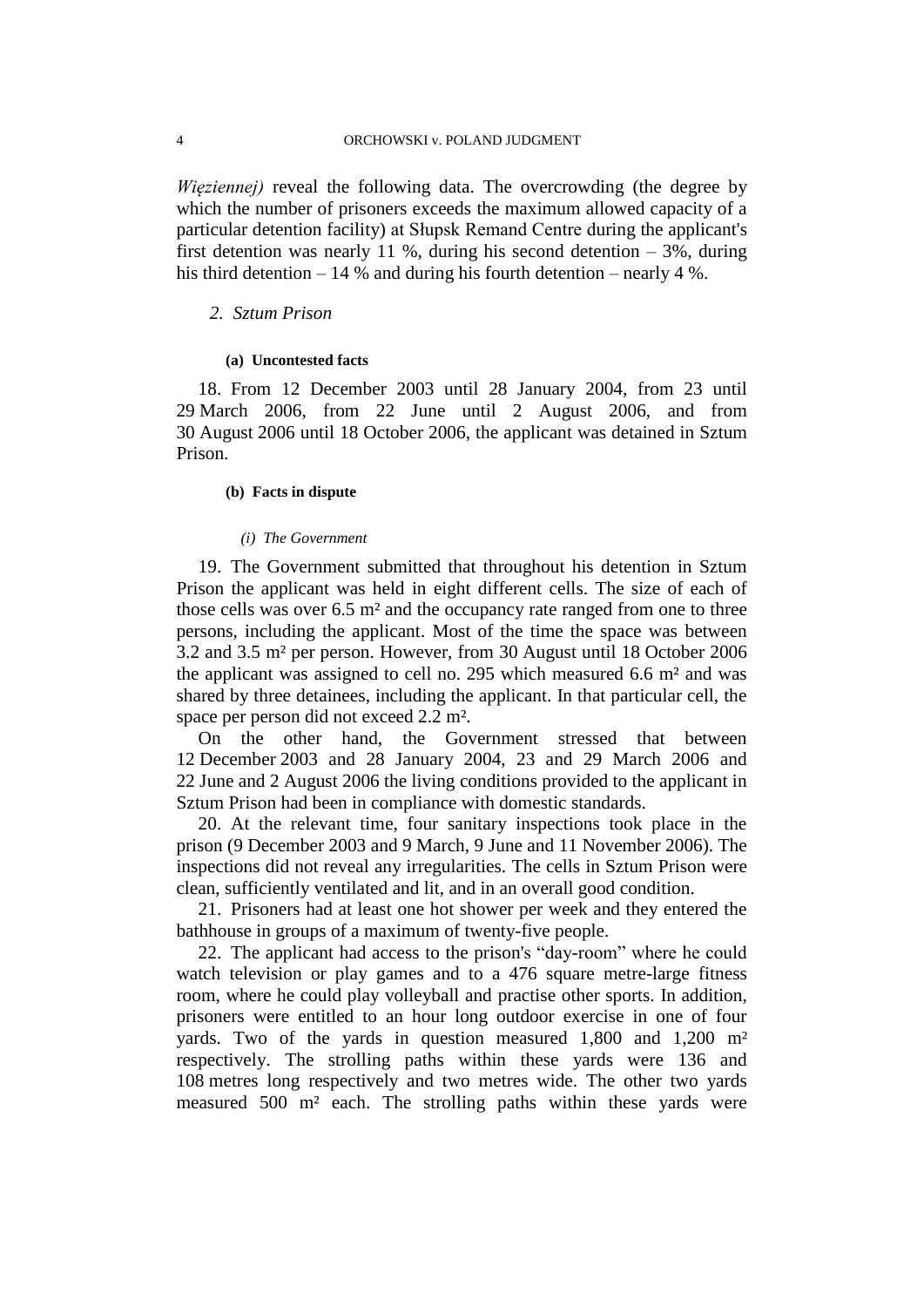fifty-six metres long and two metres wide. The outdoor exercise took place in groups of a maximum of forty prisoners.

23. Meals in Sztum Prison were served three times a day inside the cells. At lunchtime prisoners received a hot meal. The food served in prison was tasty and of a good nutritional value.

#### *(ii) The applicant*

24. The applicant submitted that his cell during his first detention in the Sztum Prison measured 24 m² and was shared by nine persons, including the applicant (2.6 m² per person). During his second detention in the Sztum Prison, the applicant was held in cell no. 394 ward IV, which measured 9 m² and was shared by four persons, including the applicant  $(2.25 \text{ m}^2 \text{ per})$ person).

25. According to the official data obtained by the applicant's lawyer from the Office of the General Director of the Prison Service the rate of overcrowding in Sztum Prison was nearly 10% during the applicant's first detention, 20% during his second and third periods of detention and nearly 25 % during his fourth detention in this facility.

## *3. Gdańsk Remand Centre*

#### **(a) Uncontested facts**

26. From 28 January until 15 April 2004, from 10 March until 19 July 2005, from 2 until 20 December 2005, from 10 May until 6 June 2006, from 2 until 30 August 2006, from 18 October 2006 until 13 February 2007, and from 3 July 2007 until 13 February 2008 the applicant was detained in Gdańsk Remand Centre.

#### **(b) Facts in dispute**

#### *(i) The Government*

27. The Government submitted that throughout his detention in Gdańsk Remand Centre the applicant was held in twenty-three different cells. The size of those cells ranged from 5.5 to 24.5 m². They submitted that the occupancy rate (the number of prisoners in a cell and the living space per prisoner) during the first two of the applicant's detention terms in Gdańsk Remand Centre had not been recorded.

During the applicant's third, fourth, fifth and sixth periods of detention the number of the applicant's cellmates ranged from two to six. The space per person during that time was usually a little over 3 m². However, for twenty days in May 2006 and twenty days in August 2006 the applicant shared his cells with four other inmates and the surface available was 2.8 m²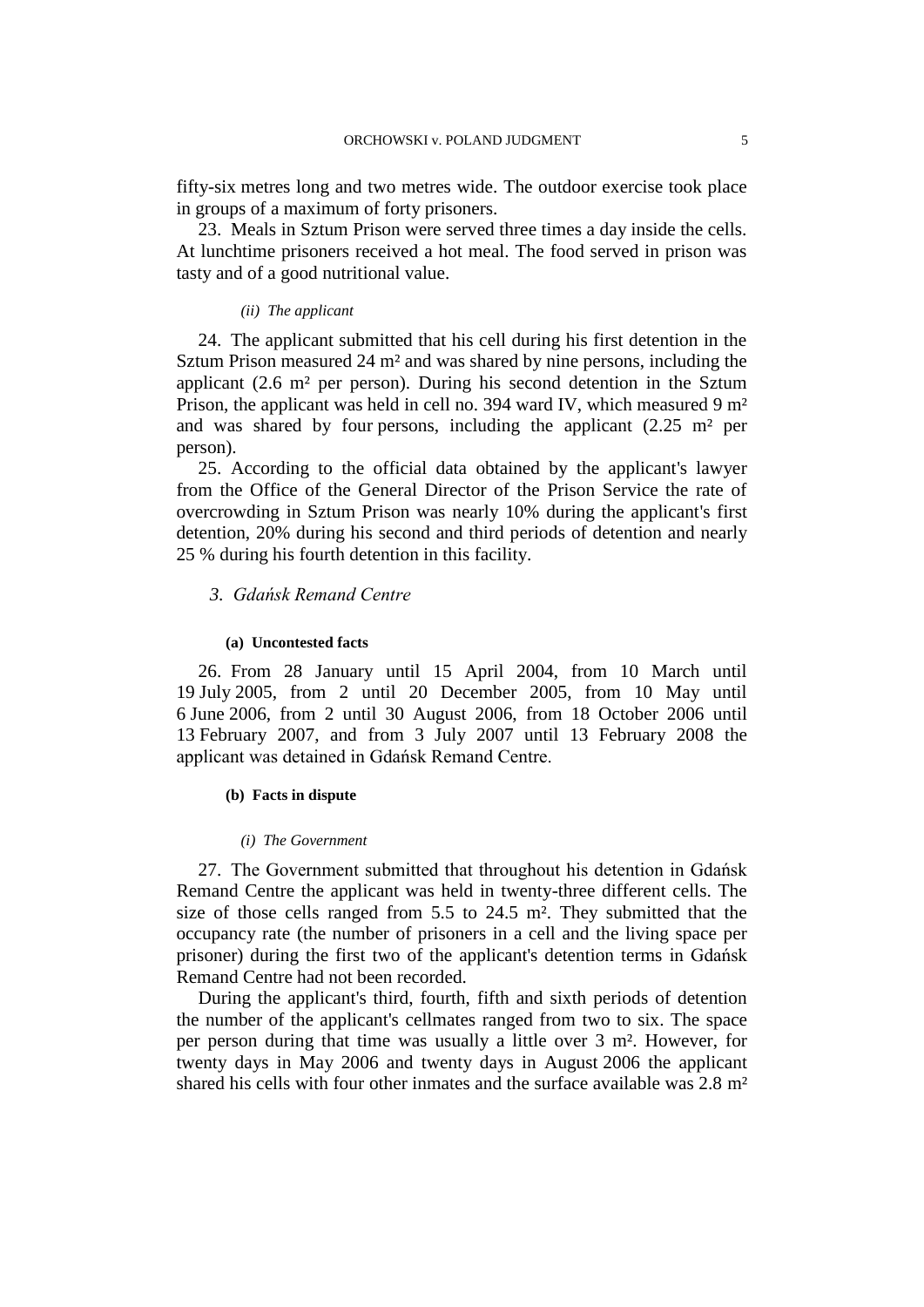per person. In addition, the number of the applicant's cellmates during one week between May and June 2006 had not been recorded.

28. The Government acknowledged the fact that, at the relevant time, the remand centre was facing a problem of overcrowding. On 19 June and 13 September 2006 the governor decided to reduce the available space per person to less than the statutory standard of 3 m². On each occasion a competent penitentiary judge was duly informed about the situation.

On the other hand, the Government submitted a letter from the administration of Gdansk Remand Centre dated 19 December 2007, which stated that during an unspecified period the applicant was assigned to a cell measuring nearly 6.5 m². He had shared that cell with only one inmate.

29. The Government did not submit any other information as to the occupancy rate in Gdańsk Remand Centre during the applicant's detention from 3 July 2007 until 13 February 2008.

30. At the relevant time fifteen sanitary inspections were carried out by the Gdańsk District or Regional Sanitary Inspectorate (*Stacja Sanitarno-Epidemiologiczna*): one in 2004, four in 2005, five in 2006 and five by May 2007. The cells were clean and sufficiently ventilated and lit.

31. The applicant could take a minimum of one hot shower per week. Detainees accessed the shower room in a number equal to the number of shower heads in a particular unit.

The bed linen was usually changed once every two weeks, more often if it was considered necessary.

32. The applicant had a right to an hour-long outdoor exercise in a group of thirty in one of four outdoor yards. The size of the yards ranged from 36 to 101 m².

33. Meals were served three times per day inside cells. They were tasty and of a good nutritional value. A hot meal was always served at lunchtime.

#### *(ii) The applicant*

34. The applicant submitted that Gdańsk Remand Centre had been overcrowded.

35. To that effect he furnished a copy of a document, which had been issued by the administration of Gdańsk Remand Centre, containing the list of the applicant's cells. The history of the applicant's transfers within the remand centre, namely the cells' numbers and the dates of the applicant's placement, is concordant with the data submitted by the Government. The document submitted by the applicant, however, also shows the information which was missing from the records submitted by the Government, namely the occupancy rate of the applicant's cells during the first two periods of his detention.

36. According to that information, from 11 until 25 February 2004 the applicant was placed in cell no. 31 of ward II (PC2), which measured 12.6 m² and was occupied by six people, including the applicant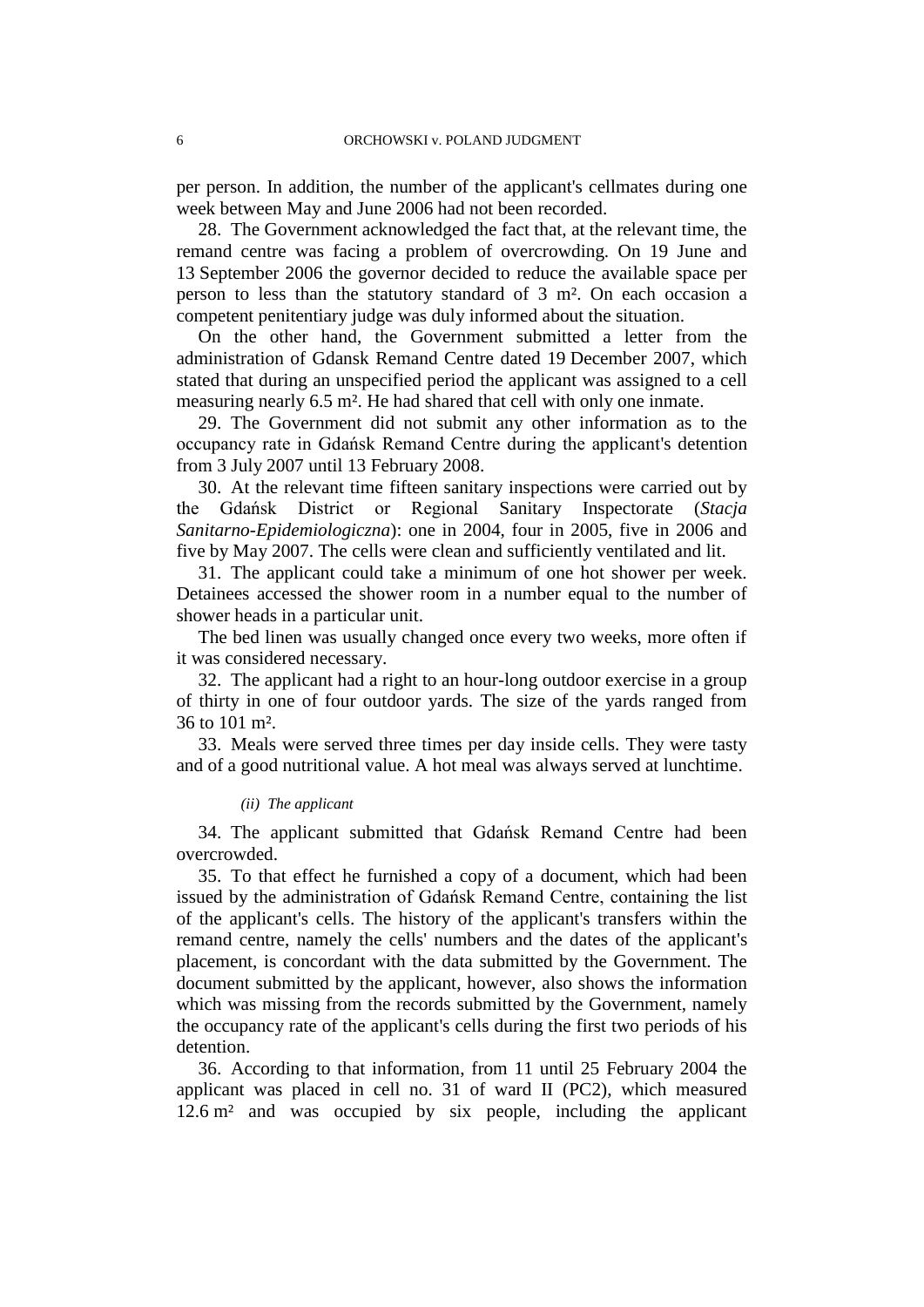(2.1 m² per person). From 25 February until 25 March 2004 he was held in cells no. 27 and 19 of ward V (PC5). Both cells measured approximately 12.5 m² and they were occupied by five detainees (2.5 m² per person). From 25 March until 5 April 2004 the applicant was assigned to cell no. 18 in ward II (PC2), which measured 5.5 m² and was shared by two people including the applicant (2.7 m² per person). From 5 until 7 April 2004 he was in cell no. 41 of ward II (PC2). This cell measured 6.7 m<sup>2</sup> and was occupied by two persons including the applicant (3.3 m² per person). From 7 until 15 April 2004 the applicant was detained in cell no. 9 of ward V (PW5), which measured 7.1 m<sup>2</sup> and was occupied by two people, including the applicant (3.5 m<sup>2</sup> per person).

37. In the second period of his detention in Gdańsk Remand Centre, the applicant was assigned to the following cells: from 10 until 21 March 2005 – to cell no. 4 of ward III (PW3), which measured  $12.2$  m<sup>2</sup> and was occupied by four people, including the applicant (3 m² per person); from 25 March until 3 June 2005 – to cell no. 8 in ward V (PZ5), which measured 15.2 m² and was shared by a total number of seven detainees (2.1 m² per person); and from 3 June until 19 July 2005 – to cell no. 7 in ward V (PZ5), which measured 20.3 m<sup>2</sup> and was occupied by a total number of eight people (2.5 m² per person).

38. Lastly, the document submitted by the applicant contains a detailed list of the applicant's cells during the last period of his detention in Gdańsk Remand Centre, namely from 3 July 2007 until 13 February 2008.

In the relevant period of seven months the applicant was moved twenty times between different cells. The size of the cells in question ranged from 5.5 to 13.6 m² and their occupancy rate, from one to six persons. In most of the cells the space per person oscillated around 2.5 m². In addition, for a total number of approximately thirty-five days the applicant was detained in cells in which the space per person was 2 m². His detention in cells, in which the space per person was slightly over 3 m<sup>2</sup>, amounted to approximately 120 days.

The document also reveals that from 16 until 19 November 2007 the applicant was detained alone in a cell, measuring nearly 7 m².

39. According to the official data obtained by the applicant's lawyer from the Office of the General Director of the Prison Service the rate of overcrowding in Gdańsk Remand Centre was nearly 15% during the applicant's first detention, 4% during his second detention, 17% during his third detention, 14% during his fourth detention and nearly 9% during his fifth detention in this facility.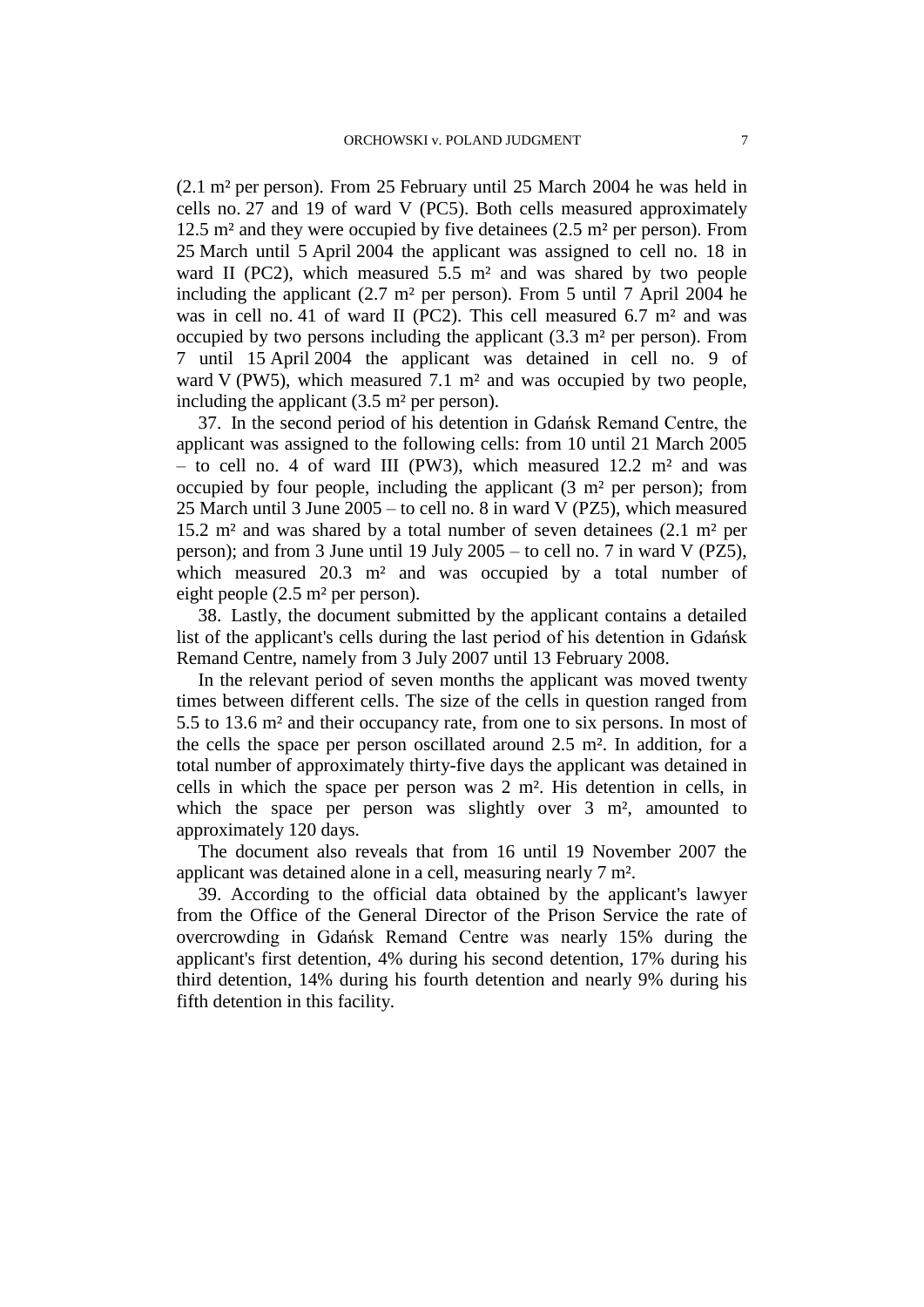#### *4. Wejherowo Remand Centre*

#### **(a) Uncontested facts**

Finally, from 15 April until 30 December 2004, from 11 February until 10 March 2005, from 6 until 23 March 2006, from 29 March until 10 May 2006, from 6 until 22 June 2006, and, from 13 February until 26 April 2007, the applicant was detained in Wejherowo Remand Centre.

#### **(b) Facts in dispute**

#### *(i) The Government*

40. The Government submitted that throughout his detention in Wejherowo Remand Centre the applicant was moved seventeen times between different cells. The size of those cells varied between 5 and 20 m². The occupancy rate had not been recorded, although the applicant was twice kept in solitary confinement.

41. The Government submitted that the problem of overcrowding had been recorded for the first time in August 2000. It persisted until 24 January 2007, with the exception of two periods of downslide, namely from 24 March until 14 April 2005 and from 20 February until 8 March 2006. Between April 2005 and November 2006, the remand centre's governor issued four decisions on reducing the statutory standard of 3 m² per detainee and informed the competent penitentiary judge accordingly.

42. In the absence of the necessary data, the Government could not rule out that during a certain time, the applicant was detained in cells in which the space per person was below 3 m². In particular, at the relevant time there was a practice of placing eight detainees in six-person cells.

On the other hand, the Government stressed that during the applicant's last period of detention in Wejherowo Remand Centre (from 13 February until 26 April 2007), he shared his cells only with one person, thus having nearly 4 m² of individual space.

43. At the relevant time, regular sanitary inspections were carried out in the remand centre by the Wejherowo Sanitary Inspectorate (*Stacja Sanitarno-Epidemiologiczna*): two in 2004, one in 2005, two in 2006 and one in 2007. The inspections did not reveal any irregularities. The cells were clean and well-equipped. They were sufficiently lit and ventilated.

44. The applicant could take a minimum of one hot shower per week. Detainees accessed the shower room in a number equal to the number of shower heads in a particular unit.

45. The applicant had a right to an hour-long outdoor exercise in a spacious yard together with a group of ten to twenty fellow inmates. In addition, he had a right to spend two hours in the remand centre's "TV-room" four times per week.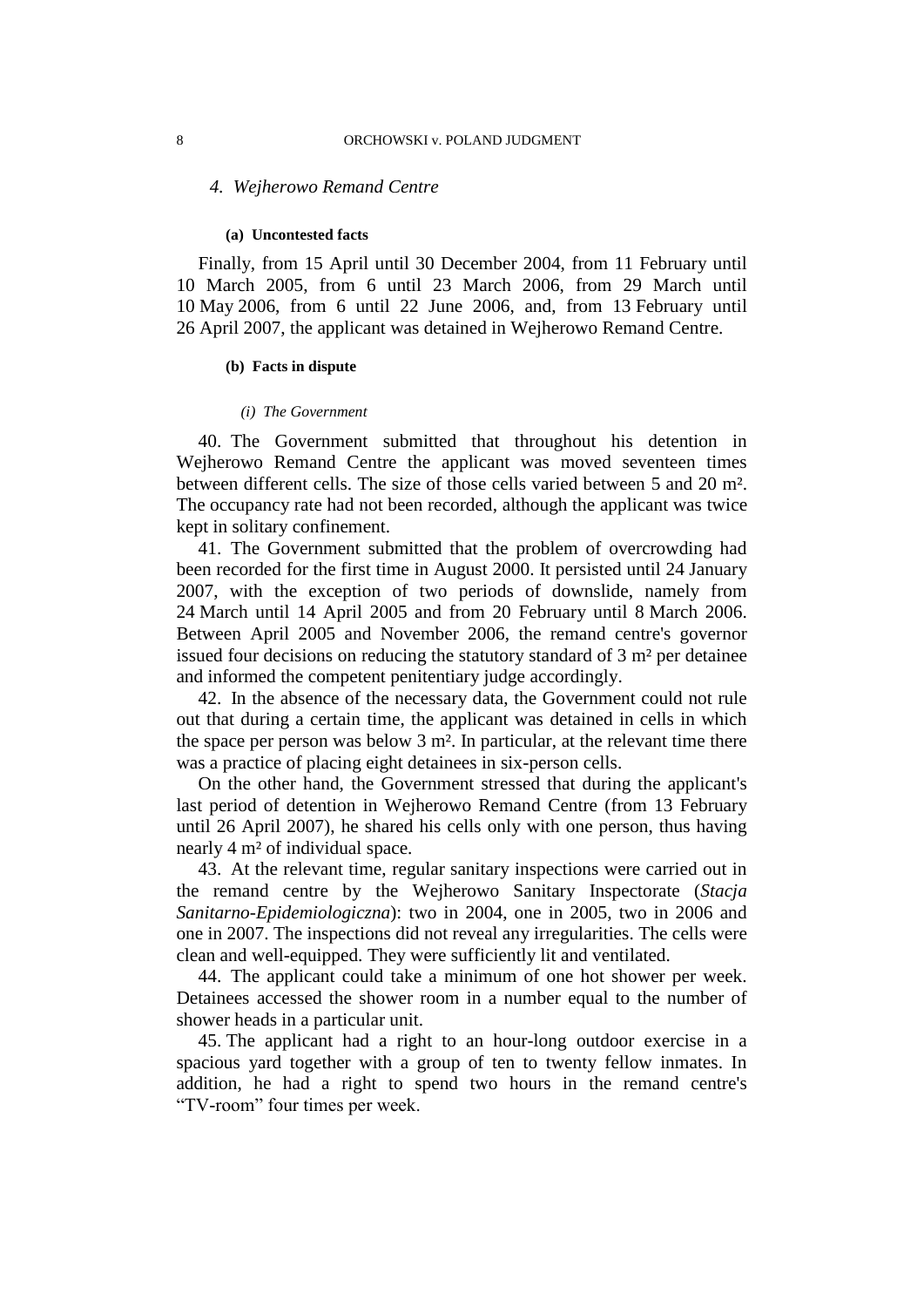Bed linen was changed once every two weeks. Prisoners' underwear, towels and dishcloths were washed twice a week.

46. Meals, which conformed to the standard quality requirements, were served inside the cells.

#### *(ii) The applicant*

47. The applicant submitted that his cell during his first detention in the Wejherowo Remand Centre measured 18 m² and was shared by a total number of eight people (2.2 m² per person). During the applicant's second detention in the Wejherowo Remand Centre he was held in cell no. 12 ward V, which measured 13 m² and was shared by six persons (2.1 m² per person). The applicant stressed that the problem of overcrowding in that facility persisted from 2000 until 24 January 2007. The only periods when Wejherowo Remand Centre was not overcrowded were from 24 March until 14 April 2005 and 20 February until 8 March 2006.

48. The applicant furnished a copy of a letter from the governor of Wejherowo Remand Centre dated 19 June 2008. It was stated in it that the applicant had been detained in cells in which the statutory space of 3 m² per person had been reduced due to the general problem of overcrowding persisting in the country. At the relevant time, and with the exception of the period from 13 February until 26 April 2007, the maximum allowed population rate in the remand centre was exceeded by 4 to 15%, depending on the specific moment.

49. Moreover, the official statistics from the Office of the General Director of the Prison Service revealed that the rate of the overcrowding in Wejherowo Remand Centre was at 8.5% during the applicant's first detention, nearly 9.5 or 12.5% (the document reveals contradictory figures) during his second detention, 2 or 3% (contradictory figures) during his third detention, nearly 11% during his fourth detention, and 14.5% during his fifth detention in this facility. During the sixth and last period of the applicant's detention in Wejherowo Remand Centre, the occupancy rate was 16% below the maximum allowed capacity of this establishment.

## *5. Kamińsk Prison*

#### **(a) Uncontested facts**

50. It appears that from 26 April until 3 July 2007 the applicant was detained in Kamińsk Prison.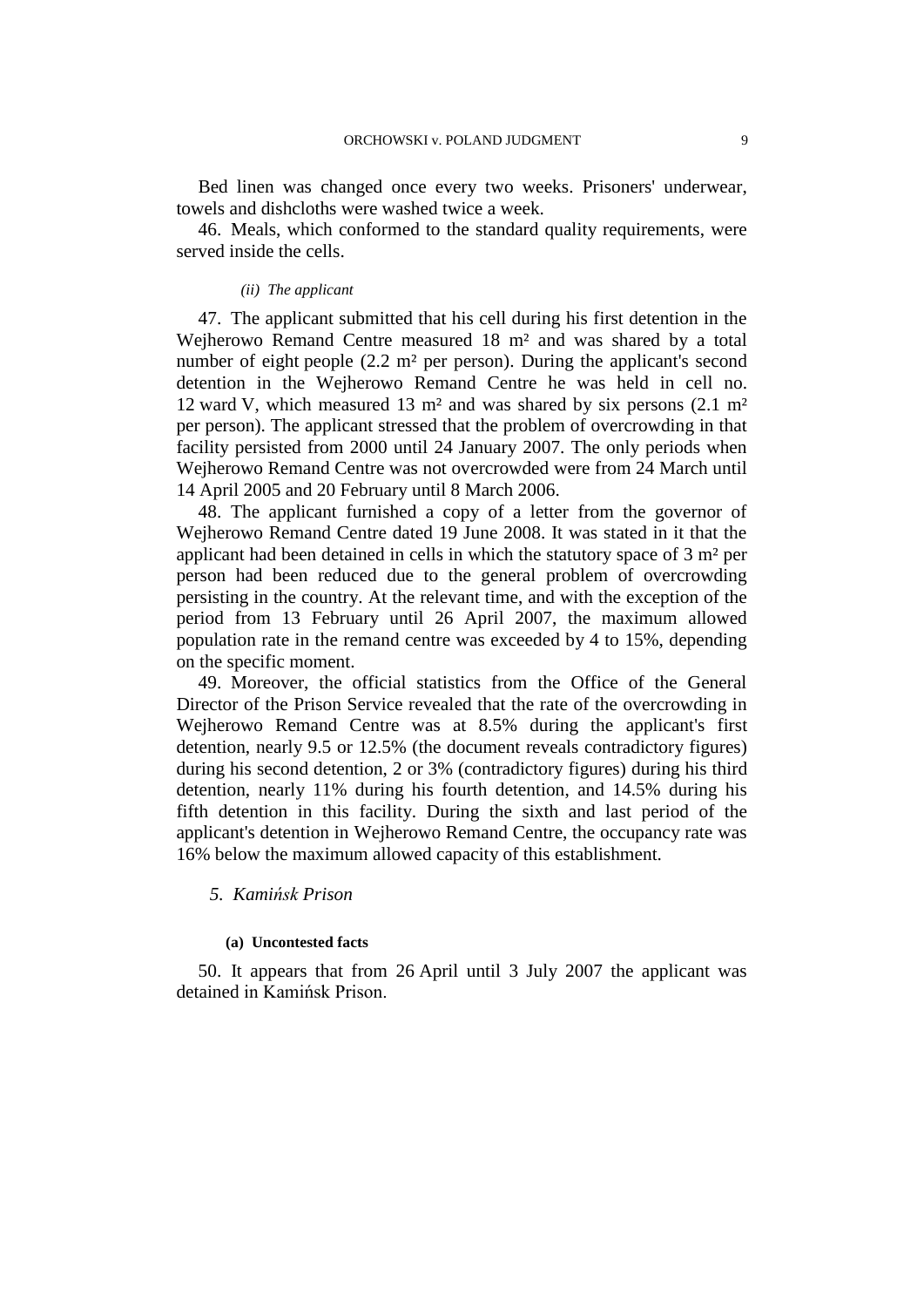#### **(b) Facts in dispute**

#### *(i) The Government*

51. The Government did not make any submissions with reference to Kamińsk Prison.

## *(ii) The applicant*

52. The applicant submitted that he had been assigned to cell no. 19 in ward III. The cell in question measured 13 m<sup>2</sup> and was occupied by six inmates, including the applicant  $(2.1 \text{ m}^2 \text{ per person})$ . The toilet annex took up 130 cm of the cell's space. There were also three bunk beds, two tables and six stools. The applicant submitted that his cell was cramped and overcrowded.

53. The applicant submitted a copy of a letter of 31 May 2007 sent by the Kamińsk Prison administration to the Ministry of Justice. It was stated in the letter that from 26 April 2007 until 31 May 2007 the applicant had been detained in cell no. 50, which measured 16.4 m² and was shared by six people, including the applicant (2.7 m² per person). It was also noted that on 2 February 2007 a competent penitentiary judge had again been informed of the fact that Kamińsk Prison was overcrowded and that that problem would persist for at least another six months.

54. In addition, according to the official statistics from the Office of the General Director of the Prison Service the overcrowding in Kamińsk Prison at the time of the applicant's incarceration there reached almost 15%.

#### *6. Goleniów Prison*

#### **(a) Uncontested facts**

55. It appears that from 3 July 2007 until an unspecified date in late-2008 the applicant was detained in Goleniów Prison.

### **(b) Facts in dispute**

#### *(i) The Government*

56. The Government submitted that as of 20 February 2008 the applicant had been detained in a cell in which the minimum statutory standard of 3 m<sup>2</sup> of space per person had been respected.

#### *(ii) The applicant*

57. The applicant submitted the official statistics from the Office of the General Director of the Prison Service which showed that the overcrowding in Goleniów Prison at the time of his incarceration there reached almost 7%.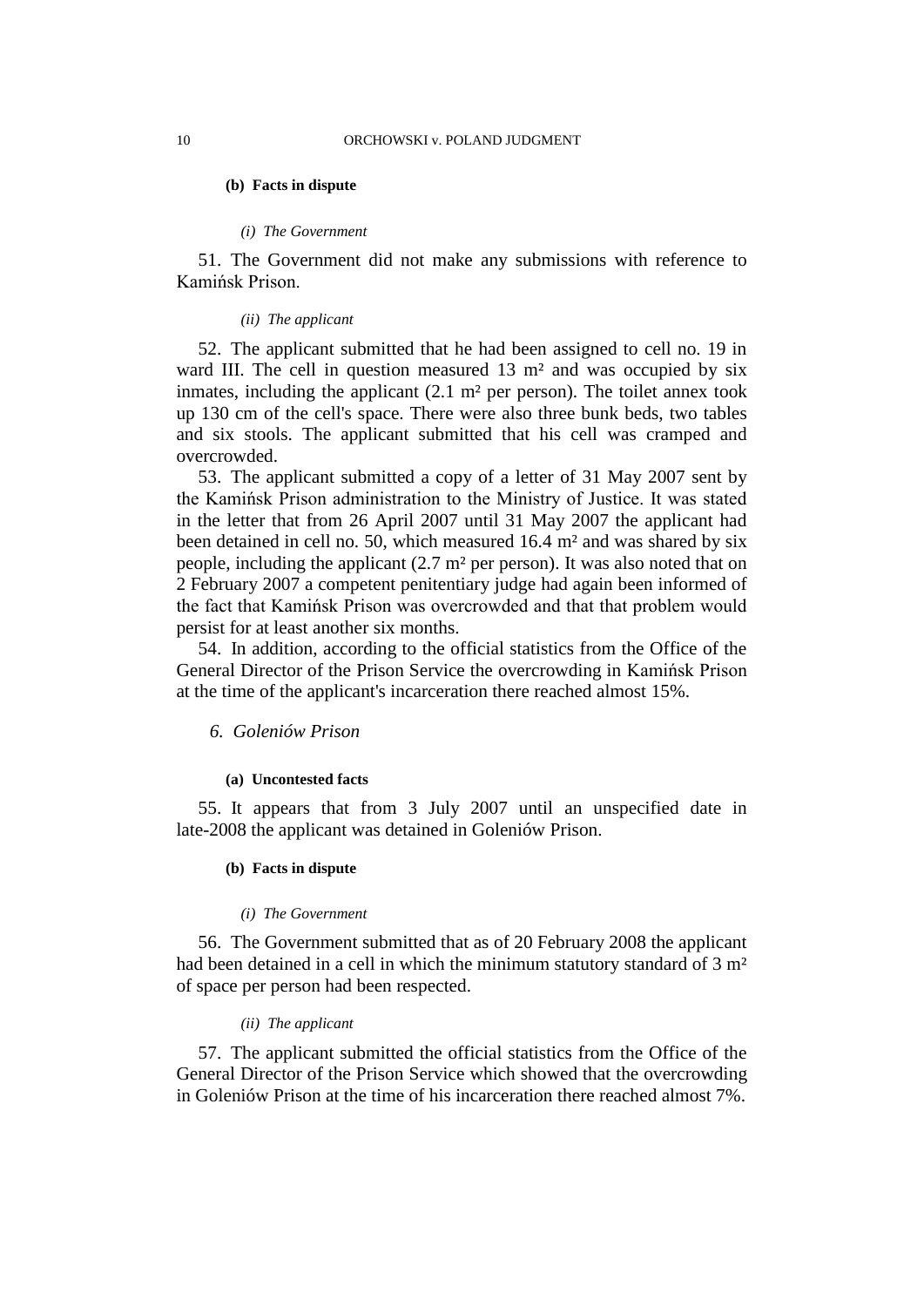58. Moreover, the applicant specified that he was at first detained in cell no.100 in wing E. The cell in question measured 10 m² and was shared by four prisoners including the applicant  $(2.5 \text{ m}^2 \text{ per person})$ . He was then transferred to cell no. 103 in wing E. That cell measured 18 m² and was shared by seven people including the applicant (2.57 m² per person).

59. Lastly, the applicant confirmed that from 20 February 2008 until an unspecified date he had been assigned to a cell in which the space of 3 m² was available for each prisoner.

## *7. Warszawa Mokotów Remand Centre*

#### **(a) Uncontested facts**

60. From an unspecified date in late-2008 until 13 February 2009 the applicant was detained in Warszawa Mokotów Remand Centre.

#### **(b) Facts in dispute**

#### *(i) The Government*

61. The Government did not make any submissions with reference to this detention facility.

#### *(ii) The applicant*

62. The applicant submitted that in Warszawa Mokotów Remand Centre he had been detained subsequently in: cell no. 10 in wing B1, cell no. 1 in wing A1 and cell no. 23 in wing C1. The first cell measured 7 m² and was shared by three people including the applicant  $(2.3 \text{ m}^2 \text{ per person})$ . The second of the mentioned cells measured 21 m² and was shared by twelve prisoners including the applicant (1.75 m² per person). Lastly, the third cell measured 10 m² and was shared by four people including the applicant  $(2.5 \text{ m}^2 \text{ per person}).$ 

#### *8. Wrocław Prison*

63. Finally, as it appears, on 13 February 2009 the applicant was committed to Wrocław Prison, where he remained.

64. The parties did not make any submissions with regard to this detention facility.

#### **B. The applicant's complaints to domestic courts and authorities**

65. The applicant lodged numerous complaints about the conditions of his detention with the domestic authorities. He also applied on numerous occasions for a break in serving the sentence on account of the poor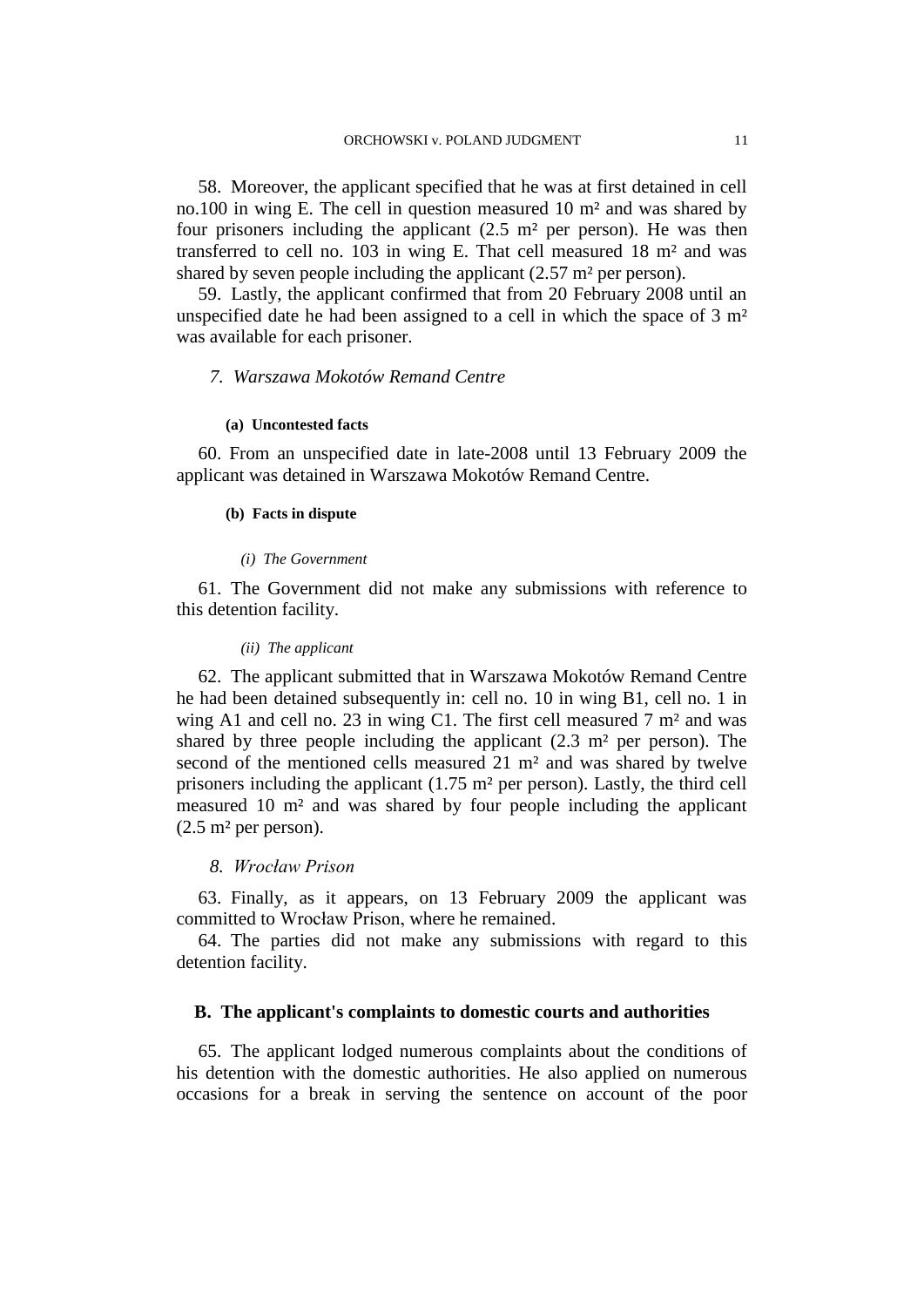conditions of detention, as well as his difficult family situation. All of the applicant's complaints and requests were to no avail.

66. The Government in their submissions to the Court, acknowledged the fact that the applicant had lodged numerous complaints about the various aspects of his detention. The complaints lodged on 3, 5 and 7 May and 28 May 2004, 18 April, 12 May and 28 December 2005, and 18 May and 29 June 2006 related, among other issues, to the problem of overcrowding and inadequate living conditions in Wejherowo, Gdańsk and Słupsk Remand Centres. The relevant authorities, including the competent Regional Inspectorates of the Prison Service, considered them all manifestly ill-founded.

67. The applicant, for his part, submitted a copy of a letter of 30 June 2004 of the Deputy Director of the Gdańsk Regional Inspection of Prison Services (*Okręgowy Inspektorat Służby Więziennej*) who had acknowledged the existence of overcrowding in Gdańsk Remand Centre at a level of 10% above the norm.

68. Likewise, the problem of overcrowding was acknowledged by the Director of the Gdańsk Remand Centre in his letter of 31 March 2005, which had been issued in reply to the applicant's complaint of 14 March 2005. However, the complaint that the applicant had diminished contact with the warden due to overcrowding was found to be unsubstantiated. It was indicated that the applicant had three meetings with the warden in less than one month.

69. The applicant's requests to be granted a break in serving the sentence were dismissed as manifestly ill-founded. The most recent decision was delivered by the Słupsk Regional Court on 6 February 2006.

## **C. The applicant's civil action against the State Treasury**

70. In his additional submissions of 25 November 2008 the applicant stated that on 19 February 2008 he had lodged with the Warsaw Regional Court (Sąd Okręgowy) an action for compensation under Articles 23 and 24 of the Civil Code in conjunction with Article 448 of the Civil Code. The applicant sued the State Treasury for the alleged damage resulting from overcrowding and inadequate living conditions in all the detention facilities in which he had so far been detained.

71. It appears that the case is currently pending before the court of first-instance.

## **D. Criminal proceedings against the applicant**

72. On 9 March 2006 the applicant submitted new complaints related to the criminal proceedings against him. However, despite the Registry's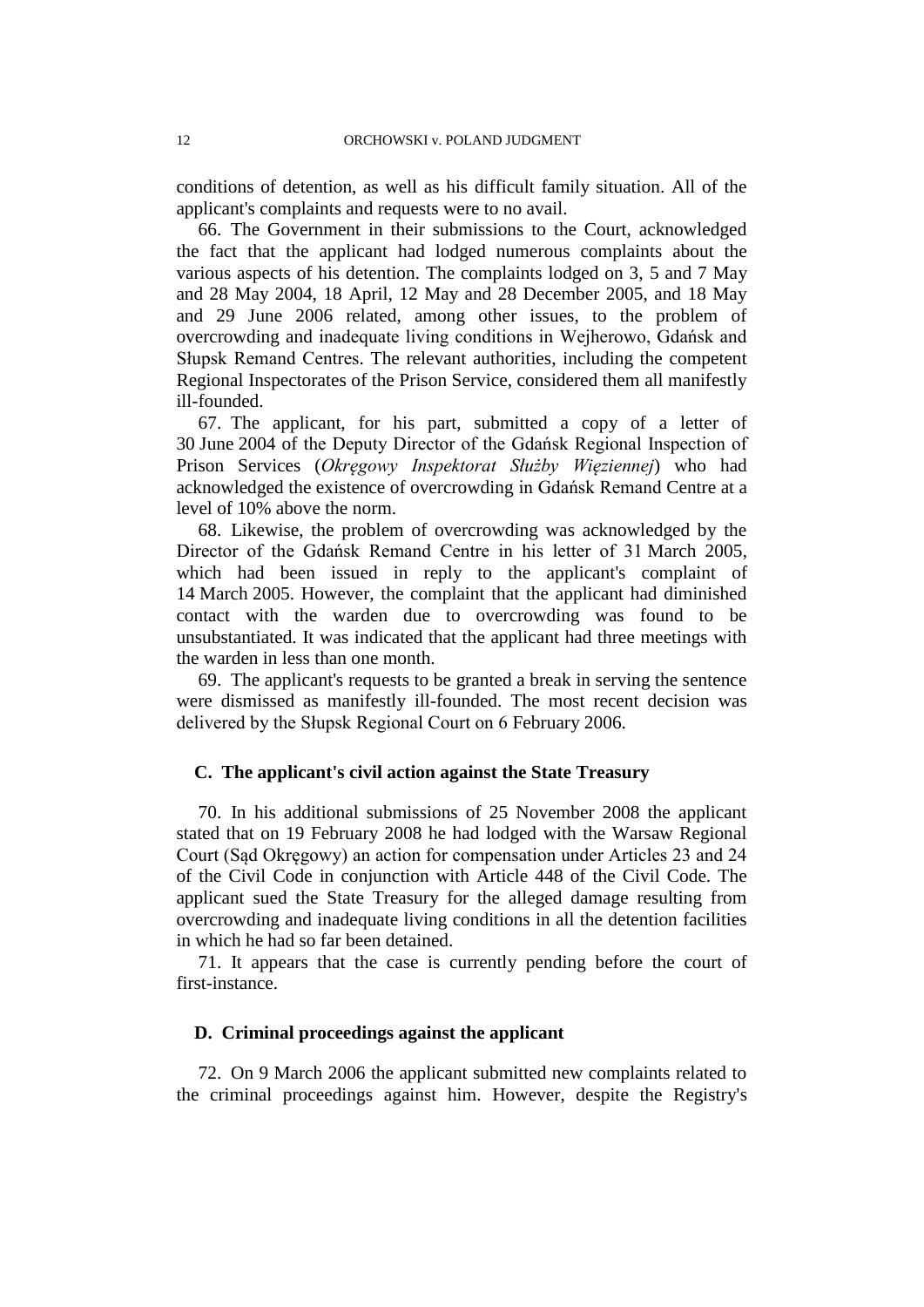request he failed to provide copies of the relevant domestic courts' decisions delivered in the course of the impugned proceedings.

73. It appears that on 11 December 2002 the Gdynia District Court convicted the applicant of unspecified offences and sentenced him to four years' imprisonment (no. II K 1200/01). It also appears that on 3 November 2003 the Gdańsk Regional Court dismissed an appeal against that judgment (no. Ka 469/03). The applicant submitted that he had not been present at the appeal hearing. He was, however, represented by a legal-aid lawyer and, ultimately, he was informed about the outcome of the case. The applicant's conviction became final as he failed to lodge a cassation appeal. It appears that the applicant subsequently asked the Ombudsman (*Rzecznik Praw Obywatelskich*) to lodge an extraordinary cassation appeal against the second-instance judgment, but his request was to no avail.

## II. RELEVANT DOMESTIC LAW AND PRACTICE

#### **A. Relevant constitutional provisions**

74. Article 2 of the Constitution reads as follows:

"The Republic of Poland shall be a democratic State ruled by law and implementing the principles of social justice."

Article 40 of the Constitution reads:

"No one shall be subjected to torture or cruel, inhuman, or degrading treatment or punishment."

Article 41 of the Constitution, in its relevant part, provides:

"4. Anyone deprived of liberty shall be treated in a humane manner."

## **B. General rules on conditions of detention**

#### *1. Code of Execution of Criminal Sentences*

75. Article 110 of the Code of Execution of Criminal Sentences (*Kodeks karny wykonawczy* – "the Code") provides:

"1. A sentenced person shall be placed in an individual cell or a cell shared with other inmates.

2. The area of the cell shall be no less than 3 square metres per detainee."

Article 248 of the Code provides:

"1. In particularly justified cases a governor of a prison or remand centre may decide to place detainees, for a specified period of time, in conditions where the area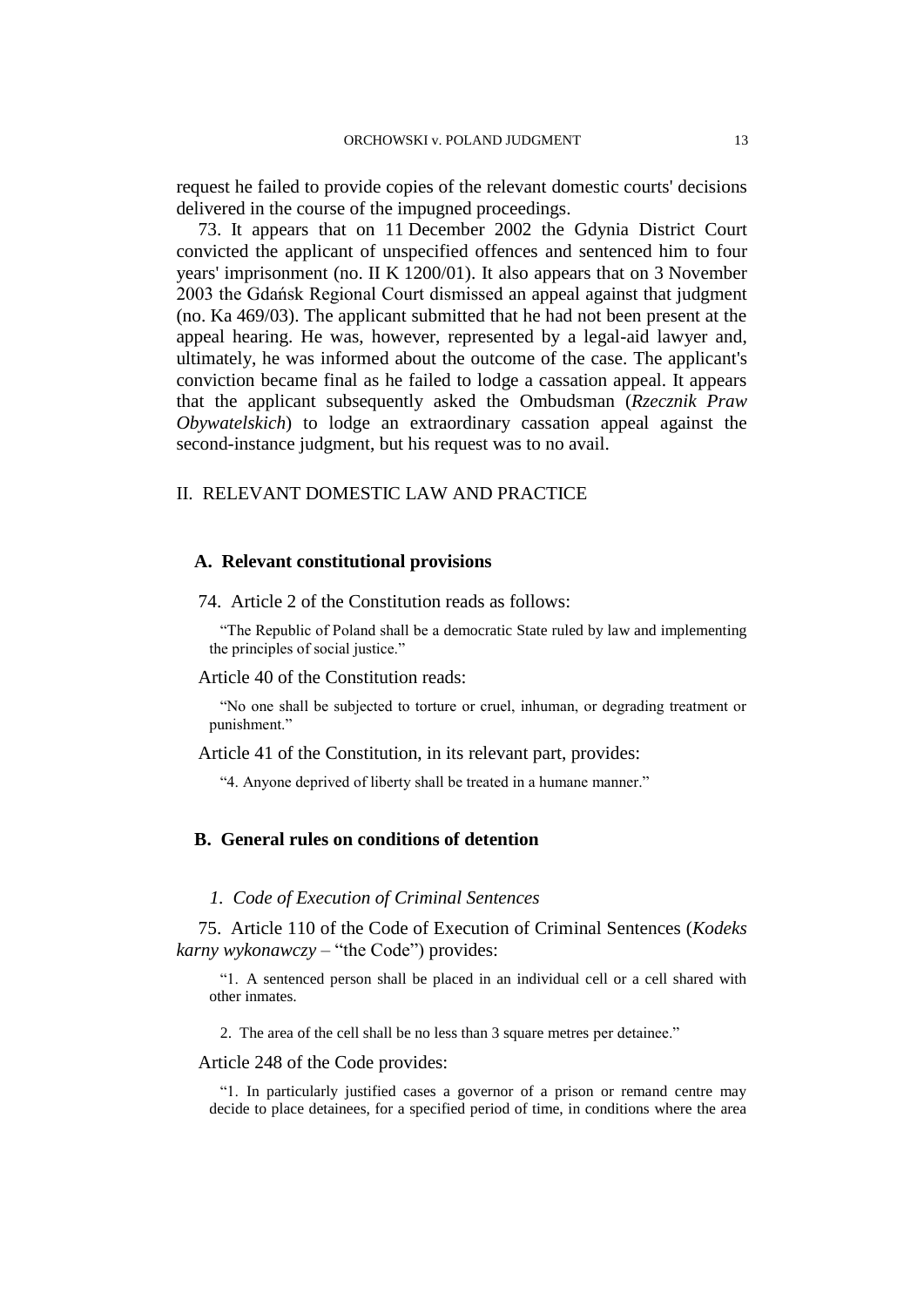of the cell is less than 3 square metres per person. Any such decision shall be promptly communicated to a penitentiary judge.

2. The Minister of Justice shall determine, by means of an ordinance, the rules which are to be followed by the relevant authorities in a situation where the number of persons detained in prisons and remand centres exceeds on a nationwide scale the overall capacity of such establishments ..."

### *2. The 2000 and 2003 Ordinances*

76. On the basis of Article 248 of the Code, the Minister of Justice issued the Ordinance of 26 October 2000 on the rules to be followed by the relevant authorities when the number of persons detained in prisons and remand centres exceeded on a nationwide scale the overall capacity of such establishments (*Rozporządzenie Ministra Sprawiedliwości w sprawie trybu postępowania właściwych organów w wypadku, gdy liczba osadzonych w zakładach karnych lub aresztach śledczych przekroczy w skali kraju ogólną pojemność tych zakładów* – "the 2000 Ordinance"). On 26 August 2003 the Minister of Justice issued a new ordinance with the same title ("the 2003 Ordinance"), which replaced the previous ordinance. It entered into force on 1 September 2003.

Paragraph 1.1 of this Ordinance provided:

"In the event that the number of detainees placed in prisons and remand centres, as well as in subordinate detention facilities, hereinafter referred to as 'establishments', exceeds on a nationwide scale the overall capacity of such establishments, the Director General of the Prison Service, within seven days from the day the capacity is exceeded, shall convey the relevant information to the Minister of Justice, the regional directors of the Prison Service and the governors of the establishments ..."

#### Paragraph 2 of the Ordinance read:

"1. Having received the relevant information, the regional director of the prison service and the governor of the establishment are under a duty, each within their own sphere of competence, to take action in order to adapt quarters not otherwise included in the establishment's [accommodation] capacity, to comply with the conditions required for a cell.

...

3. In the event that the establishment's capacity is exceeded, detainees shall be placed in supplementary cells for a specified period of time.

4. In the event that the additional accommodation in the supplementary cells is used up, detainees may be placed in conditions where the area of a cell is less than 3 square metres per person."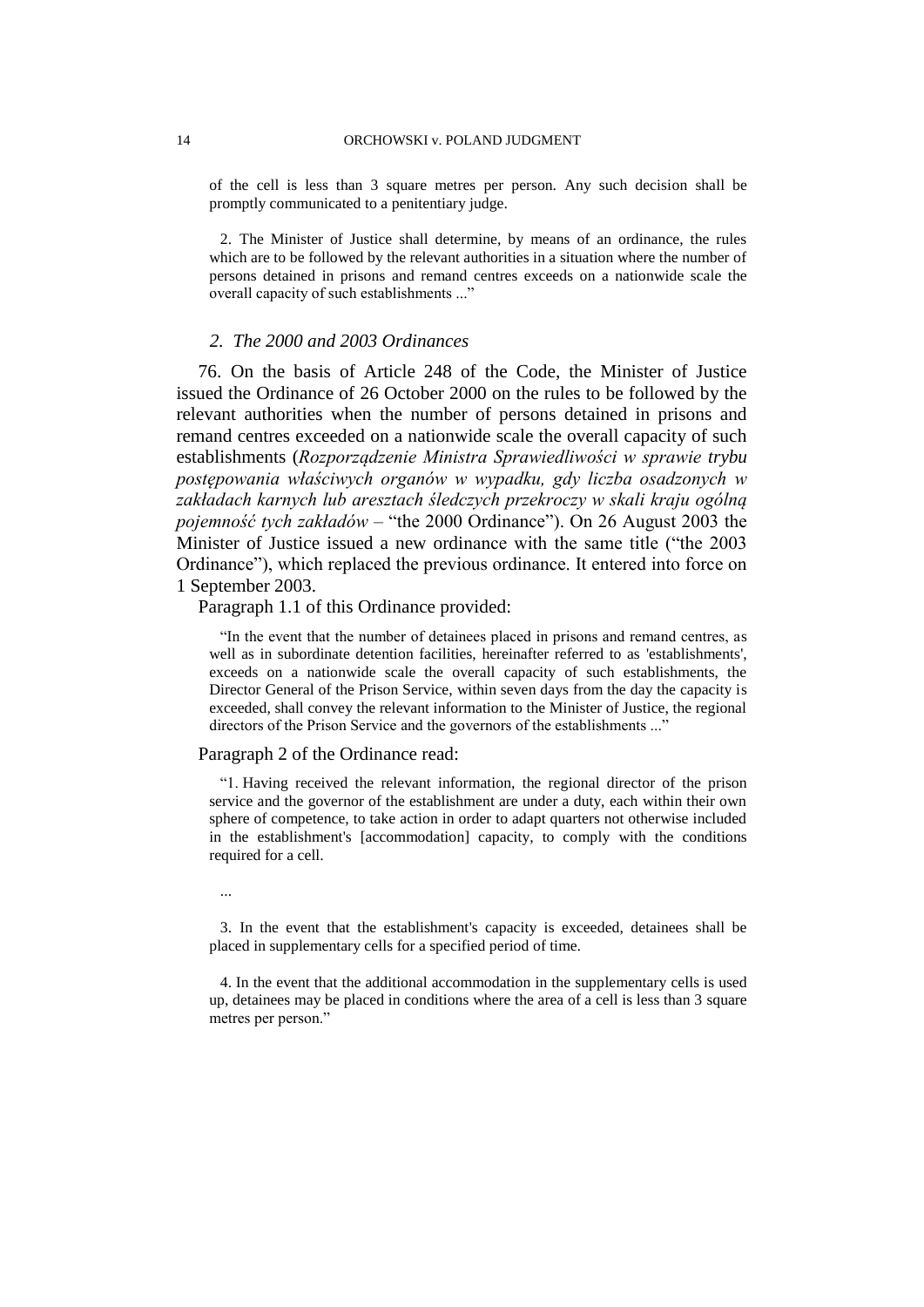## **C. Judicial review and complaints to administrative authorities**

77. Detention and prison establishments in Poland are supervised by penitentiary judges who act under the authority of the Minister of Justice.

Under Article 6 of the Code of Execution of Criminal Sentences ("the Code") a convicted person is entitled to make applications, complaints and requests to the authorities enforcing the sentence.

Article 7, paragraphs 1 and 2, of the Code provides that a convicted person can challenge before a court any unlawful decision issued by a judge, a penitentiary judge, a governor of a prison or a remand centre, a regional director or the Director General of the Prison Service or a court probation officer. Applications relating to the execution of prison sentences are examined by a competent penitentiary court.

The remainder of Article 7 of the Code reads as follows:

"3. Appeals against decisions [mentioned in paragraph 1] shall be lodged within seven days of the date of the pronouncement or the service of the decision; the decision [in question] shall be pronounced or served with a reasoned opinion and an instruction as to the right, deadline and procedure for lodging an appeal. An appeal shall be lodged with the authority which issued the contested decision. If [that] authority does not consider the appeal favourably, it shall refer it, together with the case file and without undue delay, to the competent court.

4. The Court competent for examining the appeal may suspend the enforcement of the contested decision ...

5. Having examined the appeal, the court shall decide either to uphold the contested decision, or to quash or vary it; the court's decision shall not be subject to an interlocutory appeal."

In addition, under Article 33 of the Code, a penitentiary judge is entitled to make unrestricted visits to detention facilities, to acquaint himself with documents and to be provided with explanations from the management of these establishments. A penitentiary judge also has the power to communicate with persons deprived of their liberty without the presence of third persons and to examine their applications and complaints.

Article 34 of the Code in its relevant part reads as follows:

"1. A penitentiary judge shall quash an unlawful decision [issued by, *inter alia*, the governor of a prison or remand centre, the Regional Director or the Director General of the Prison Service] concerning a person deprived of his liberty.

2. An appeal to the penitentiary court lies against the decision of a penitentiary judge...

4. In the event of finding that the deprivation of liberty is not in accordance with the law, a penitentiary judge shall, without undue delay, inform the authority [in charge of the person concerned] of that fact, and, if necessary, shall order the release of the person concerned."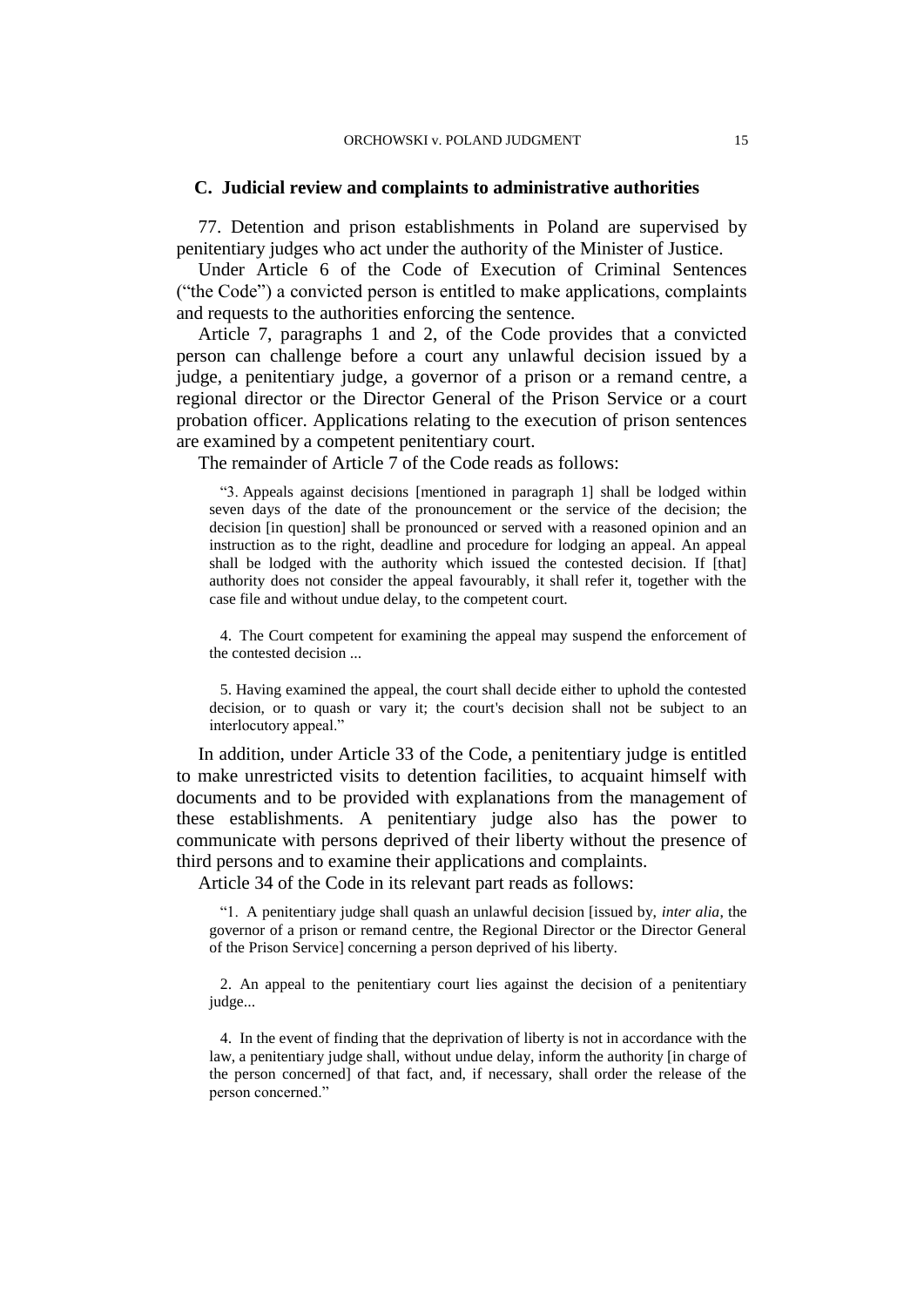Article 35 of the Code in its relevant part provides:

"1. If in the opinion of the penitentiary judge it is necessary to issue a decision which would exceed his competence, in particular an administrative decision, [the penitentiary judge] shall transfer his observations and conclusions concerning the matter to the competent authority.

2. The competent authority shall inform the penitentiary judge, within 14 days or within another time-limit determined by the latter, about their position. Should the penitentiary judge consider this position unsatisfactory, he shall transfer the matter to the [superior] authority; the superior authority shall inform the penitentiary judge about the outcome of the case.

3. In the event of the repetition of flagrant omissions in the functioning of a prison, remand centre or another establishment, in which persons deprived of liberty [are quartered], or if the conditions existing [there] do not secure the respect of the rights of persons who are held there, a penitentiary judge shall appeal to the competent superior authority to [remedy the situation] within a set deadline. Should the [situation be not resolved] within the deadline, a penitentiary judge shall appeal to a competent minister to suspend the activity or to close down entirely or partly the prison, remand centre or establishment concerned."

Lastly, Article 102, paragraph 10, of the Code guarantees a convicted person a right to lodge applications, complaints and requests with other competent authorities, such as the management of a prison or remand centre, heads of units of the Prison Service, penitentiary judges, prosecutors and the Ombudsman. Detailed rules on the procedure are laid down in the Ordinance of the Minister of Justice issued on 13 August 2003 on dealing with applications, complaints and requests by persons detained in prisons and remand centres (*Rozporządzenie w sprawie sposobów załatwiania wniosków, skarg i próśb osób osadzonych w zakładach karnych i aresztach śledczych* – "the August 2003 Ordinance").

## **D. Civil remedies**

#### *1. Relevant legal provisions*

78. Article 23 of the Civil Code contains a non-exhaustive list of so-called "personal rights" (*prawa osobiste*). This provision states:

"The personal rights of an individual, such as, in particular, health, liberty, honour, freedom of conscience, name or pseudonym, image, secrecy of correspondence, inviolability of the home, scientific or artistic work, [as well as] inventions and improvements, shall be protected by the civil law regardless of the protection laid down in other legal provisions."

Article 24, paragraph 1, of the Civil Code provides:

"A person whose personal rights are at risk [of infringement] by a third party may seek an injunction, unless the activity [complained of] is not unlawful. In the event of infringement [the person concerned] may also require the party who caused the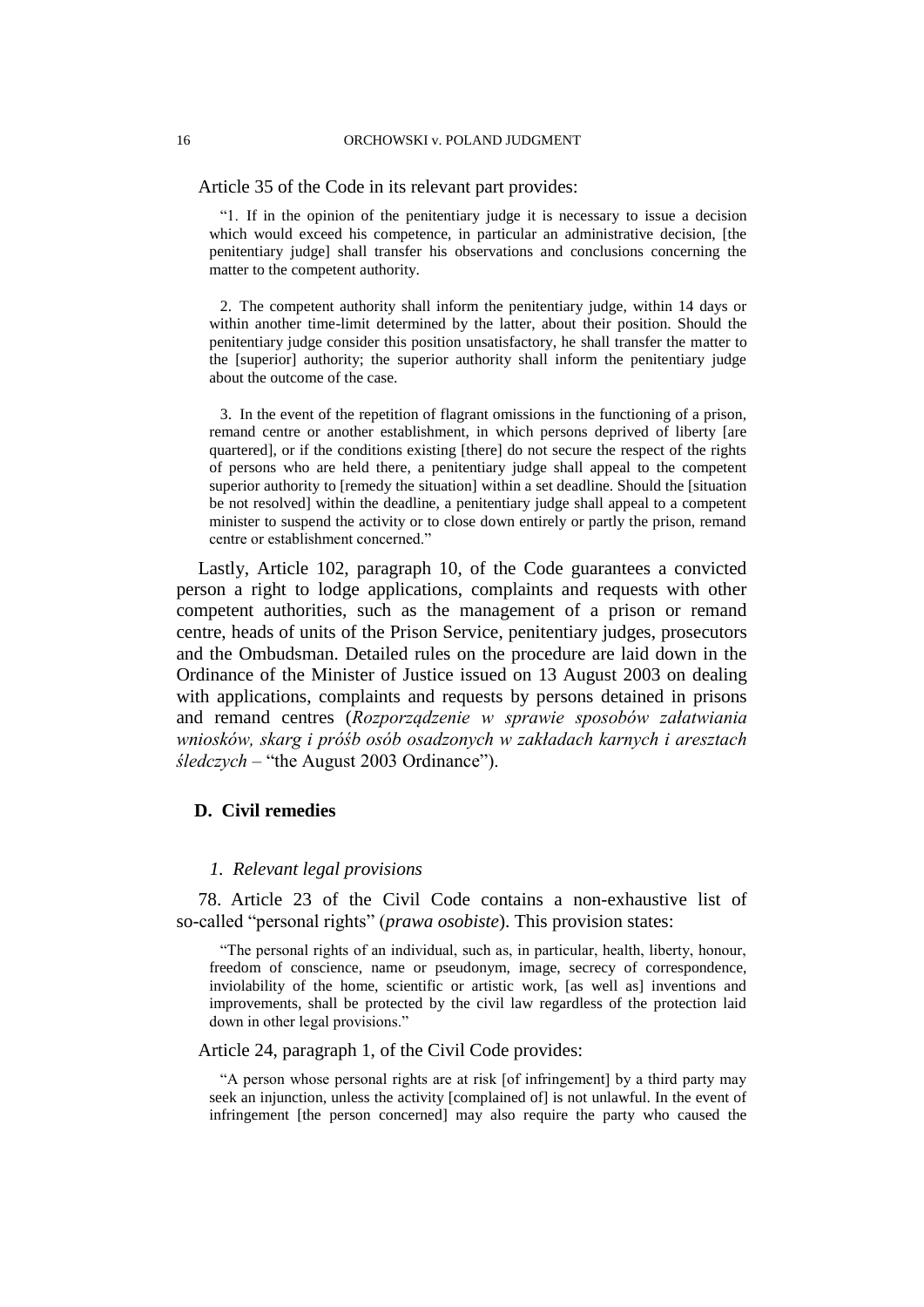infringement to take the necessary steps to remove the consequences of the infringement ... In compliance with the principles of this Code [the person concerned] may also seek pecuniary compensation or may ask the court to award an adequate sum for the benefit of a specific public interest."

Article 445 § 1 of the Civil Code, applicable in the event a person suffers a bodily injury or a health disorder as a result of an unlawful act or omission of a State agent, reads as follows:

"...[T]he court may award to the injured person an adequate sum in pecuniary compensation for the damage suffered."

Under Article 448 of the Civil Code, a person whose personal rights have been infringed may seek compensation. That provision, in its relevant part, reads:

"The court may grant an adequate sum as pecuniary compensation for non-material damage (*krzywda*) suffered to anyone whose personal rights have been infringed. Alternatively, the person concerned, regardless of seeking any other relief that may be necessary for removing the consequences of the infringement sustained, may ask the court to award an adequate sum for the benefit of a specific public interest ..."

In addition, Articles 417 et seq. of the Polish Civil Code provide for the State's liability in tort.

#### Article 417 § 1 of the Civil Code formerly provided:

"The State Treasury shall be liable for damage (*szkoda*) caused by an agent of the State in carrying out acts entrusted to him."

## After being amended in 2004, Article 417 § 1 of the Civil Code provides:

"The State Treasury, or [as the case may be] a self-government entity or other legal person responsible for exercising public authority, shall be liable for any damage (*szkoda*) caused by an unlawful act or omission [committed] in connection with the exercise of public authority."

## *2. Case-law of civil courts as submitted by the Government*

79. In their submissions on the admissibility and the merits of the case the Government referred to the judgment of the Supreme Court of 28 February 2007 (see paragraph 70 below). They further referred to two groups of civil law cases in which domestic courts had examined claims for compensation brought by former detainees on account of the alleged infringement of their personal rights. To that effect the Government submitted copies of twelve judgments which were delivered by domestic courts in 2006 and 2007 and nine final judgments which were delivered in 2008 (see paragraphs 72 and 73 below).

## **(a) Supreme Court's judgment of 28 February 2007**

80. On 28 February 2007 the Supreme Court recognised for the first time the right of a detainee under Article 24, read in conjunction with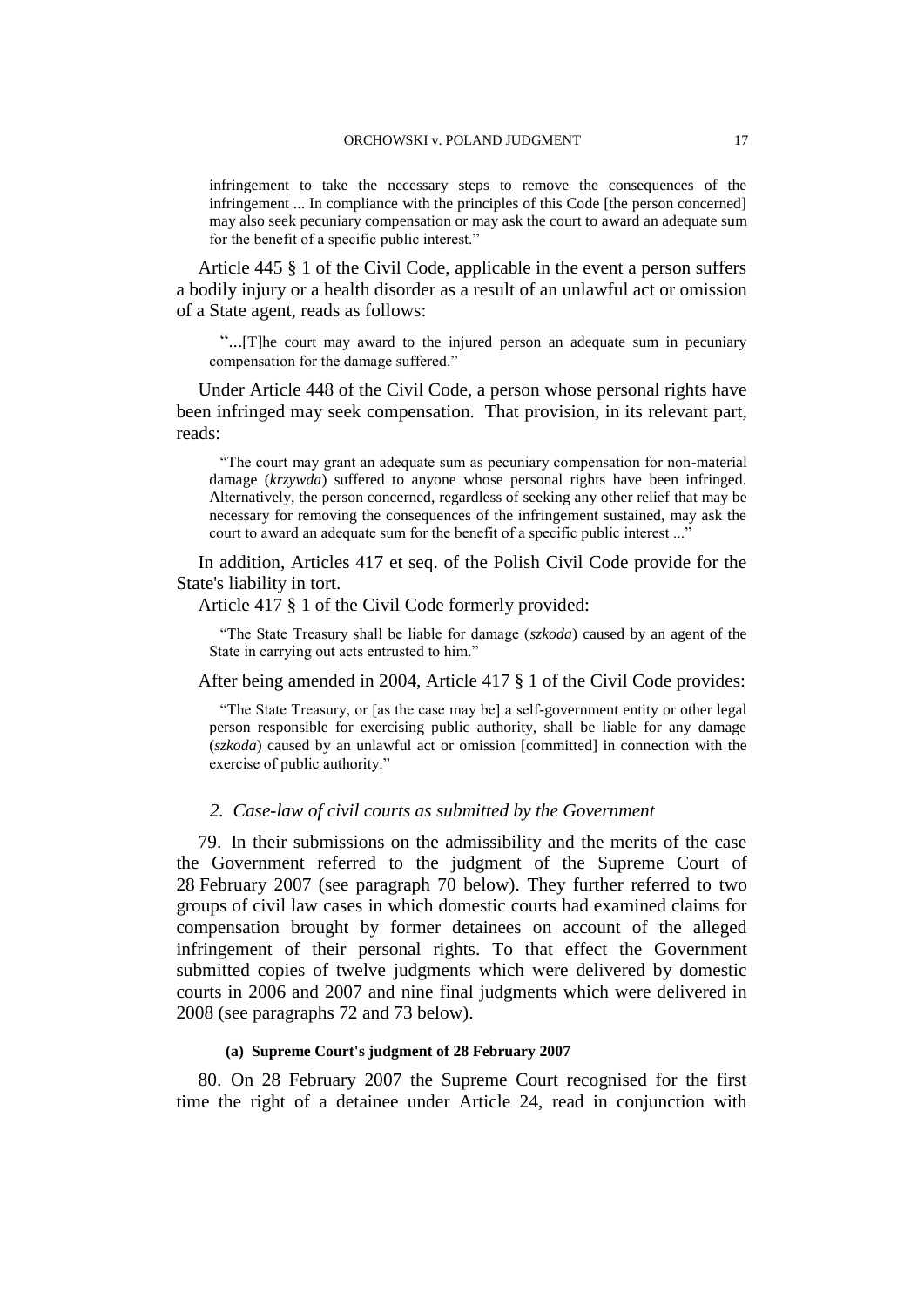Article 448 of the Civil Code, to lodge a civil claim against the State Treasury for damage resulting from overcrowding and inadequate living and sanitary conditions in a detention establishment.

That judgment originated from the civil action brought by a certain A.D., who was remanded in custody shortly after he had suffered a complicated fracture of his leg and arm. The plaintiff argued that he had not received adequate medical care in detention and that he had been detained in overcrowded cells in poor sanitary conditions.

The Supreme Court quashed the second-instance judgment in which the applicant's claim had been dismissed. The Supreme Court held that the case should have been examined under Article 24 in conjunction with Article 448 of the Civil Code, and that it was the respondent who had the burden of proving that the conditions of detention had been in compliance with the statutory standards and that the plaintiff's personal rights had not been infringed. The case was remitted to the appeal court.

81. On 6 December 2007 the Wrocław Court of Appeal examined the case under Article 24 in conjunction with Article 448 of the Civil Code, as interpreted by the Supreme Court. The appeal court reiterated that overcrowding coupled with inadequate living and sanitary conditions in a detention facility could give rise to degrading treatment in breach of a detainee's personal rights. The court condemned the practice of maintaining high rates of occupancy in detention facilities throughout the country and stressed that the minimum standard of 3 m² per person was to be reduced only in exceptional circumstances and for a short period of time. On the other hand, the Wrocław Court of Appeal observed that in the light of the Supreme Court's established case-law, a trial court did not have a duty to award compensation for every infringement of a personal right. One of the main criteria in assessing whether or not to award compensation for a breach of a personal right was the degree of fault on the part of a respondent party. The court held that in relation to overcrowding, no fault could be attributed to the management of a particular detention facility since the management were not in a position to refuse new admissions even when the average capacity of a detention facility had already been exceeded. Considering the large scale of the problem in the country and the fact that the competent authorities had not acted with a particular intent to humiliate the plaintiff or in bad faith, the appeal court found that awarding compensation for a breach of personal rights on account of overcrowding and poor conditions of detention would contradict the universal sense of justice. Ultimately, the case was dismissed.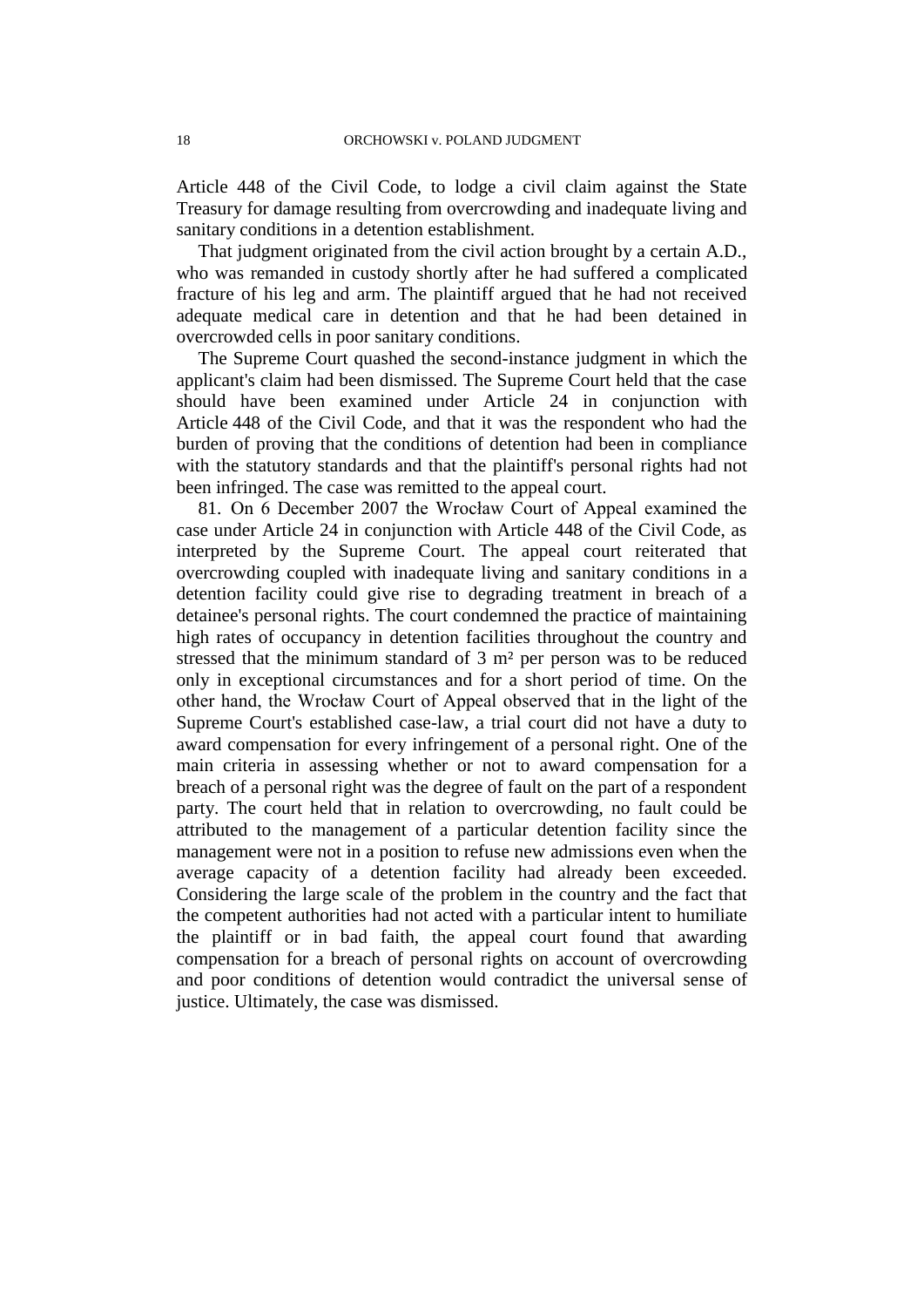#### **(b) Judgments of other civil courts**

#### *(i) Delivered in 2006 and 2007*

82. In four of the other cases cited by the Government, which had been examined by domestic courts in 2005, 2006 and 2007, the plaintiffs, non-smokers detained with smoking inmates, had been awarded compensation (raging from PLN 2,000 to PLN 5,000) because it had been found that they were at risk of suffering or had actually suffered a health disorder. The first of those judgments was delivered by the Gdańsk Court of Appeal on 13 December 2005.

Another of the early cases referred to concerned a prisoner who had suffered food poisoning in prison (plaintiff, a certain S.L.; judgment of the Olsztyn Regional Court of 6 March 2007) and another concerned a detainee who had been beaten up by his fellow inmate (plaintiff, a certain M.P.; judgment of the Szczecin Court of Appeal of 29 March 2007).

In another case, brought by a certain J.K., who had been detained for seven days in an overcrowded and insanitary cell, the Warsaw Court of Appeal (judgment of 27 July 2006) granted partial compensation on account of the fact that the prison's governor had failed to inform the competent penitentiary judge, in compliance with the applicable procedure, about the problem of overcrowding at the time the plaintiff was serving his sentence there.

In the case of a certain S.G. the Cracow Court of Appeal (judgment of 23 February 2007) held that there had been no legal basis to grant compensation for detaining the plaintiff in an overcrowded cell. The court observed that the protection of personal rights offered by Article 24 § 1 of the Civil Code was conditional on two elements: firstly, there must have been an infringement or a risk of infringement of the right protected; secondly, the infringement must have resulted from an unlawful act or omission. It was reiterated that an act or omission was not unlawful, even though it might breach personal rights, as long as it was based on a valid legal provision. The court further noted that the plaintiff had the burden of proving the infringement or the risk of infringement while the respondent had the burden of proving that his acts or omissions were not unlawful. The Cracow Court of Appeal held that detaining the plaintiff in conditions below the minimum standard established by Article 110 § 2 of the Code of Execution of Criminal Sentences was not unlawful, as it was regulated by the 2003 Ordinance.

In the case of a certain R.D. the Łódź Court of Appeal (judgment of 8 September 2006) awarded the applicant compensation in the amount of PLN 7,500 because the plaintiff was found to have been at a real risk of contracting a disease from his HIV positive inmates and had experienced significant psychological suffering.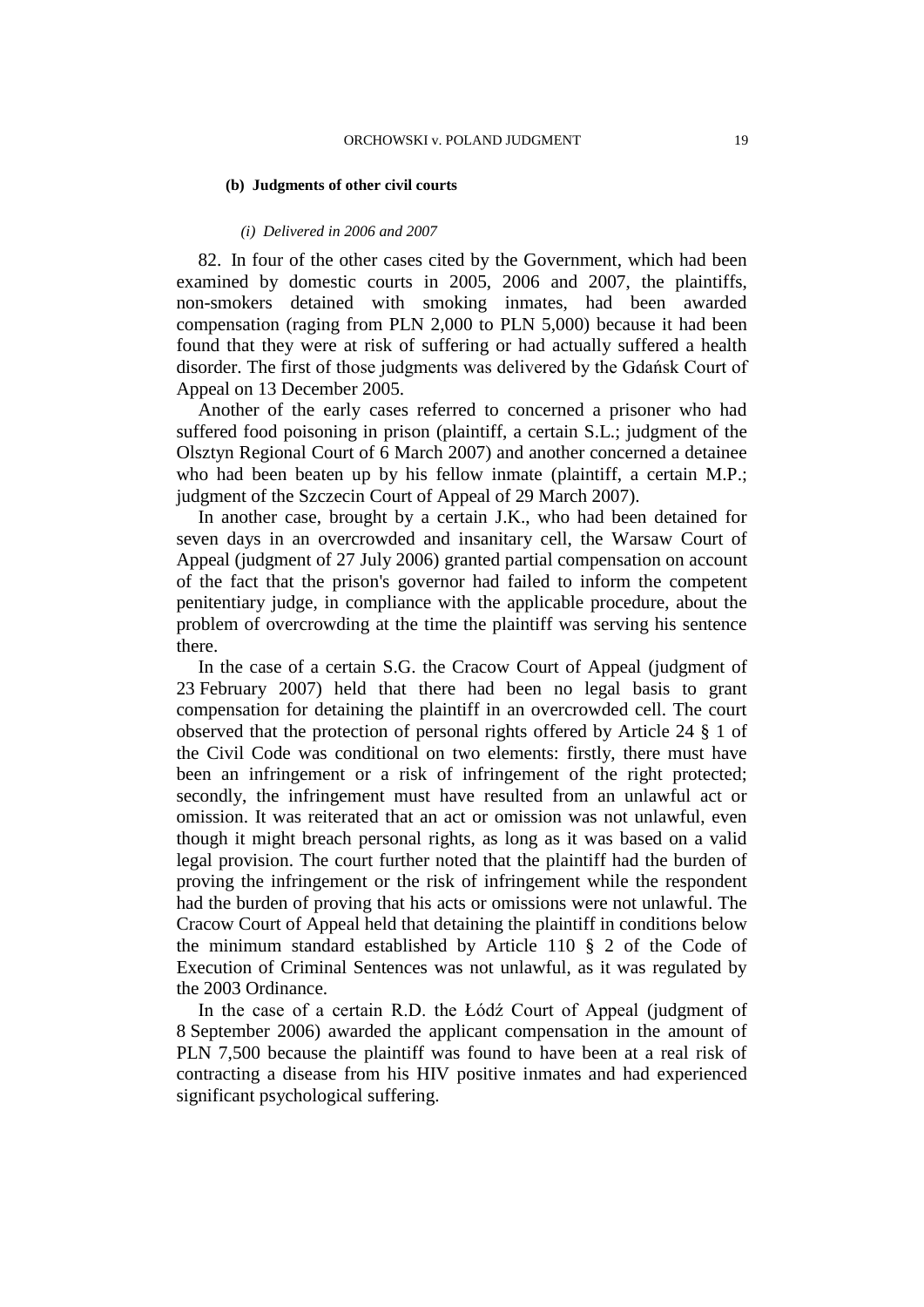Lastly, in four judgments which were delivered by the second-instance courts in late-2007 the plaintiffs (W.W., M.B, Z.Rz and H.T.) were awarded compensation (ranging from PLN 1,000 to PLN 3,600) on account of the infringement of their personal rights which they had suffered because of the overcrowding and insanitary conditions in their prison cells, and additionally in one case, of the deterioration of the plaintiff's health.

### *(ii) Delivered in 2008*

83. In the ten final judgments delivered in 2008, the civil courts awarded compensation (ranging from PLN 1,000 to PLN 5,900) to plaintiffs who proved that they had have been detained in overcrowded and insanitary cells in certain cases, together with smokers or persons with hepatitis C.

## **E. Constitutional Court's practice**

## *1. The Ombudsman's application*

84. On 13 December 2005 the Ombudsman made an application under Article 191, read in conjunction with Article 188 of the Constitution, to the Constitutional Court, asking for the 2003 Ordinance to be declared unconstitutional. More specifically, the Ombudsman asked for it to be declared incompatible with Articles 40 and 41 of the Constitution and Article 3 of the European Convention on Human Rights. In particular, the Ombudsman challenged paragraph 2(4) of the 2003 Ordinance, which allowed the prison authorities to place a detainee in a cell where there was an area of less than 3 m² per person, for an indefinite period of time. This, in his opinion, was contrary to the interim nature of Article 248 of the Code of Execution of Criminal Sentences and led to the legitimisation of the chronic overcrowding in detention facilities.

On 18 April 2006 the Ombudsman limited the scope of his initial application, asking the Constitutional Court (*skarga konstytucyjna*) to declare paragraph 2(4) of the 2003 Ordinance to be in breach of Article 41 of the Polish Constitution.

On 19 April 2006, the day before the date set for the Constitutional Court's hearing, the Minister of Justice abrogated the impugned Ordinance in its entirety and issued a new one under the same title and with immediate effect ("the 2006 Ordinance"). The provisions of the new 2006 Ordinance remained the same as in the previous instrument, except for paragraph 2(4), which read as follows:

"In the event that the additional accommodation in the supplementary cells is used up, detainees may be placed, for a specified period of time, in conditions where the area of a cell is less than 3 square metres per person."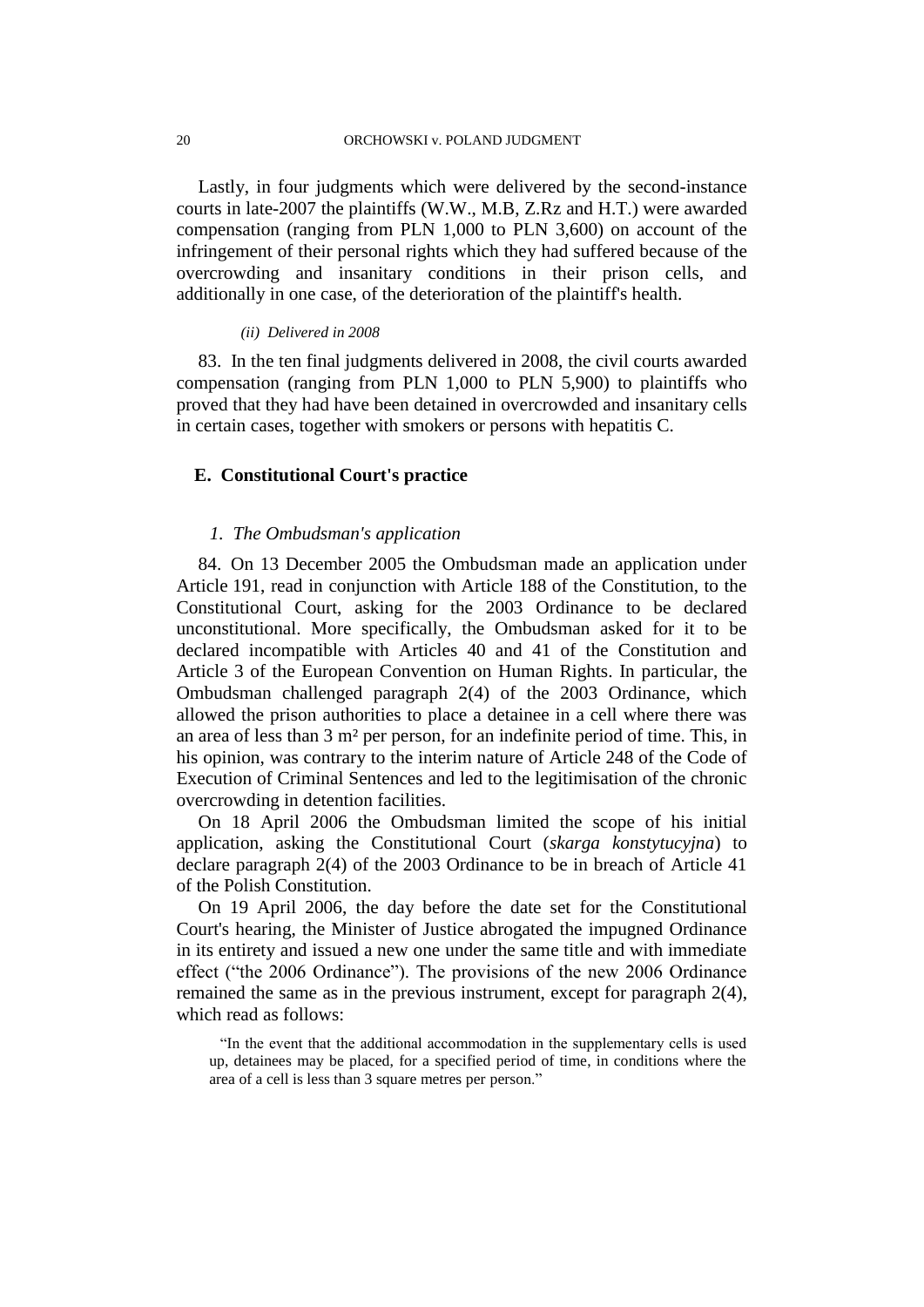As a consequence of these changes, on 19 April 2006 the Ombudsman withdrew his application.

## *2. Judgment of 26 May 2008*

85. On 22 May 2006 a certain J.G., who was at the time in prison, made a constitutional complaint (*skarga konstytucyjna*) under Article 191, read in conjunction with Article 79 of the Constitution, asking for Article 248 of the Code of Execution of Criminal Sentences to be declared unconstitutional. He alleged that the impugned provision infringed, *inter alia*, the prohibition of torture and inhuman or degrading treatment as derived from Articles 40 and 41 of the Constitution. He challenged Article 248 in particular in so far as it allowed for the placement of detainees for an indefinite period of time in cells below the statutory size.

On 26 May 2008 the Constitutional Court held, *inter alia,* that the impugned Article 248 of the Code of Execution of Criminal Sentences was in breach of Article 40 (prohibition of torture or cruel, inhuman, or degrading treatment or punishment), Article 41 § 4 (right of a detainee to be treated in a humane manner) and Article 2 (the principle of the rule of law) of the Constitution. The court stressed that the provision lacked clarity and precision, which allowed for a very broad interpretation.

The Constitutional Court found that, in effect, the provision in question allowed for an indefinite and arbitrary placement of detainees in cells below the statutory size of 3 m² per person, thus causing chronic overcrowding in Polish prisons and exposing detainees to the risk of inhuman treatment. The Constitutional Court expressed its view as follows:

"In the opinion of the Constitutional Court, the text of the impugned Article 248 of the Code of Execution of Criminal Sentences and its interpretation in practice make this provision incompatible with Articles 40 and 41 paragraph 4 of the Constitution. Overcrowding in prisons, resulting from the implementation of the impugned provision, may lead to inhuman treatment of prisoners. It is difficult to imagine [that a person could be afforded] humane treatment in a cell, in which the space per person is less than  $3 \text{ m}^2$ ..."

The court also observed that the overcrowding of detention facilities had to be treated as a serious problem, since it posed a permanent threat to the rehabilitation of prisoners. This view was expressed, *inter alia*, in the following paragraph:

"The postulate of humane treatment entails also the requirement of affording to detainees educational activities, which [would] prepare them for life after release from prison and prevent them from relapsing into crime, allowing for the achievement of the aims of a punishment."

The Constitutional Court also made the following reference to Article 3 of the Convention:

"The Constitutional Court, while interpreting constitutional provisions resorts to, both, the substantive law of Article 3 of the Convention and *acquis humanitarire*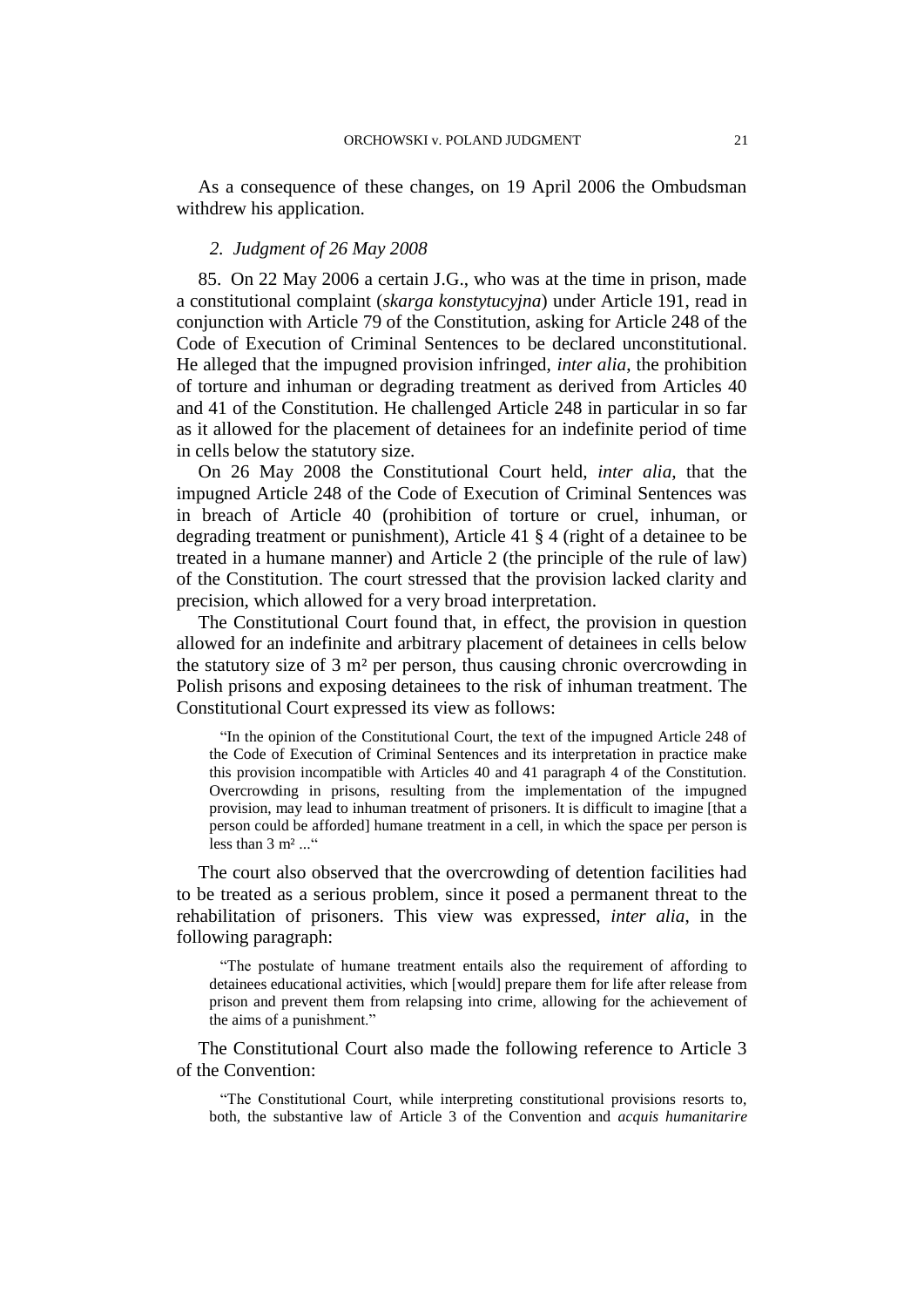which has been developed on the basis of the [Convention]. The court will not, however, consider the question of a violation of the Convention itself, since this does not lie within its competencies."

Moreover, in the view of the Constitutional Court, the overcrowding in itself could be qualified as inhuman and degrading treatment. If combined with additional aggravating circumstances, it might even be considered as torture. In that connection the court noted that already the minimum statutory standard of 3 m² per person was one of the lowest in Europe.

The Constitutional Court further stressed that the provision in question was meant to be applied only in particularly justified cases, for example the occurrence of an engineering or building disaster in prison. Such a provision should not leave any doubt as to the definition of those permissible circumstances, the minimum size of the cell and maximum time when the new standards would apply. It should also lay down clear principles on how many times a detainee could be placed in conditions below the standard requirements and the precise procedural rules to be followed in such cases. In this connection, the court made a following remark:

"The Constitutional Court does not exclude, however, a possibility of placing convicted persons on a temporary basis in cells, in which the space per person would be below 3 m² ([derived from] Article 110 § 2 of the Code of Execution of Criminal Sentences). [Such possibility could occur] in genuinely exceptional circumstances (for example, a sudden increase of crime rate and the number of judgments imposing a prison sentence). The principles governing a temporary placement of convicted persons in such cells should, nevertheless, be clearly indicated. [The necessary] regulations cannot [be dubious] as to the exceptional character of the situation [in question], the maximum time in which a detainee can be placed in a cell with reduced space, the possibility and eventual principles and procedure regulating multiple placements in such cells."

The court further observed that, conversely, in practice Article 248 of the Code of Execution of Criminal Sentences gave a wide discretion to prison governors to decide what constituted "particularly justified circumstances" and in consequence condoned the permanent state of overcrowding in detention facilities. It allowed for the placement of detainees in a cell where the area was below the statutory size for an indefinite period of time and it did not set a minimum permissible area.

The Constitutional Court, taking into consideration "the permanent overcrowding of the Polish detention facilities", ruled that the unconstitutional Article 248 of the Code of Execution of Criminal Sentences should lose its binding force within eighteen months from the date of the publication of the judgment. The Constitutional Court justified the delayed entry into force of its judgment by the need to undertake a series of measures to reorganise the whole penitentiary system in Poland in order to, ultimately, eliminate the problem of overcrowding. It was also noted that, in parallel, a reform of criminal policy was desired with the aim of achieving a wider implementation of preventive measures other than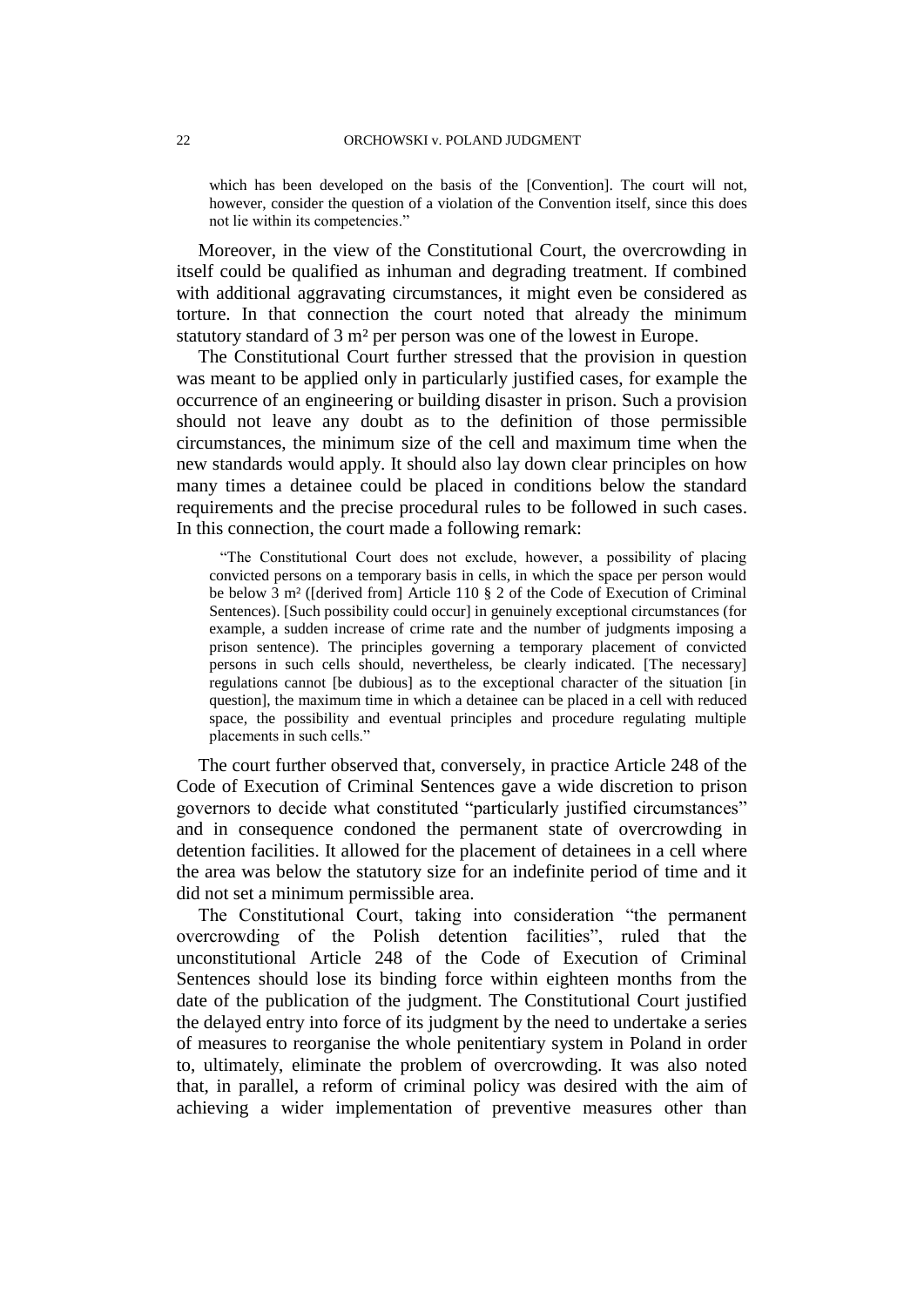deprivation of liberty. The court observed that an immediate entry into force of its judgment would only aggravate the already existing pathological situation where, because of the lack of cell space in Polish prisons, many convicted persons could not serve their prison sentences. At the time when the judgment was passed, the problem concerned 40,000 persons. To this end the court made the following observation:

"The Constitutional Court has decided, on the basis of Article 190 § 3 of the Constitution, to postpone the date on which the impugned Article 248 § 1 of the Code of Execution of Criminal Sentences will lose its binding force, taking into consideration the factual situation of the Polish penitentiary system, namely the permanent overcrowding in prisons and the lack of places for serving a prison sentence.

The [above] decision (...) results, not even, from the need to amend legal provisions but from the necessity to undertake numerous actions of organisational nature, in order to eliminate overcrowding in prisons. What also seems to be desired is shifting penal policy in the direction of wider use of non-isolation [preventive] measures.

An imminent loss of binding force of Article 248 § 1 of the Code of Execution of Criminal Sentences would deepen the already existing pathological situation, in which many convicted persons cannot serve their [prison] sentences because of the lack of space in prisons. This problem concerns currently over 40,000 convicted persons. Such *status quo*, in which final judgments of [criminal] courts are not enforced, leads to the weakening of the authority of the State."

In addition, the Constitutional Court under the principle of the so-called "right of privilege" (*przywilej korzyści*) ordered an individual measure, namely that with regard to the author of the constitutional complaint the judgment should enter into force immediately after its publication. The right of privilege is relied on by the Constitutional Court in the event the proceedings instituted by an individual terminate with a judgment with a delayed entry into force. This principle aims at rewarding the individual who brought the first constitutional complaint concerning a particular matter for his or her proactive attitude.

As regards the context of the case, all the State authorities involved in the proceedings before the Constitutional Court, namely the Prosecutor General, the Ombudsman and the Speaker of the *Sejm*, acknowledged the existence of overcrowding in the Polish detention facilities. The Prosecutor General, in his pleadings of 6 December 2007, submitted that the problem of overcrowding in Polish detention facilities had continually existed since 2000, arising from the flawed interpretation of the impugned provision by domestic courts and penitentiary authorities. He also pointed out that, with the rate of overcrowding peaking at 118.9% on 31 August 2007, the prison authorities estimated that 15,000 new places were needed in order to secure to detainees the statutory space of 3 m² per person.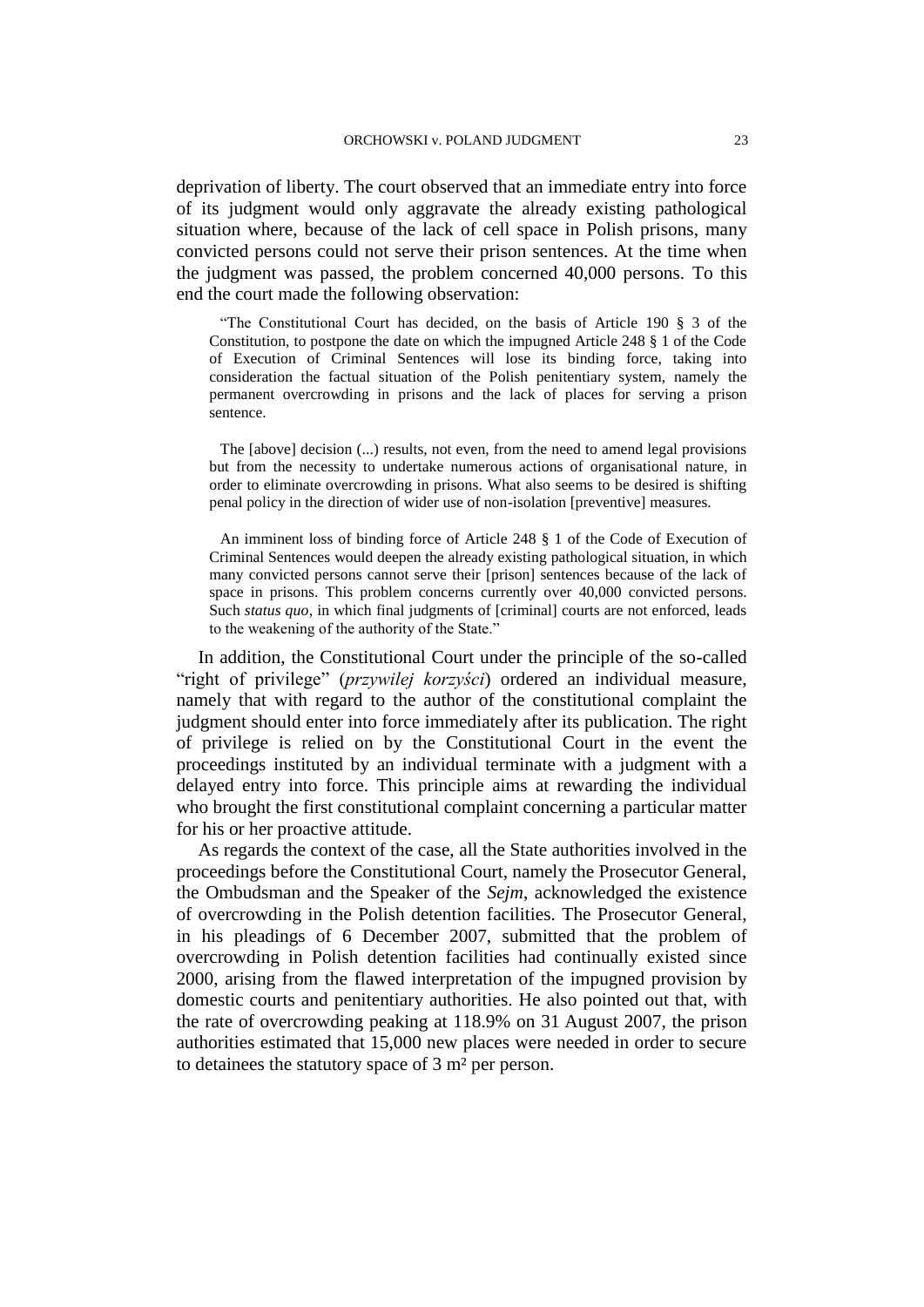## III. RELEVANT INTERNATIONAL INSTRUMENTS

86. In 1996, 2000 and 2004 the European Committee for the Prevention of Torture and Inhuman or Degrading Treatment or Punishment (CPT) carried out three periodic visits to different detention establishments in Poland. The following recommendation has been repeatedly included in the relevant CPT's reports concerning the visited establishments [CPT/Inf (98) 13, CPT/Inf (2002) 9 and CPT/Inf (2006) 11]:

"Strenuous efforts to be made [by the Polish authorities] to reduce the cell occupancy rates, the objective being to provide a minimum of 4 m² of living space per prisoner"

87. The relevant extracts from the General Reports prepared by the CPT read as follows:

## **A. Extracts from the 2nd General Report [CPT/Inf (92) 3]**

"46. Overcrowding is an issue of direct relevance to the CPT's mandate. All the services and activities within a prison will be adversely affected if it is required to cater for more prisoners than it was designed to accommodate; the overall quality of life in the establishment will be lowered, perhaps significantly. Moreover, the level of overcrowding in a prison, or in a particular part of it, might be such as to be in itself inhuman or degrading from a physical standpoint.

47. A satisfactory programme of activities (work, education, sport, etc.) is of crucial importance for the well-being of prisoners... [P]risoners cannot simply be left to languish for weeks, possibly months, locked up in their cells, and this regardless of how good material conditions might be within the cells. The CPT considers that one should aim at ensuring that prisoners in remand establishments are able to spend a reasonable part of the day (8 hours or more) outside their cells, engaged in purposeful activity of a varied nature...

48. Specific mention should be made of outdoor exercise. The requirement that prisoners be allowed at least one hour of exercise in the open air every day is widely accepted as a basic safeguard... It is also axiomatic that outdoor exercise facilities should be reasonably spacious...

49. Ready access to proper toilet facilities and the maintenance of good standards of hygiene are essential components of a humane environment...

50. The CPT would add that it is particularly concerned when it finds a combination of overcrowding, poor regime activities and inadequate access to toilet/washing facilities in the same establishment. The cumulative effect of such conditions can prove extremely detrimental to prisoners."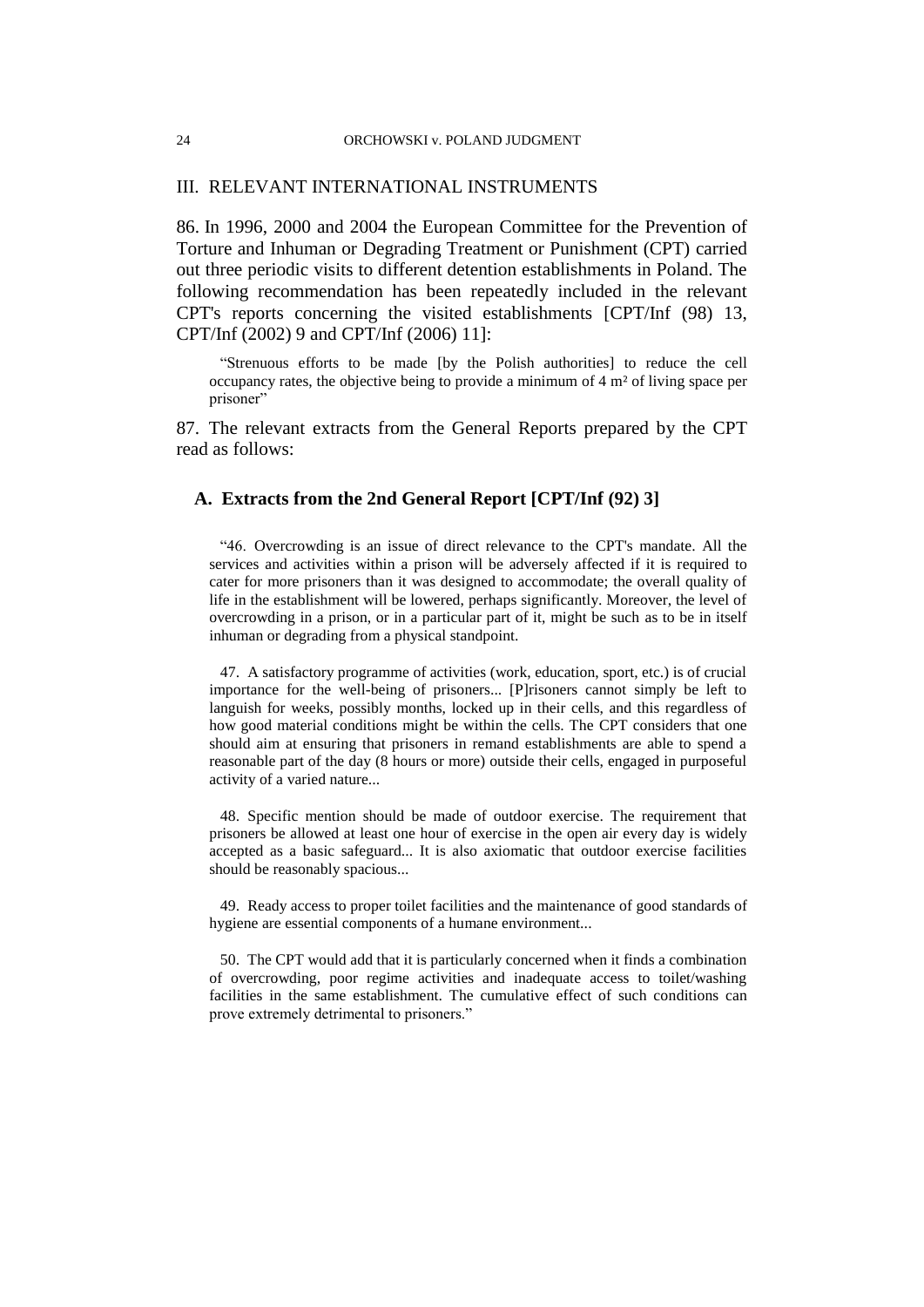## **B. Extracts from the 7th General Report [CPT/Inf (97) 10]**

"13. As the CPT pointed out in its 2nd General Report, prison overcrowding is an issue of direct relevance to the Committee's mandate (cf. CPT/Inf (92) 3, paragraph 46). An overcrowded prison entails cramped and unhygienic accommodation; a constant lack of privacy (even when performing such basic tasks as using a sanitary facility); reduced out-of-cell activities, due to demand outstripping the staff and facilities available; overburdened health-care services; increased tension and hence more violence between prisoners and between prisoners and staff. This list is far from exhaustive.

The CPT has been led to conclude on more than one occasion that the adverse effects of overcrowding have resulted in inhuman and degrading conditions of detention..."

## **C. Extracts from the 11th General Report [CPT/Inf (2001) 16]**

"28. The phenomenon of prison overcrowding continues to blight penitentiary systems across Europe and seriously undermines attempts to improve conditions of detention. The negative effects of prison overcrowding have already been highlighted in previous General Reports...

29. In a number of countries visited by the CPT, particularly in central and eastern Europe, inmate accommodation often consists of large capacity dormitories which contain all or most of the facilities used by prisoners on a daily basis, such as sleeping and living areas as well as sanitary facilities. The CPT has objections to the very principle of such accommodation arrangements in closed prisons and those objections are reinforced when, as is frequently the case, the dormitories in question are found to hold prisoners under extremely cramped and insalubrious conditions... Large-capacity dormitories inevitably imply a lack of privacy for prisoners in their everyday lives... All these problems are exacerbated when the numbers held go beyond a reasonable occupancy level; further, in such a situation the excessive burden on communal facilities such as washbasins or lavatories and the insufficient ventilation for so many persons will often lead to deplorable conditions.

30. The CPT frequently encounters devices, such as metal shutters, slats, or plates fitted to cell windows, which deprive prisoners of access to natural light and prevent fresh air from entering the accommodation. They are a particularly common feature of establishments holding pre-trial prisoners. The CPT fully accepts that specific security measures designed to prevent the risk of collusion and/or criminal activities may well be required in respect of certain prisoners... [E]ven when such measures are required, they should never involve depriving the prisoners concerned of natural light and fresh air. The latter are basic elements of life which every prisoner is entitled to enjoy..."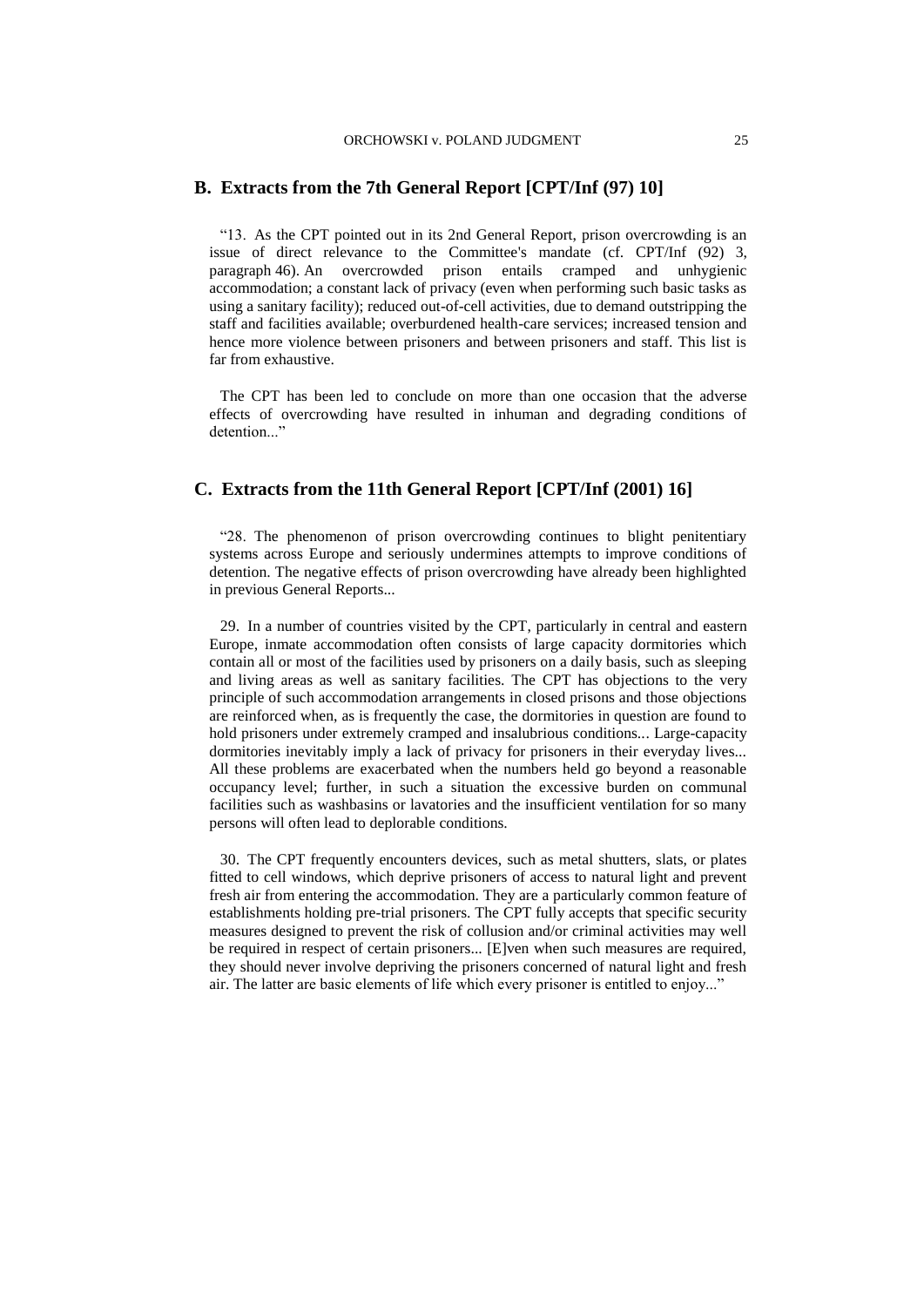88. The relevant extracts from the Recommendation of the Committee of Ministers to Member States of the Council of Europe on the European Prison Rules (Rec  $(2006)$ 2, adopted on 11 January 2006 at the 952<sup>nd</sup> meeting of the Ministers' Deputies), read as follows:

 $\ddot{\cdot}$  ...

1. All persons deprived of their liberty shall be treated with respect for their human rights.

...

3. Restrictions placed on persons deprived of their liberty shall be the minimum necessary and proportionate to the legitimate objective for which they are imposed.

4. Prison conditions that infringe prisoners' human rights are not justified by lack of resources.

5. Life in prison shall approximate as closely as possible the positive aspects of life in the community.

6. All detention shall be managed so as to facilitate the reintegration into free society of persons who have been deprived of their liberty.

...

18.1 The accommodation provided for prisoners, and in particular all sleeping accommodation, shall respect human dignity and, as far as possible, privacy, and meet the requirements of health and hygiene, due regard being paid to climatic conditions and especially to floor space, cubic content of air, lighting, heating and ventilation.

18.2 In all buildings where prisoners are required to live, work or congregate:

*a.* the windows shall be large enough to enable the prisoners to read or work by natural light in normal conditions and shall allow the entrance of fresh air except where there is an adequate air conditioning system;

*b.* artificial light shall satisfy recognised technical standards (...)

18.3 Specific minimum requirements in respect of the matters referred to in paragraphs 1 and 2 shall be set in national law.

18.4 National law shall provide mechanisms for ensuring that these minimum requirements are not breached by the overcrowding of prisons.

18.5 Prisoners shall normally be accommodated during the night in individual cells except where it is preferable for them to share sleeping accommodation.

18.6 Accommodation shall only be shared if it is suitable for this purpose and shall be occupied by prisoners suitable to associate with each other.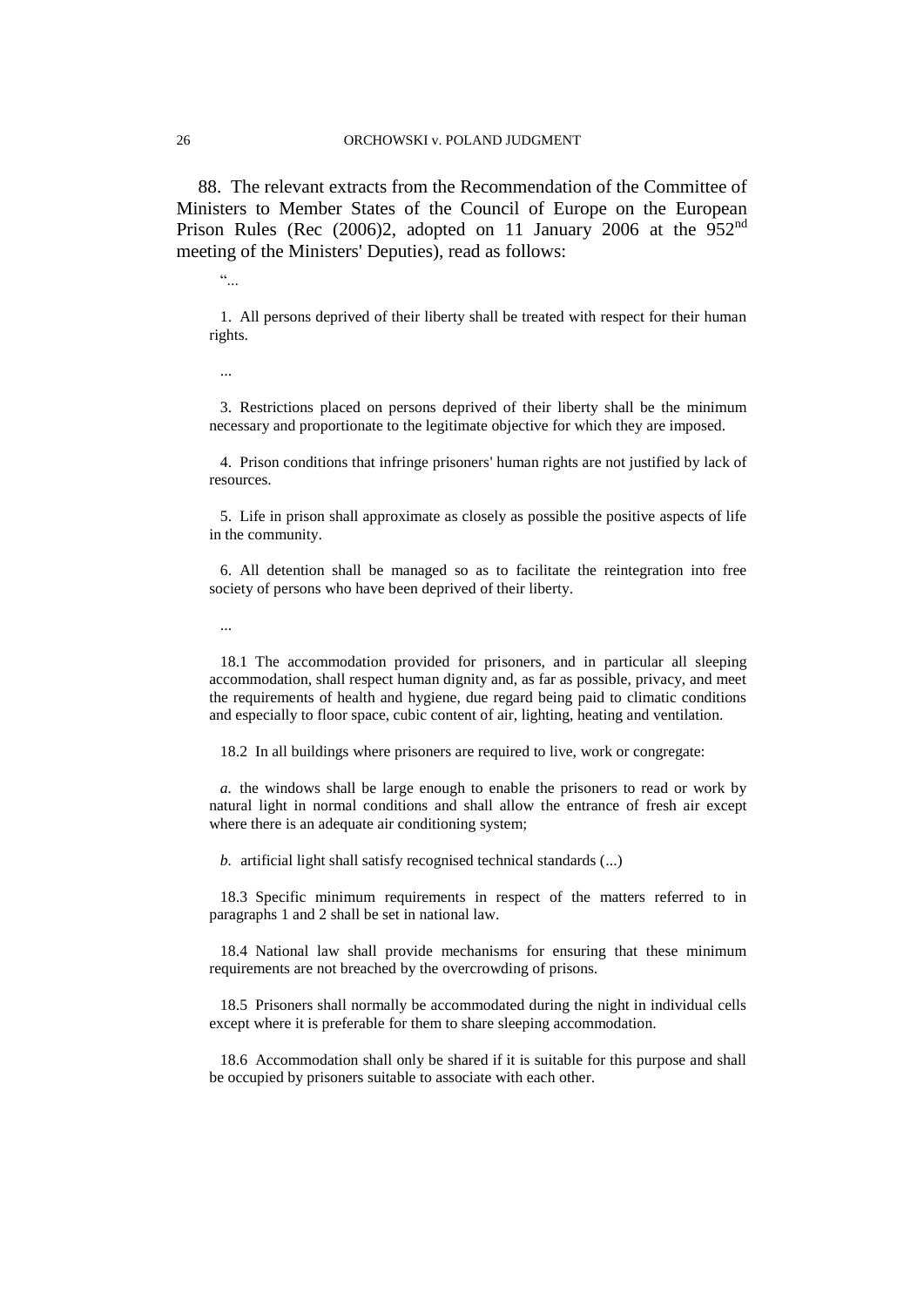19.1 All parts of every prison shall be properly maintained and kept clean at all times.

19.2 When prisoners are admitted to prison the cells or other accommodation to which they are allocated shall be clean.

19.3 Prisoners shall have ready access to sanitary facilities that are hygienic and respect privacy.

19.4 Adequate facilities shall be provided so that every prisoner may have a bath or shower, at a temperature suitable to the climate, if possible daily but at least twice a week (or more frequently if necessary) in the interest of general hygiene.

19.5 Prisoners shall keep their persons, clothing and sleeping accommodation clean and tidy.

19.6 The prison authorities shall provide them with the means for doing so including toiletries and general cleaning implements and materials."

## IV. MEASURES UNDERTAKEN BY THE STATE TO REDUCE THE RATE OF OVERCROWDING IN POLISH DETENTION FACILITIES

89. The Government submitted that the problem of overcrowding in Polish detention facilities had started in September 2000. It was at its worse in November 2006 with the rate of overcrowding peaking at 24%. Since then, however, a series of robust measures had been undertaken to fight the problem of overcrowding. As a result, the rates of overcrowding, calculated for all detention facilities, dropped by September 2008 to 6.8% and calculated only for prisons and remand centres, to 8.1%. According to the statistics published by the prison service authorities, in June 2009 those rates were 3.2% and 4% respectively.

### **A. New laws and amendments to the relevant legislation**

90. The Law of 7 September 2007 on the electronic surveillance of persons serving a penalty of imprisonment outside penitentiary facilities (*Ustawa o wykonywaniu kary pozbawienia wolności poza zakładem karnym w systemie dozoru elektronicznego*; Journal of Laws of 2007, No. 191, item 1366;) enters into force on 1 September 2009. The law introduces a possibility of serving short-term sentences under a non-incarceration system. It aims, among other things, at reducing the number of prisoners. In the Government's submission, within the first two years after the implementation of the new law, 3,000 convicts would be taken under the programme, the ultimate target being 15,000 convicted persons per year.

...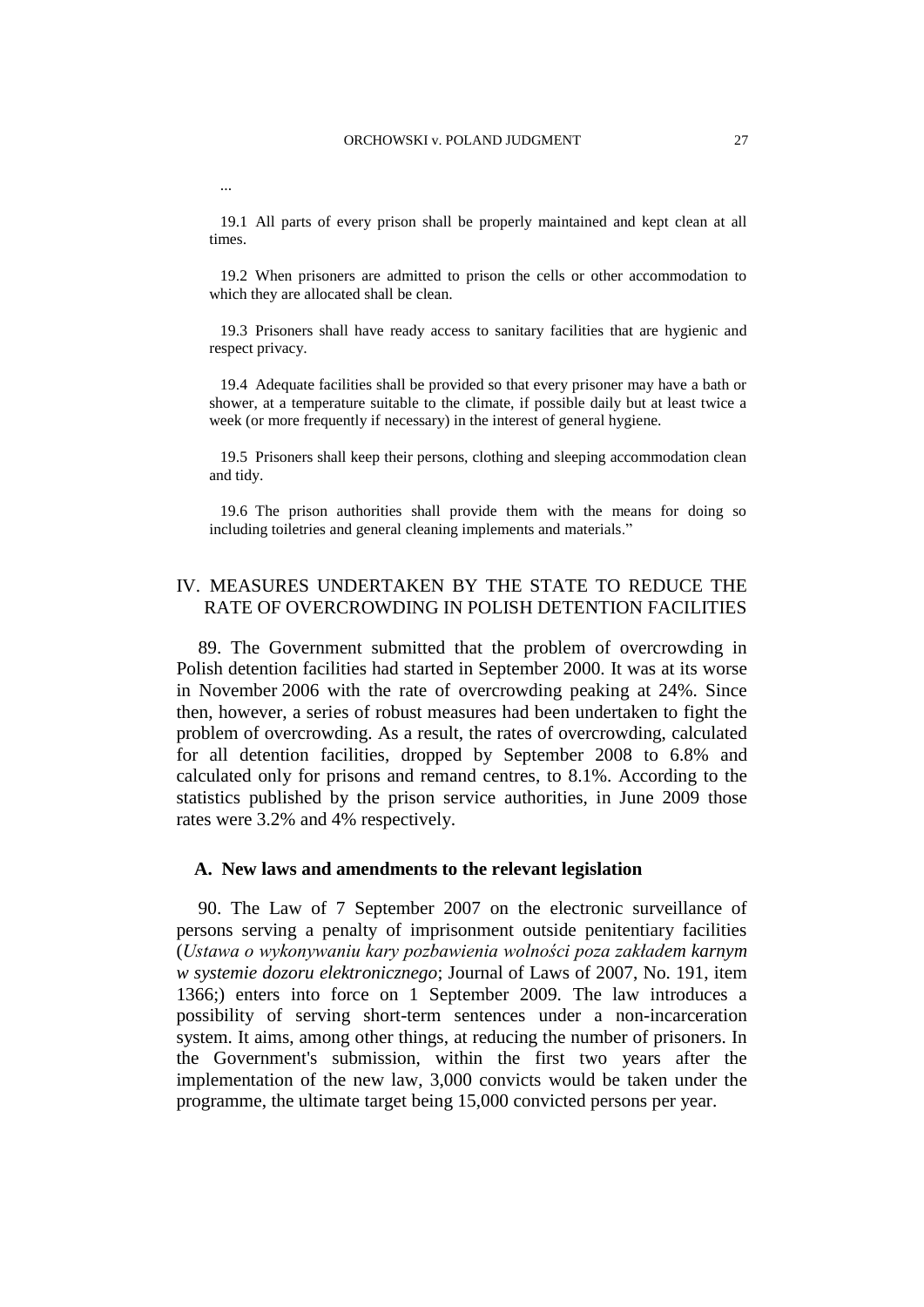In addition, the Ministry of Justice prepared a series of draft laws, amending the relevant provisions of the Code of Execution of Criminal Sentences and other relevant acts. The proposed amendments aim at eradicating the problem of overcrowding by employing different means, among others, by empowering the governors of detention facilities to stay the enforcement of a prison sentence in the event that the detention facility, to which a particular convicted person had been assigned, has no vacant places.

In addition, Article 248 of the Code of Execution of Criminal Sentences which had been declared unconstitutional and other related provisions are to be repealed or amended in enforcement of the judgment of the Constitutional Court of 26 May 2008 (see paragraph 85 above). As of the date of the Court's judgment the draft law in question had not yet been submitted to the Parliament.

## **B. Other measures**

91. In the Government's submission a special programme had been drawn up for the years 2006 to 2009, with the aim of obtaining 17,000 new places in detention facilities.

As submitted by the Government, more than 50% of the target had already been reached within the first two years of the programme's implementation. In addition, 1,500 new places were created by the end of 2007 in former schools and army compounds in Dąbrowa, Przytuły and Przywary.

The plan also envisaged to obtain 3,900 new places by the end of 2008 and another 2,499 by the end of 2009.

## THE LAW

## I. ALLEGED VIOLATION OF ARTICLE 3 OF THE CONVENTION

92. The applicant complained that his detention in the conditions of the prisons and remand centres in which he had been held since 2003, amounted to inhuman and degrading treatment contrary to Article 3 of the Convention, which reads as follows:

"No one shall be subjected to torture or to inhuman or degrading treatment or punishment."

93. The applicant maintained that the overcrowding and insanitary conditions, which had persisted during the long years of his incarceration,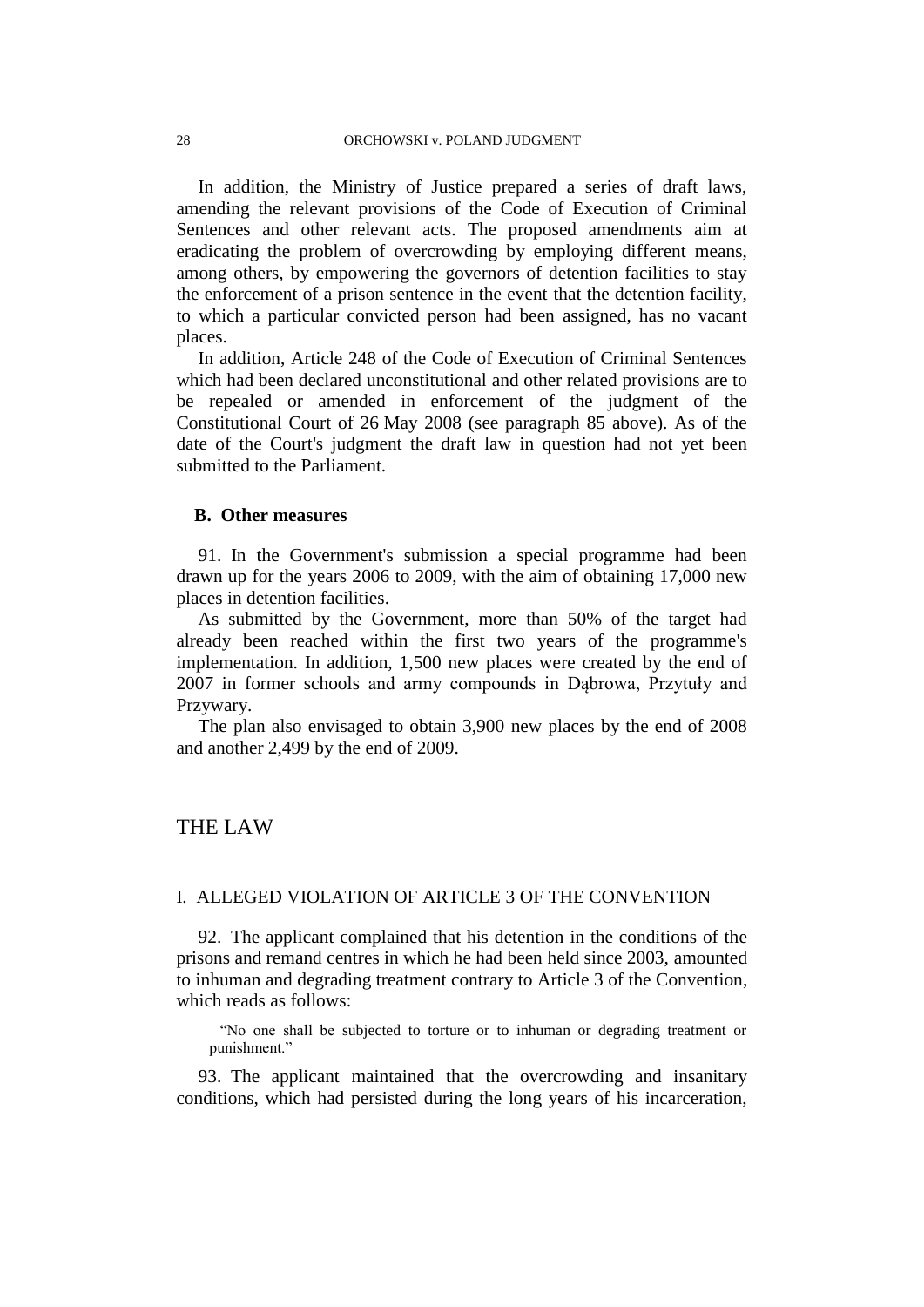had had an adverse effect on his physical health and caused him humiliation and suffering.

## **A. Admissibility**

## *1. Government's preliminary objection*

94. The Government raised a preliminary objection, arguing that the applicant had not exhausted the domestic remedies available to him.

#### **(a) The Government**

95. The Government acknowledged that the applicant had filed a number of complaints with various State authorities. Those complaints, however, with only one exception, had been lodged after the date of introduction of the application with the Court. The one complaint lodged prior to 11 May 2004 concerned the living conditions in Wejherowo Remand Centre. The applicant, however, had not waited for his complaint to be examined before bringing his application to the Court.

96. The Government argued that there were several effective remedies available to the applicant under the Code of Execution of Criminal Sentences, including an appeal against any unlawful decision of a penitentiary authority and a complaint to a penitentiary judge about detention conditions, even in the absence of any formal decision on that matter.

97. In addition, the Government argued that the applicant could have, but had not, made use of the remedies of a compensatory nature governed by the provisions of Articles 23 and 24 of the Civil Code, in conjunction with Article 445 or Article 448 of the Civil Code, in order to bring an action for compensation for alleged damage to health sustained as a result of the inadequate conditions of his detention.

In that connection the Government referred to the judgment of the Supreme Court of 28 February 2007 which recognised for the first time the right of a detainee under Article 24, read in conjunction with Article 448 of the Civil Code, to lodge a civil claim against the State Treasury for damage resulting from overcrowding and inadequate living and sanitary conditions in a detention establishment (see paragraphs 70 - 71 above). They also submitted copies of judgments in which domestic courts had examined claims for compensation brought by former detainees on account of the alleged infringement of their personal rights (see paragraphs 72 and 73 above).

The Government further submitted that under the above mentioned provisions a plaintiff could also ask the civil court to impose an injunction, requiring the penitentiary authorities to cease the infringement of his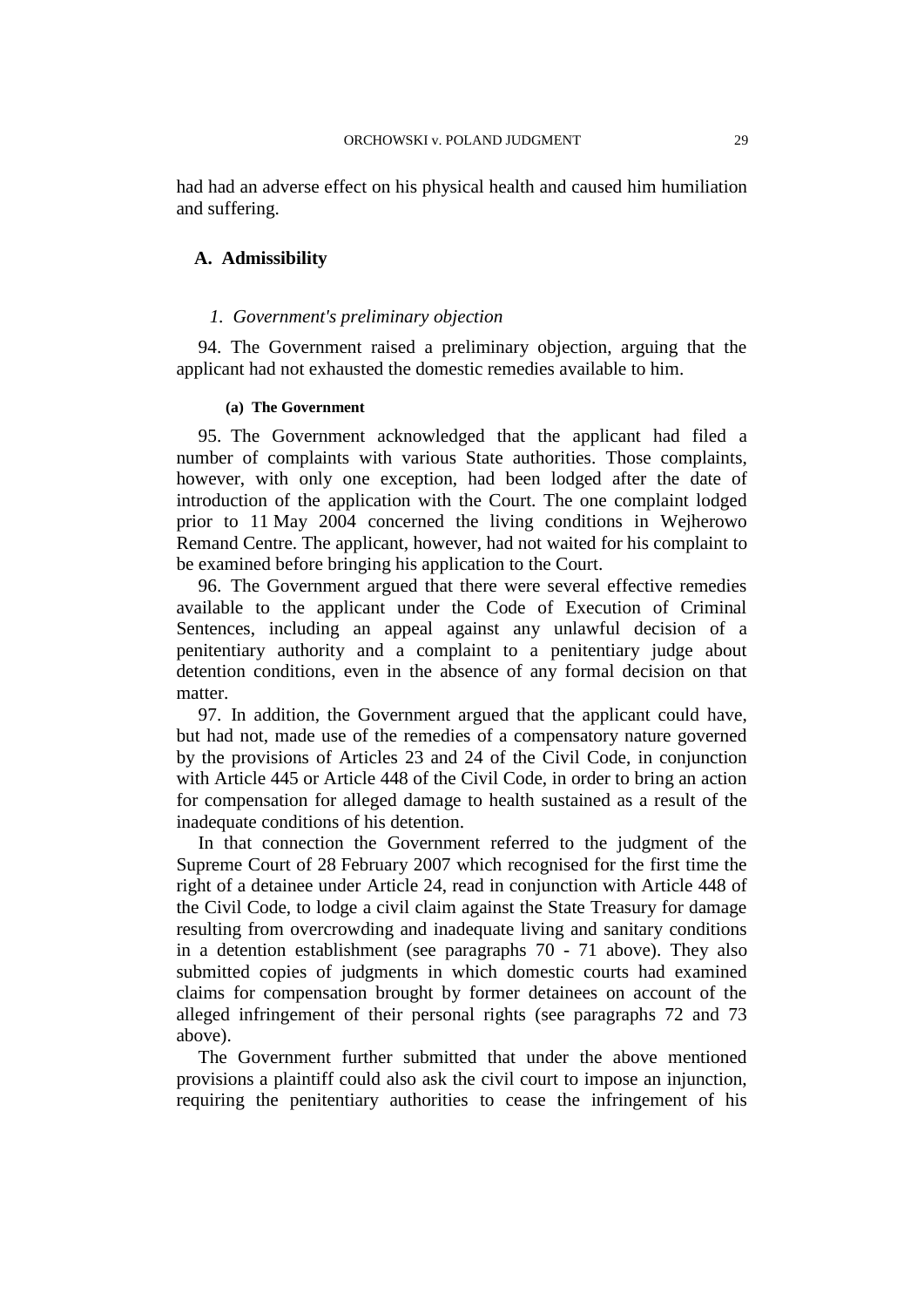personal rights, for example, by relocating him to another cell. They did not supply any specific example of a successful request to this effect.

The Government did not refer to the fact that on 19 February 2008 the applicant had lodged a civil action for compensation, of which the applicant informed the Court in his pleading of 25 November 2008 (see paragraphs 70-71 above).

98. Lastly, the Government submitted that the applicant should have made an application to the Constitutional Court under Article 191, read in conjunction with Article 79 of the Constitution, asking for the 2006 Ordinance to be declared unconstitutional.

#### **(b) The applicant**

99. The applicant contested the Government's preliminary objection.

100. He submitted that according to the Court's case-law it was for the individual to select the legal remedy which could be considered adequate in the circumstances of his or her case and the legal remedy to pursue (*Airey v. Ireland*, 9 October 1979, § 23, Series A no. 32).

101. In this respect, the applicant recalled that on 14 March 2005 he had lodged a complaint about the overall conditions of his detention with the Governor of Gdańsk Remand Centre. His complaint, however, had been considered ill-founded (see paragraph 68 above).

102. Moreover, the applicant submitted that an appeal to the penitentiary judge under Article 7 of the Code of Execution of Criminal Sentences had not been available to him. The provision in question allowed for an appeal against a final decision to detain a person in a cell below the statutory 3 m² but no such individual decision had ever been issued with regard to the applicant.

103. Lastly, the applicant argued that the constitutional complaint was not an effective remedy in the circumstances of the case. He referred to the Court's ruling in the *Pachla* decision, in which the Court pointed out two important limitations of the Polish model of constitutional complaint, namely its scope and the form of redress it provided (*Pachla v. Poland*, no. 8812/02, 8 November 2005).

104. In his pleading of 25 November 2008 the applicant submitted that on 19 February 2008 he had lodged with the Warsaw Regional Court an action for damages under Articles 23 and 24 of the Civil Code, read in conjunction with Article 448 of the Civil Code. The applicant sued the State Treasury for the alleged damage resulting from overcrowding and inadequate living conditions in all the detention facilities in which he had so far been detained.

The applicant argued that he had availed himself of the remedy offered by civil law. He stressed, however, that the pending civil proceedings had not improved his situation in prison as he continued to be detained in conditions incompatible with the Convention standards.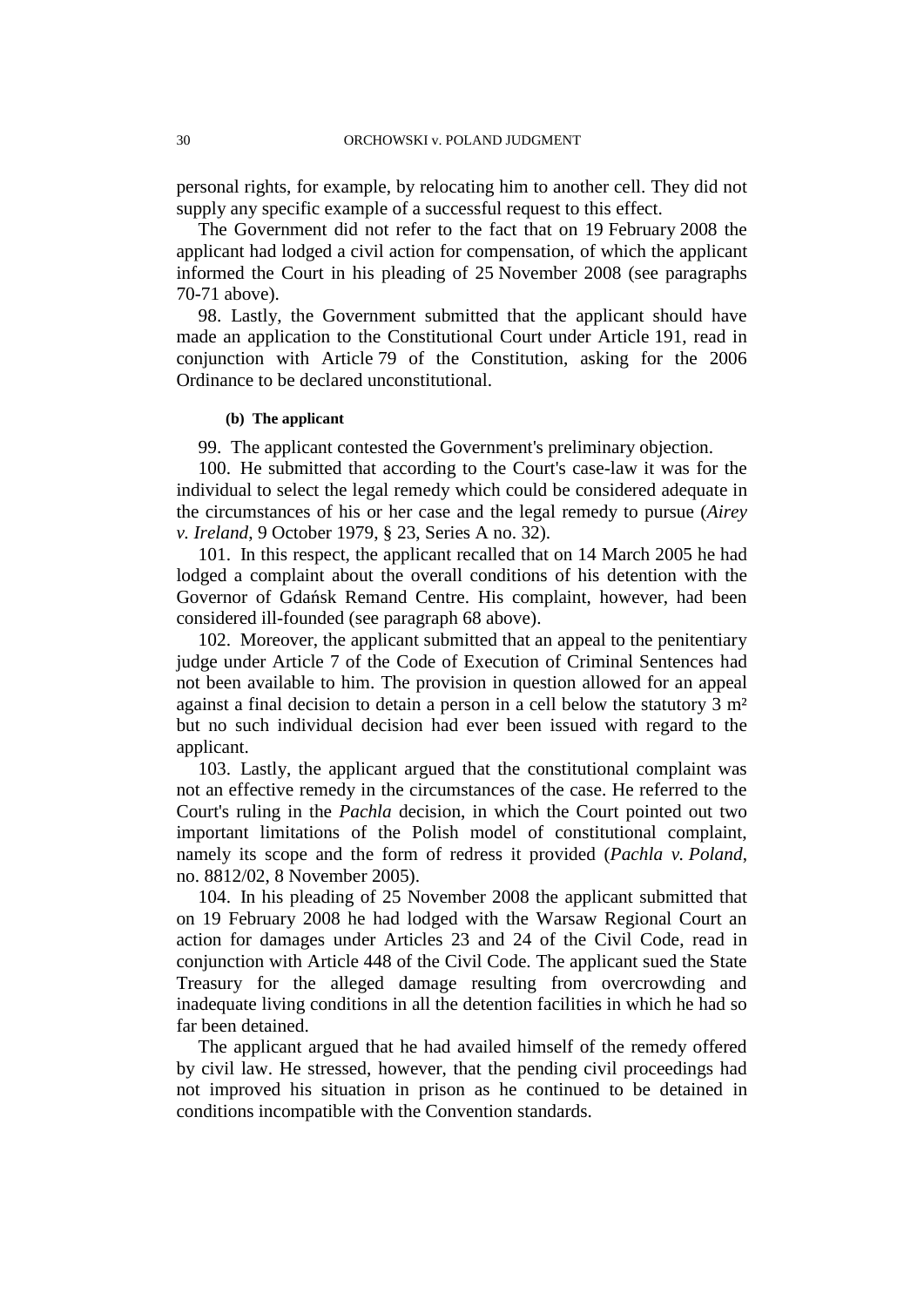#### ORCHOWSKI v. POLAND JUDGMENT 31

## *2. General principles relating to exhaustion of domestic remedies*

105. The Court observes that the rule of exhaustion of domestic remedies contained in Article 35 § 1 of the Convention requires that normal recourse should be had by an applicant to remedies which are available and sufficient to afford redress in respect of the breaches alleged. The existence of the remedies in question must be sufficiently certain not only in theory but in practice, failing which they will lack the requisite accessibility and effectiveness (see, among other authorities, *Akdivar and Others v. Turkey*, judgment of 16 September 1996, *Reports of Judgments and Decisions*  1996-IV, § 65).

106. In the area of the exhaustion of domestic remedies there is a distribution of the burden of proof. It is incumbent on the Government claiming non-exhaustion to satisfy the Court that the remedy was an effective one available in theory and practice at the relevant time, that is to say, that it was accessible, was capable of providing redress in respect of the applicant's complaints and offered reasonable prospects of success. However, once this burden has been satisfied it falls to the applicant to establish that the remedy advanced by the Government was in fact exhausted or was for some reason inadequate and ineffective in the particular circumstances of the case or that there existed special circumstances absolving him or her from the requirement (ibid., § 68).

In addition, Article 35 § 1 must be applied with some degree of flexibility and without excessive formalism. This means amongst other things that it must take realistic account not only of the existence of formal remedies in the legal system of the Contracting Party concerned but also of the general legal and political context in which they operate as well as the personal circumstances of the applicants (ibid., § 69).

## *3. Application of these principles to the present case*

107. Recourse to the administrative authorities could be considered an effective remedy in respect of complaints concerning the application or implementation of prison regulations (see, among other authorities, *Boyle and Rice v. the United Kingdom*, judgment of 27 April 1988, Series A no. 131, p. 26, § 65). The Court notes that before bringing his application to the Court the applicant had lodged one formal complaint in compliance with the Code of Execution of Criminal Sentences with the penitentiary authorities (see paragraph 68 above). He also lodged many similar complaints afterwards (see paragraphs 65-68 above). In his complaints the applicant clearly raised the issue of overcrowding and inadequate living conditions in different remand centres and prisons in which he had been held at the particular time. The relevant authorities, including the competent Regional Inspectorates of the Prison Service, considered them all manifestly ill-founded, even in circumstances, when, as in the case of Gdańsk Remand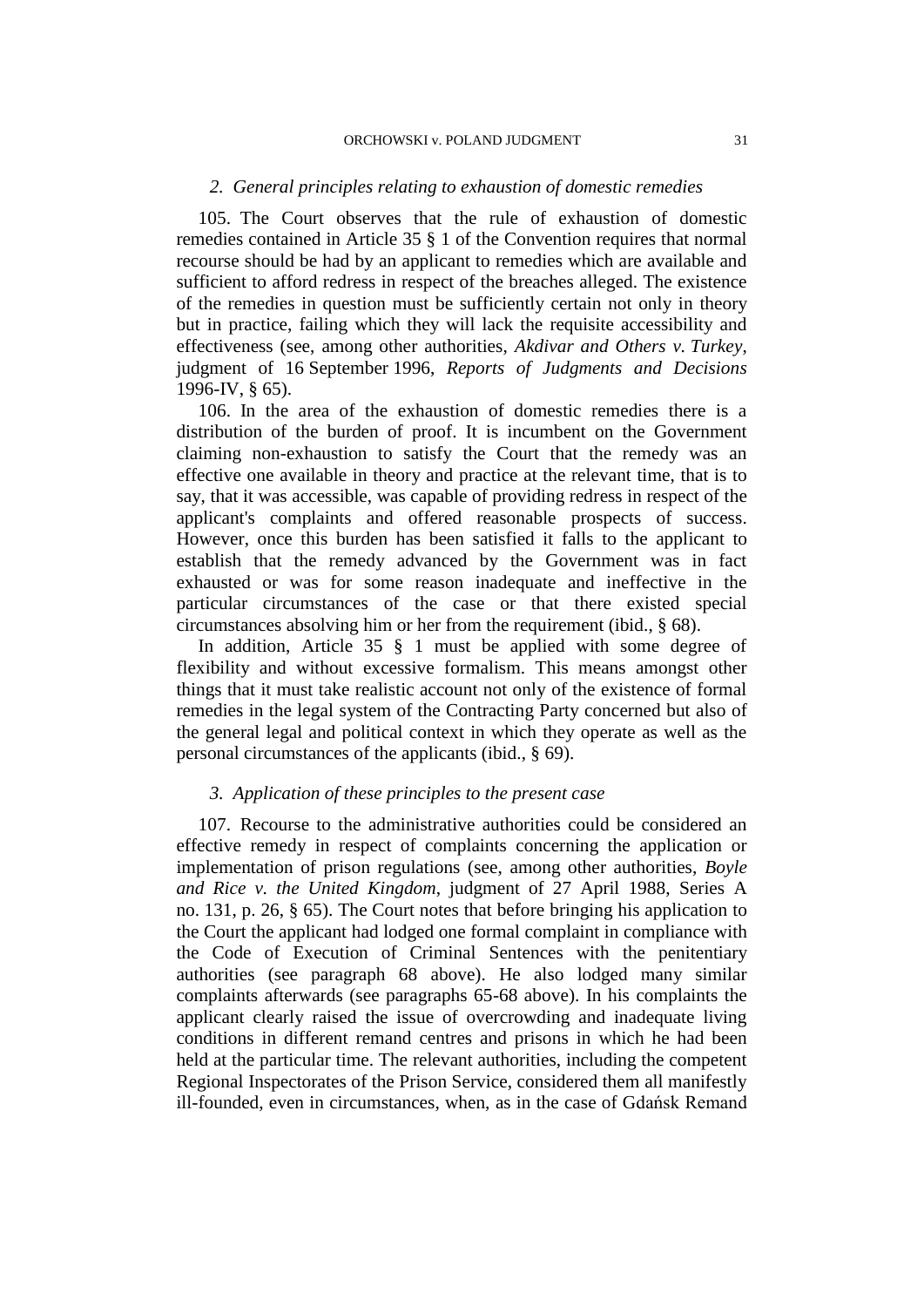Centre, the existence of the overcrowding had been acknowledged by the authorities (see paragraphs 67-68 above).

It follows that in the present case the applicant made use of the remedy referred to by the Government although he failed to secure redress for his complaints.

108. With regard to the remedies provided by the civil law, the Court observes that the judgments of domestic courts referred to by the Government clearly illustrate that prior to the judgments: of the Supreme Court of 28 February 2007 and of the Constitutional Court of 26 May 2008 the domestic courts have consistently interpreted Article 24 § 1 of the Civil Code as being conditional on two elements, one of them being that the infringement alleged must have resulted from an unlawful act or omission. The analysis of the relevant Polish case-law shows that at the time the applicant lodged his application with the Court the policy of reducing the space for each individual in detention establishments was considered to be in accordance with domestic law.

The Court acknowledges that developments in the domestic jurisprudence have indeed occurred since the delivery of the above-mentioned judgments. The sporadic decisions delivered in late-2007 became more consolidated in 2008. It appears that the domestic civil courts have become more inclined to find an infringement of a prisoner's personal rights and to award him compensation when the latter proved that he had been detained for a considerable amount of time in inadequate living and sanitary conditions in a cell in which the minimum statutory standard of 3 m² per person was not respected.

Welcoming the new developments in the case-law of the domestic courts, the Court, nevertheless, observes that the Government have not alluded to any decisions of the domestic courts indicating that individuals detained in inadequate conditions have succeeded in obtaining an improvement of the *status quo*. The civil remedies referred to by the Government have proved to be merely of a compensatory nature since no domestic court has so far imposed an injunction in order to change the situation which had given rise to the infringement of the prisoner's personal rights (see paragraphs 79-83 above).

Thus, the applicant's own situation does not appear to have been improved by the fact that his civil action, lodged under Articles 23 and 24 of the Civil Code, read in conjunction with Article 448 of the Civil Code, has been pending before the domestic court since 19 February 2008. On the contrary, he has continued to be detained in cells which, with the exception of a relatively short period of time in Goleniów Prison, were as overcrowded as those at the earlier stages of his incarceration (see paragraphs 128-131 below).

109. Consequently, neither at the time the applicant introduced his application with the Court nor as things stand could the institution of civil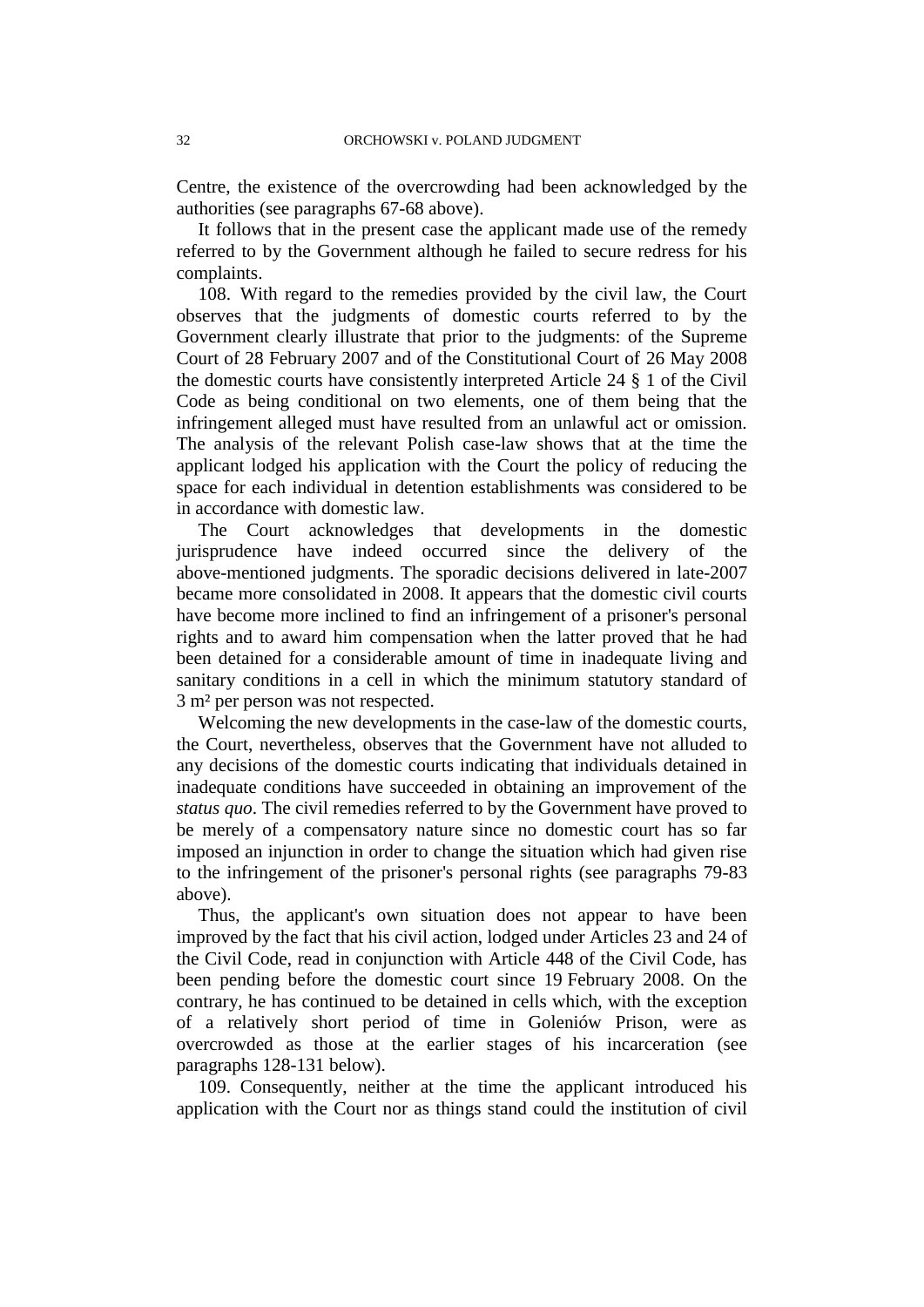proceedings remedy the applicant's situation such that the above-mentioned civil action could be considered an effective remedy within the meaning of Article 35 § 1 of the Convention.

This conclusion is without prejudice to the Court's ruling in future similar cases introduced with it where the applicant at the time of lodging his application with the Court was already at liberty or had been transferred to a place of detention where conditions complied with the Convention standards. When the alleged violation no longer continues and cannot, therefore, be eliminated with retrospective effect, the only means of redress is pecuniary compensation. In such situations, regard being had to the principle of subsidiarity, it cannot be excluded that applicants who complain of degrading treatment because of the conditions of their detention, may be required to first avail themselves of the civil action relied on by the Government.

110. Lastly, the Government provided an example of a constitutional complaint in which an individual had alleged essentially that Article 248 of the Code of Execution of Criminal Sentences Court was unconstitutional in so far as it allowed for the placement of detainees for an indefinite period of time in cells below the statutory size.

The Court takes note of the Constitutional Court's judgment of 26 May 2008 in which the impugned provision had been declared unconstitutional (see paragraph 85 above). However, the Court observes that the Polish model for applications to the Constitutional Court is characterised by a significant limitation as to the form of redress it provides. By virtue of Article 190 of the Constitution, the principal direct effect of a judgment of the Constitutional Court is the abrogation of the statutory provision which has been found to be unconstitutional. As illustrated by the recent practice of the Constitutional Court, that direct effect may not necessarily be an immediate one. The Court observes that on 26 May 2008 the Constitutional Court declared Article 248 of the Code of Execution of Criminal Sentences unconstitutional, ruling, however, that the unconstitutional provision should lose its binding force no later than within eighteen months from the date of the judgment (ibid.). The Constitutional Court, in the case referred to, indeed ordered an individual measure with regard to the author of the constitutional complaint. That ruling, however, was by its nature exceptional as it was effected under the principle of the so-called "right of privilege", which aims at rewarding the individual who brought the first constitutional complaint concerning a particular matter for his or her proactive attitude. Furthermore, it must be noted that the practice of the Constitutional Court to rely on the above mentioned principle is not yet well established. Consequently, it is not certain that it would be applied in a similar way with regard to each constitutional complaint.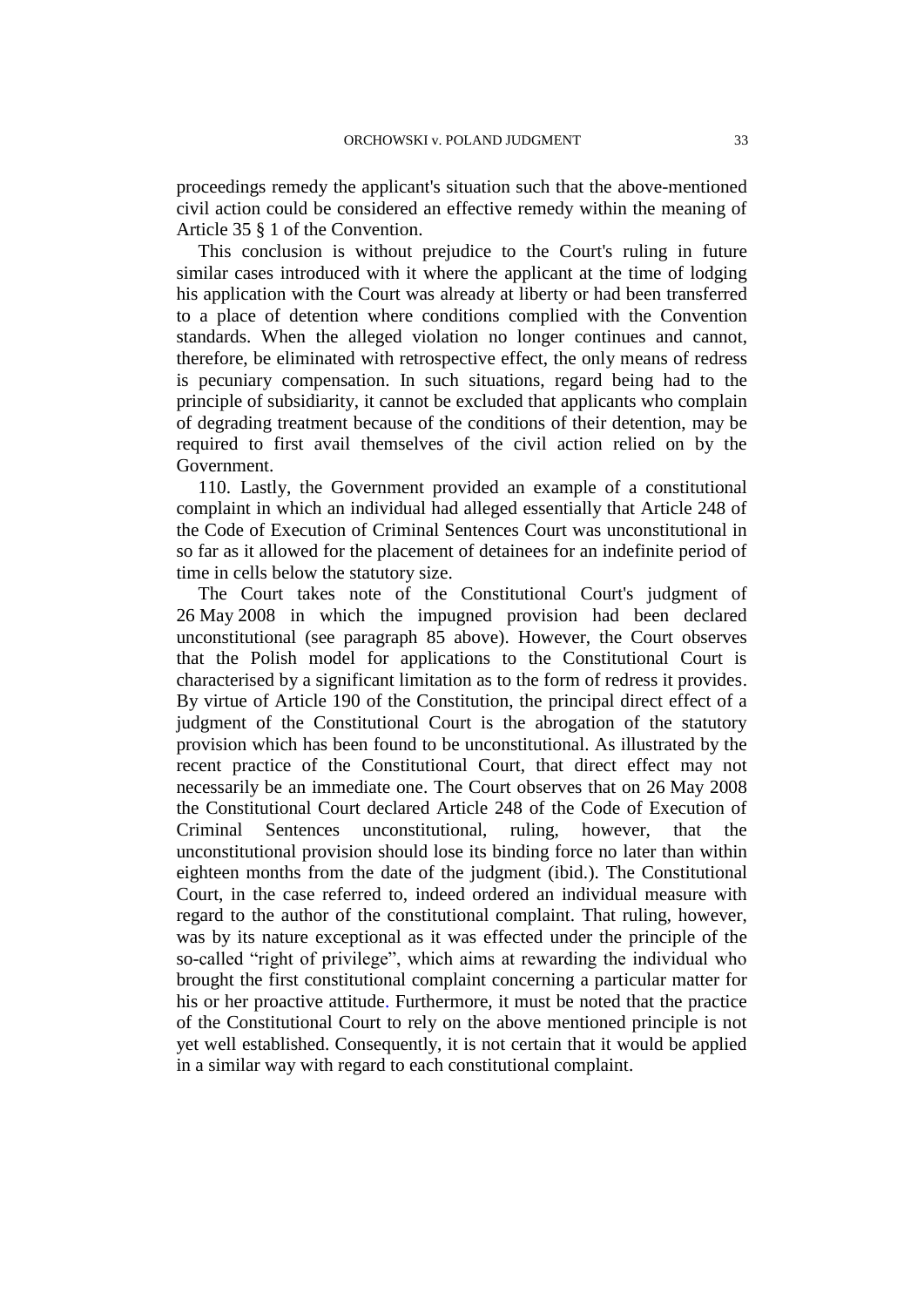It follows that an individual complaint to the Constitutional Court cannot be recognised as an effective remedy, within the meaning of the Convention, in the circumstances of the applicant in the instant case.

111. Irrespective of the above considerations, it can only be noted that the finding made by the Constitutional Court in its judgment of 26 May 2008 (see paragraph 85 above) and by this Court (see paragraph 147 below) that the overcrowding in Polish detention facilities was, at the relevant time, of a structural nature undermined the effectiveness of any domestic remedies available, making them all theoretical and illusory and incapable of providing redress in respect of the applicant's complaint.

Accordingly, the Court dismisses the Government's preliminary objection as to the non-exhaustion of domestic remedies.

112. The Court also considers that the instant application is not manifestly ill-founded within the meaning of Article 35 § 3 of the Convention. It further finds that it is not inadmissible on any other grounds. It must therefore be declared admissible.

## **B. Merits**

#### *1. The applicant*

113. The applicant submitted that the conditions of his detention in the prisons and remand centres in which he had been held since 2003 had fallen short of standards compatible with Article 3 of the Convention. In particular, he complained that he had been detained in overcrowded cells with less than 3 m<sup>2</sup> of space per person.

114. The applicant also complained that he had been allowed to spend a very limited time outside the cell, i.e. he had only a one-hour long outdoor exercise per day. The applicant also claimed that the sanitary conditions in the detention facilities in question had been inadequate. In particular, he had a right to take only one shower per week and his clothes and bed linen had not been washed often enough.

115. Lastly, in the applicant's view the problem of overcrowding in Polish detention facilities was of a systemic nature in that it was widespread and persistent.

## *2. The Government*

116. The Government argued that during his detention the applicant had not suffered inhuman or degrading treatment which attained the minimum level of severity within the meaning of Article 3 of the Convention.

117. The Government acknowledged the existence and the systemic nature of the problem of overcrowding in Polish detention facilities. They submitted, however, that during four of the periods of the applicant's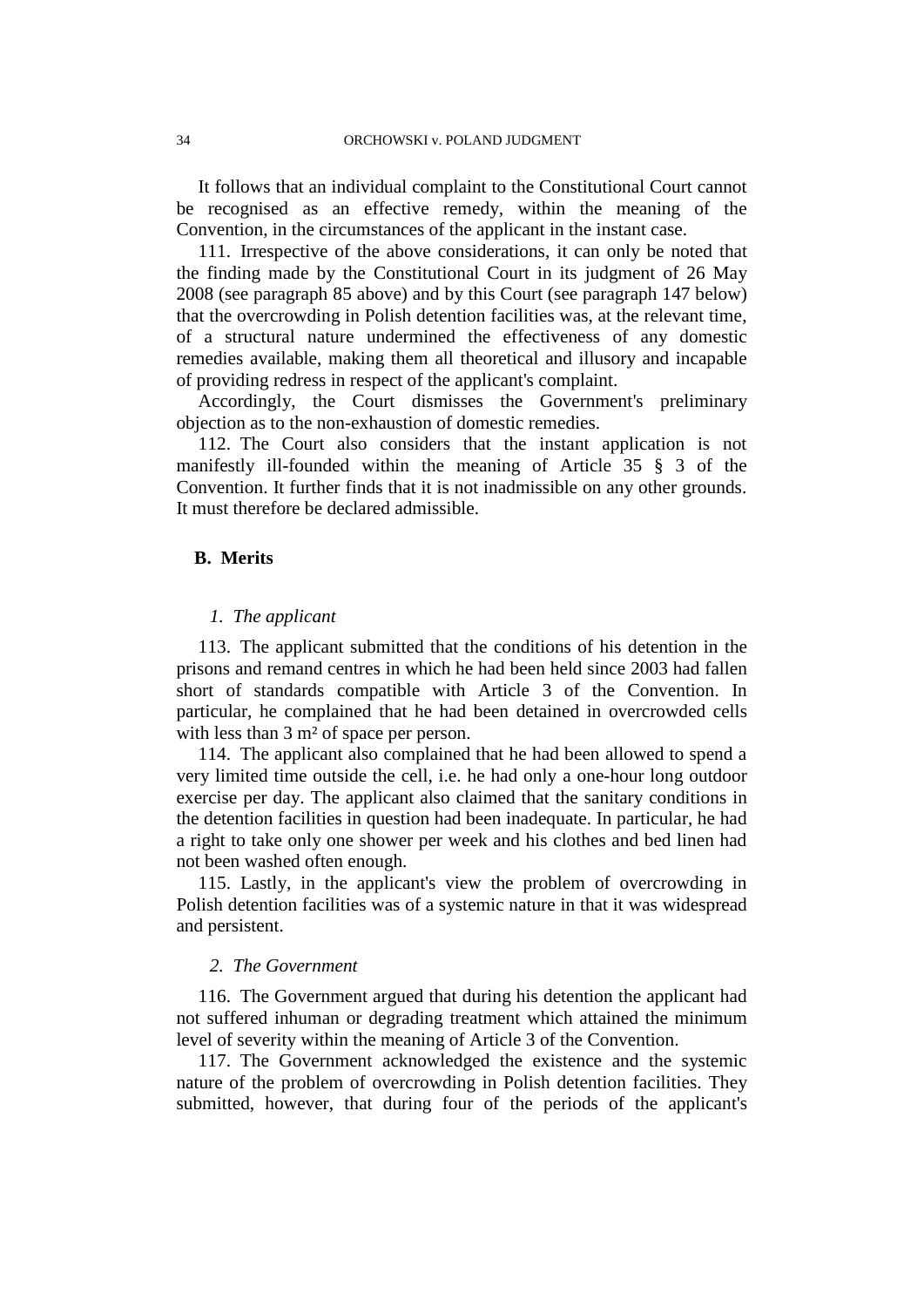detention, the statutory requirement concerning the living space for each prisoner (3 m²), had been met. The periods referred to were the following: in Sztum Prison (1) from 12 December 2003 to 28 January 2004; (2) from 23 to 29 March 2006 and (3) from 22 June to 2 August 2006; and in Wejherowo Remand Centre (4) from 13 February to 26 April 2007. In their later submissions, the Government also noted that from 20 February 2008 until an unspecified date, as it appears, no later than the late-2008, the applicant was detained in Goleniów Prison in a cell in which the minimum statutory standard was respected.

118. Moreover, the Government maintained that the sanitation and hygiene throughout the applicant's entire period of detention had met the required standards. They also submitted that the applicant could spend, on average, two hours per day outside his cell, including one hour in the outdoor yard.

## *3. The Court's assessment*

#### **(a) General principles**

119. The Court reiterates that Article 3 enshrines one of the most fundamental values of democratic societies. The Convention prohibits in absolute terms torture and inhuman or degrading treatment or punishment, irrespective of the victim's conduct (*Labita v. Italy* [GC], no. 26772/95, § 119, ECHR 2000-IV).

As the Court has held on many occasions, ill-treatment must attain a minimum level of severity if it is to fall within the scope of Article 3 of the Convention. The assessment of this minimum level of severity is relative; it depends on all the circumstances of the case, such as the duration of the treatment, its physical and mental effects and, in some cases, the sex, age and state of health of the victim. Furthermore, in considering whether a treatment is "degrading" within the meaning of Article 3, the Court will have regard to whether its object is to humiliate and debase the person concerned and whether, as far as the consequences are concerned, it adversely affected his or her personality in a manner incompatible with Article 3. Although the question whether the purpose of the treatment was to humiliate or debase the victim is a factor to be taken into account, the absence of any such purpose cannot conclusively rule out a finding of violation of Article 3 (see *Peers v. Greece*, no. 28524/95, §§ 67-68, 74, ECHR 2001-III; *Valašinas v. Lithuania*, no. 44558/98, § 101, ECHR 2001-VIII).

120. Measures depriving a person of his liberty may often involve an inevitable element of suffering or humiliation. Nevertheless, the suffering and humiliation involved must not go beyond the inevitable element of suffering or humiliation connected with a given form of legitimate treatment or punishment.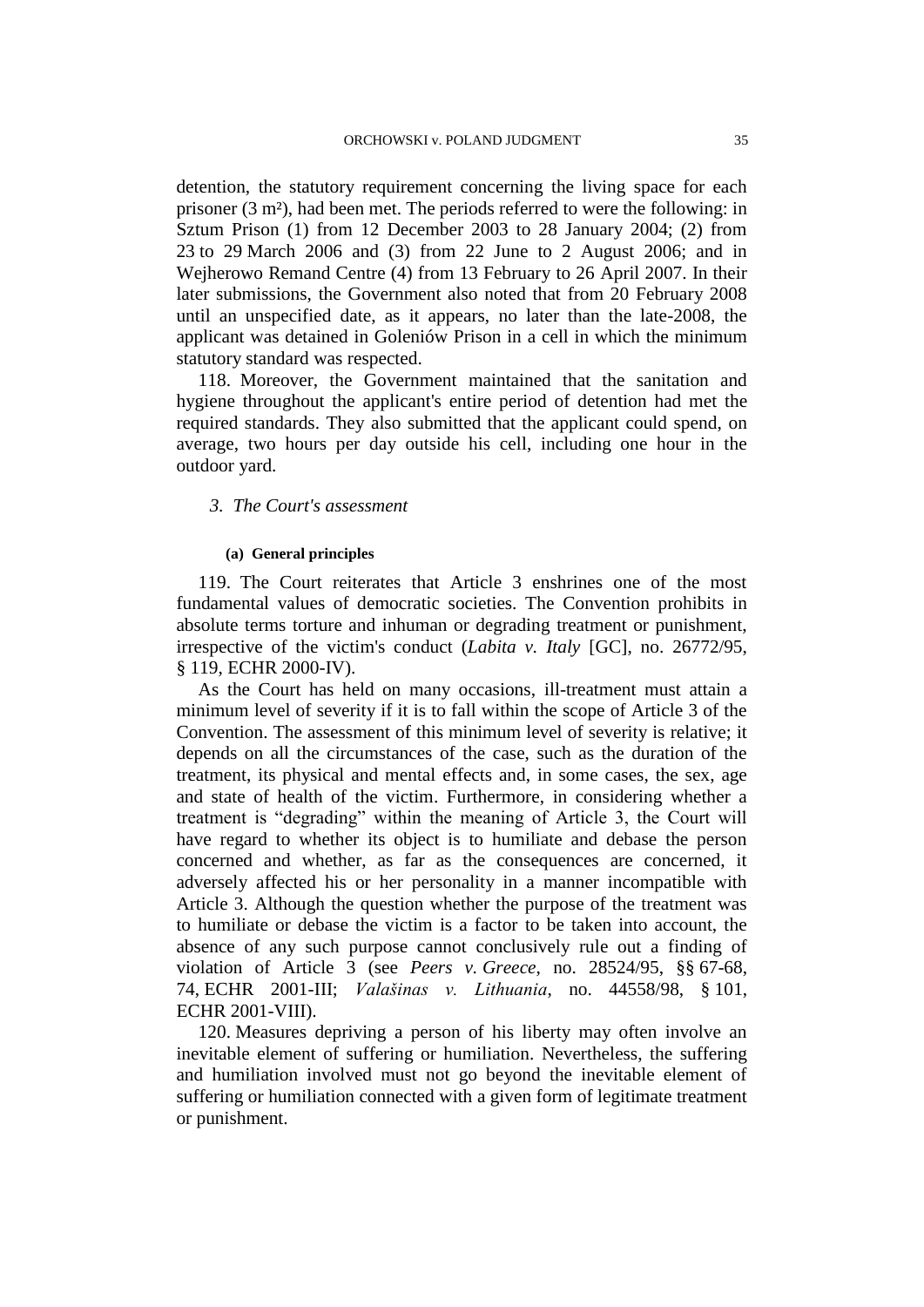In the context of prisoners, the Court has already emphasised in previous cases that a detained person does not, by the mere fact of his incarceration, lose the protection of his rights guaranteed by the Convention. On the contrary, persons in custody are in a vulnerable position and the authorities are under a duty to protect them. Under Article 3 the State must ensure that a person is detained in conditions which are compatible with respect for his human dignity, that the manner and method of the execution of the measure do not subject him to distress or hardship of an intensity exceeding the unavoidable level of suffering inherent in detention and that, given the practical demands of imprisonment, his health and well-being are adequately secured. (*Valašinas*, cited above, § 102; *Kudła v. Poland* [GC], no. 30210/96, § 94, ECHR 2000-XI).

121. When assessing conditions of detention, account has to be taken of the cumulative effects of these conditions, as well as of specific allegations made by the applicant (see *Dougoz v. Greece*, no. 40907/98, § 46, ECHR 2001-II). The length of the period during which a person is detained in the particular conditions also has to be considered (see among others *Alver v. Estonia*, no. 64812/01, 8 November 2005).

122. The extreme lack of space in a prison cell weighs heavily as an aspect to be taken into account for the purpose of establishing whether the impugned detention conditions were "degrading" from the point of view of Article 3 (see *Karalevičius v. Lithuania*, no. 53254/99, 7 April 2005).

In its previous cases where applicants had at their disposal less than 3 m<sup>2</sup> of personal space, the Court found that the overcrowding was so severe as to justify of itself a finding of a violation of Article 3 of the Convention (see, among many others, *Lind v. Russia*, no. 25664/05, § 59, 6 December 2007; *Kantyrev v. Russia*, no. 37213/02, § 50-51, 21 June 2007; *Andrey Frolov v. Russia*, no. 205/02, §47-49, 29 March 2007; *Labzov v. Russia*, no. 62208/00, § 44, 16 June 2005).

By contrast, in other cases where the overcrowding was not so severe as to raise in itself an issue under Article 3 of the Convention, the Court noted other aspects of physical conditions of detention as being relevant for its assessment of compliance with that provision. Such elements included, in particular, the availability of ventilation, access to natural light or air, adequacy of heating arrangements, compliance with basic sanitary requirements and the possibility of using the toilet in private. Thus, even in cases where a larger prison cell was at issue – measuring in the range of 3 to 4 m² per inmate – the Court found a violation of Article 3 since the space factor was coupled with the established lack of ventilation and lighting (see, for example, *Babushkin v. Russia*, no. 67253/01, § 44, 18 October 2007; *Ostrovar v. Moldova*, no. 35207/03, § 89, 13 September 2005, and *Peers v. Greece*, no. 28524/95, §§ 70-72, ECHR 2001-III) or the lack of basic privacy in his or her everyday life (see, *mutatis mutandis*, *Belevitskiy v. Russia*, no. 72967/01, §§ 73-79, 1 March 2007; *Valašinas*,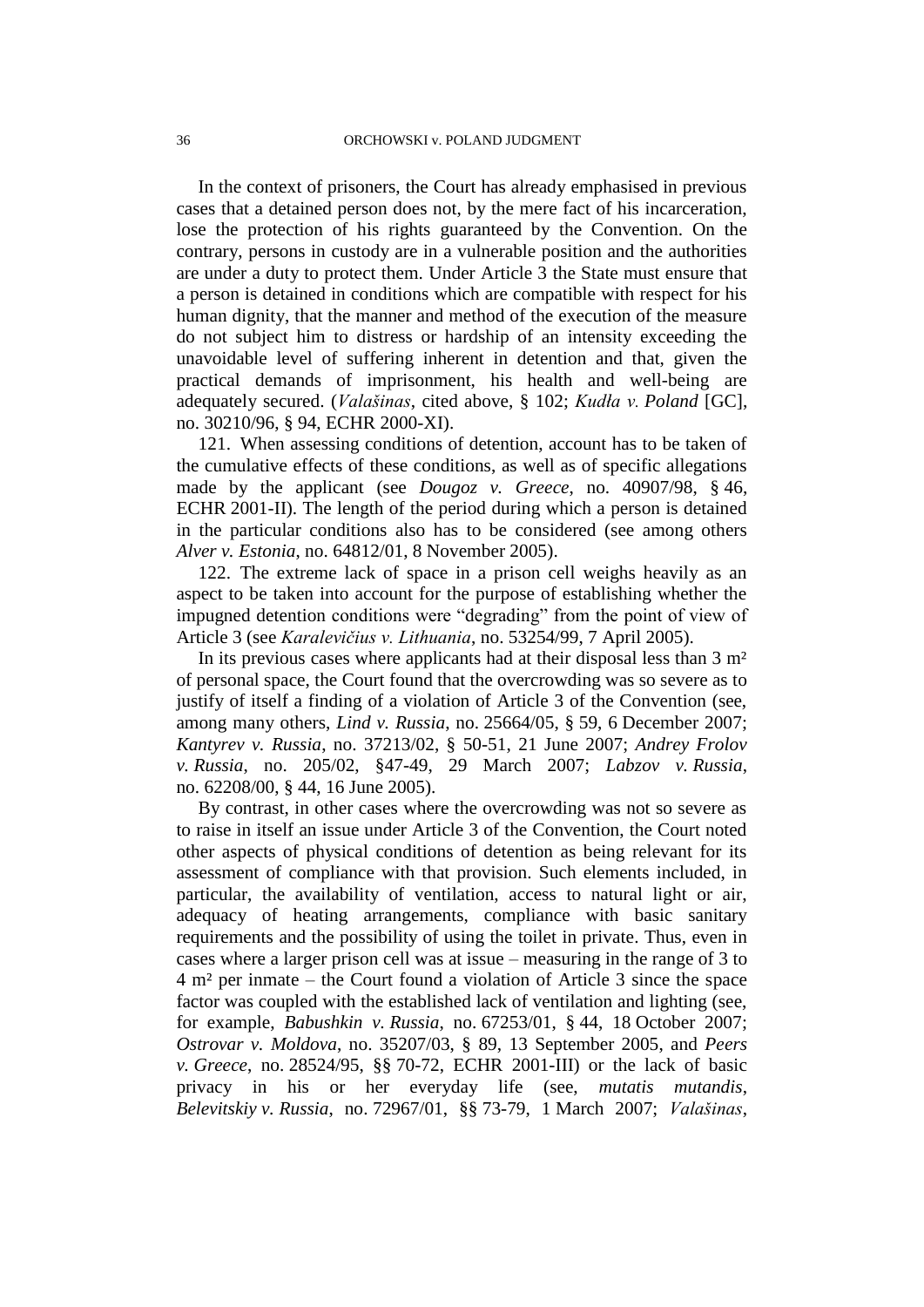cited above, § 104; *Khudoyorov*, cited above, §§ 106 and 107; *Novoselov v. Russia*, no. 66460/01, §§ 32, 40-43, 2 June 2005).

#### **(b) Application of these principles to the present case**

#### *(i) Overcrowding*

123. The Court must have regard to the findings of the Constitutional Court and different State authorities, which identified the systemic nature of the problem of overcrowding of detention facilities in Poland (see paragraph 85 above). In this connection the Court refers to the judgment of 26 May 2008 in which the Constitutional Court found that a person cannot be afforded humane treatment in a prison cell, in which individual living space is less than  $3 \text{ m}^2$  (Article  $41 \text{ s}$  4 of the Constitution) and that overcrowding of such a serious character as had existed in Poland, could in itself be qualified as inhuman and degrading treatment (Article 40 of the Constitution).

The Court observes that Article 40 of the Constitution is drafted almost identically to Article 3 of the Convention. Therefore, the Court, mindful of the principle of subsidiarity, finds that the above-mentioned ruling of the Constitutional Court can constitute a basic criterion in the Court's assessment whether the overcrowding in Polish detention facilities breaches the requirements of Article 3 of the Convention. In consequence, all situations in which a detainee is deprived of the minimum of 3 m² of personal space inside his or her cell, will be regarded as creating a strong indication that Article 3 of the Convention has been violated.

124. Applying the above principles to the present case, the focal point for the Court's assessment is the living space afforded to the applicant during his detention in Słupsk, Gdańsk, Wejherowo, Warszwa Mokotów and Wrocław Remand Centres and Sztum, Kamińsk and Goleniów Prisons.

125. The Government acknowledged that Słupsk, Gdańsk and Wejherowo Remand Centres had been generally overcrowded at the time when the applicant had been detained there (see paragraphs 11, 28, 41 above). On the other hand, their submissions as to the precise occupancy rate of the applicant's cells there are selective and not corroborated by any official documents (see paragraphs 11, 27, 29 and 40 above).

The applicant for his part submitted a copy of a letter from the Office of the Prison Service which confirmed that at the relevant time the overcrowding ranged from 3 to 14 % in Słupsk Remand Centre (see paragraph 17 above), from 3 to 17% in Gdańsk Remand Centre (see paragraph 39 above) and from 3 to nearly 11% in Wejherowo Remand Centre (see paragraph 49 above).

He further claimed that for the most part he had been detained in cells in which the space per person had been below 3 and at times, even below 2 m<sup>2</sup> (see paragraphs 16, 36-38, 47 and 58 above). To that effect the applicant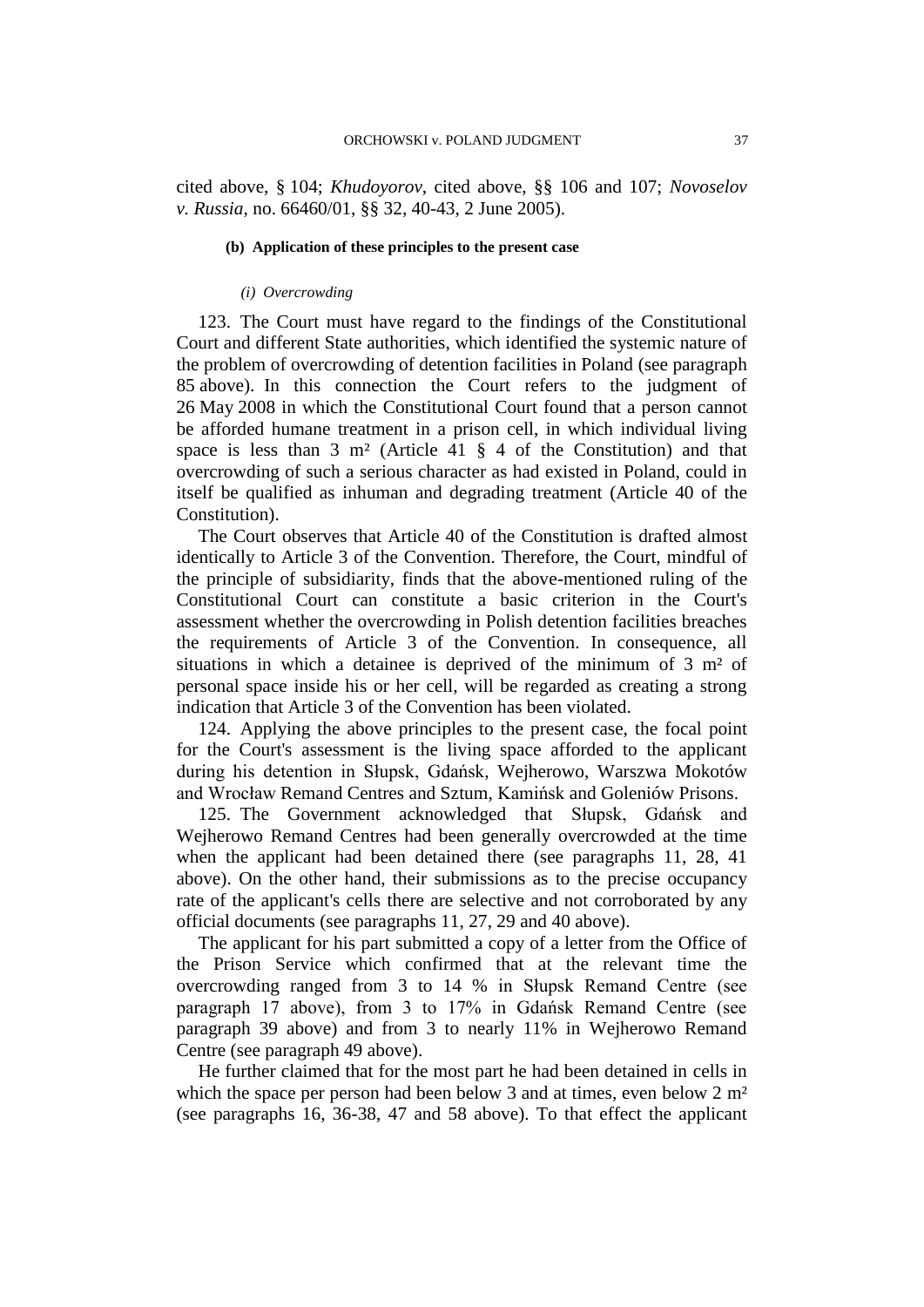corroborated his submissions by furnishing copies of the Gdańsk Remand Centre's detailed records which the Government claimed not to have been able to produce (see paragraphs 35-38 above) and of the letter from the governor of Wejherowo Remand Centre (see paragraph 48 above).

126. As concerns Sztum Prison, the Government acknowledged that for two months in 2006 the applicant had been assigned to a cell in which the space per person had not exceeded 2.2 m², whereas for the remainder of the time the living conditions afforded to him had been in compliance with domestic standards (see paragraph 19 above).

The applicant, however, claimed that during his first and second periods of detention in that prison, he had been held in cells in which the personal space available to prisoners had been 2.6 and 2.25 m² per person respectively. To that end he supported his submission by providing a letter obtained from the Office of the Prison Service which stated that Sztum Prison had been overpopulated by 10% during the applicant's first detention, 20% during his second detention and by 25% during his last period of detention there (see paragraphs 24-25 above).

127. The Government did not make any comments with regard to Kamińsk Prison.

The applicant on the other hand submitted a copy of a letter sent by the Kamińsk Prison administration to the Ministry of Justice in which it had been stated that for one month in mid-2007 the applicant had been detained in a cell in which the personal space available to prisoners had not exceeded 2.7 m² per person (see paragraph 53 above). In addition, the letter obtained from the Office of the Prison Service indicates that the rate of overcrowding in this prison peaked at the relevant time at nearly 15 % (see paragraph 54 above).

128. Lastly, in the period following the applicant's civil action for compensation filed with the domestic court on account of the allegedly inadequate conditions of his detention, namely in the period from February 2008 onwards, the applicant was detained subsequently in Goleniów Prison and Warszawa Mokotów and Wrocław Remand Centres.

129. The Court notes that the Government commented on the short period of the applicant's detention in Goleniów Prison and did not make any submissions with regard to the remainder of the applicant's detention (see paragraphs 56, 61 and 64 above). The applicant, for his part, made submissions regarding the entire period of his detention in Goleniów Prison and Warszawa Mokotów Remand Centre (see paragraphs 57-59 and 62 above). He did not, however, make any comments regarding Wrocław Remand Centre, where he is currently detained (see paragraph 64 above).

130. The Court takes note of the fact, which is not in dispute, that from 20 February 2008 until an unspecified date, no later than the end of 2008, the minimum statutory standard of 3 m² of space per person was respected in the applicant's cell in Goleniów Prison (see paragraphs 56 and 59 above).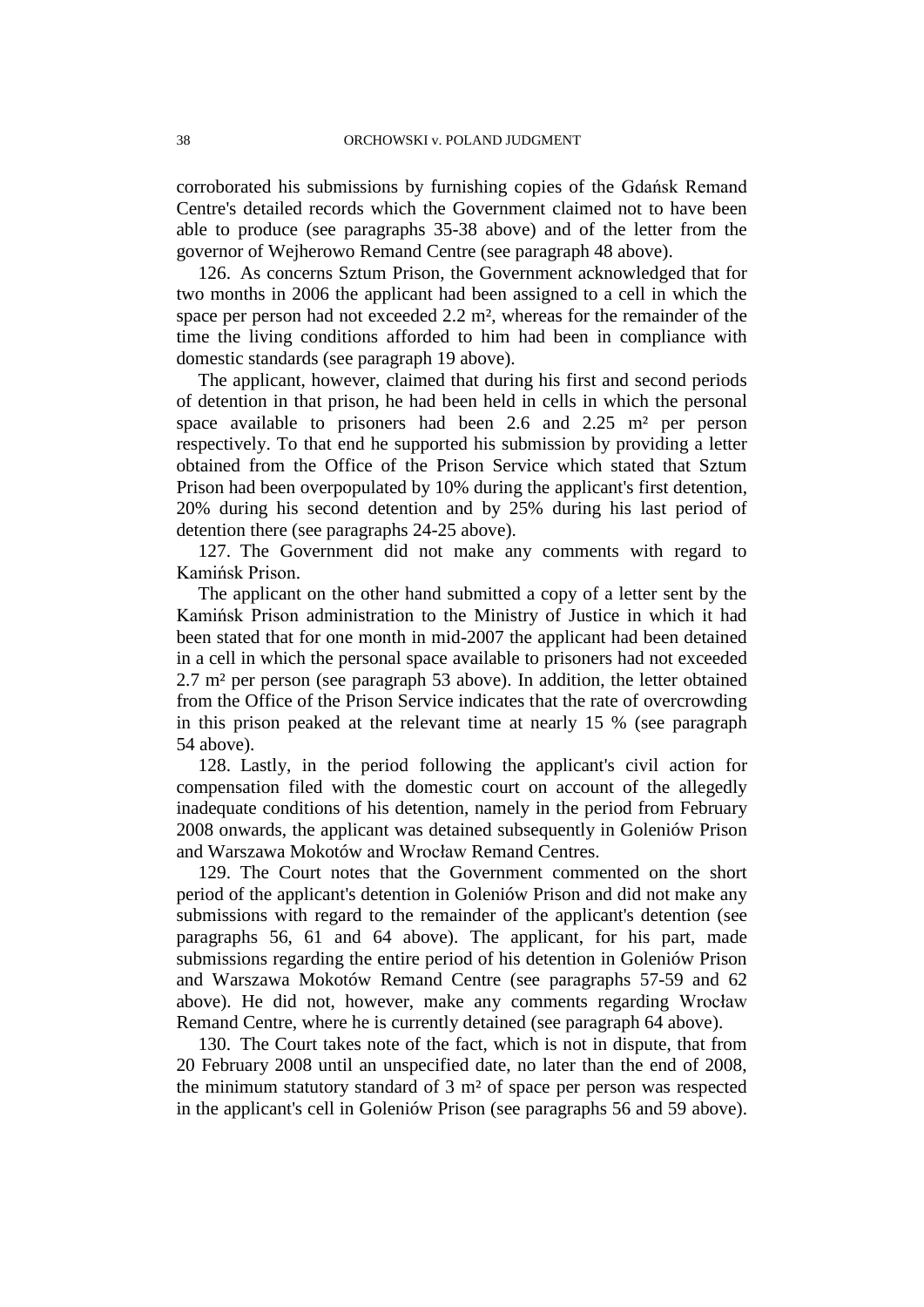At the same time, however, the Court observes that the applicant's argument that during approximately seven months prior to that date, he was detained in cells in which the space per person ranged between 2.5 and 2.57 m² was not challenged by the Government. Moreover, the fact that the maximum capacity of Goleniów Prison was indeed exceeded by almost 7%, is confirmed by the official statistics from the Office of the General Director of the Prison Service (see paragraph 57 above).

As regards the Warszawa Mokotów Remand Centre in which the applicant was detained from an unspecified date in late-2008 until 13 February 2009, the Court, in the absence of the Government's comments, takes note of the applicant's submission that the space afforded to him in that facility ranged between 1.75 and 2.5 m² (see paragraph 62 above).

Lastly, the Court refers to the official general statistics, confirmed by the Government, that the rate of overcrowding in Polish prisons and remand centres was still at 8.1% in September 2008 and at 4% in June 2009 (see paragraph 89 above).

131. The Court notes that the Government acknowledged that the majority of the detention facilities in question had been overpopulated at the material time. Moreover, it is not convinced by the Government's assertion, which is not supported by conclusive documentary evidence, that the applicant's cells, only with the exception of a few short periods of time, had remained unaffected by that problem and that the living conditions which he had been afforded had complied with Convention standards.

It is to be further observed in this connection that the applicant's allegations of overcrowding were, to a great extent, corroborated by the letter sent to his lawyer by the Office of the Prison Service and the letter sent by the prison administration to the Ministry of Justice.

The Court therefore finds it established to the standard of proof required under Article 3 of the Convention that the majority of the applicant's cells, in which he had been held for most of his detention were overcrowded beyond their designated capacity, leaving the applicant with less than 3 m² of personal space and at times, with less than 2 m². Even if occasionally the cell was within or below its designated capacity, the applicant was usually afforded only a little more than 3 m² of personal space (see paragraphs 28, 38 and 42 above).

In connection with the latter, the Court would reiterate that the CPT's standard recommended living space per prisoner for Polish detention facilities is higher than the national statutory minimum standard, namely 4 m² (see paragraph 86 above).

The applicant's situation was further exacerbated by the fact that he was confined to his cells day and night, save for one hour of daily outdoor exercise and, possibly, an additional, although short, time spent in an entertainment room.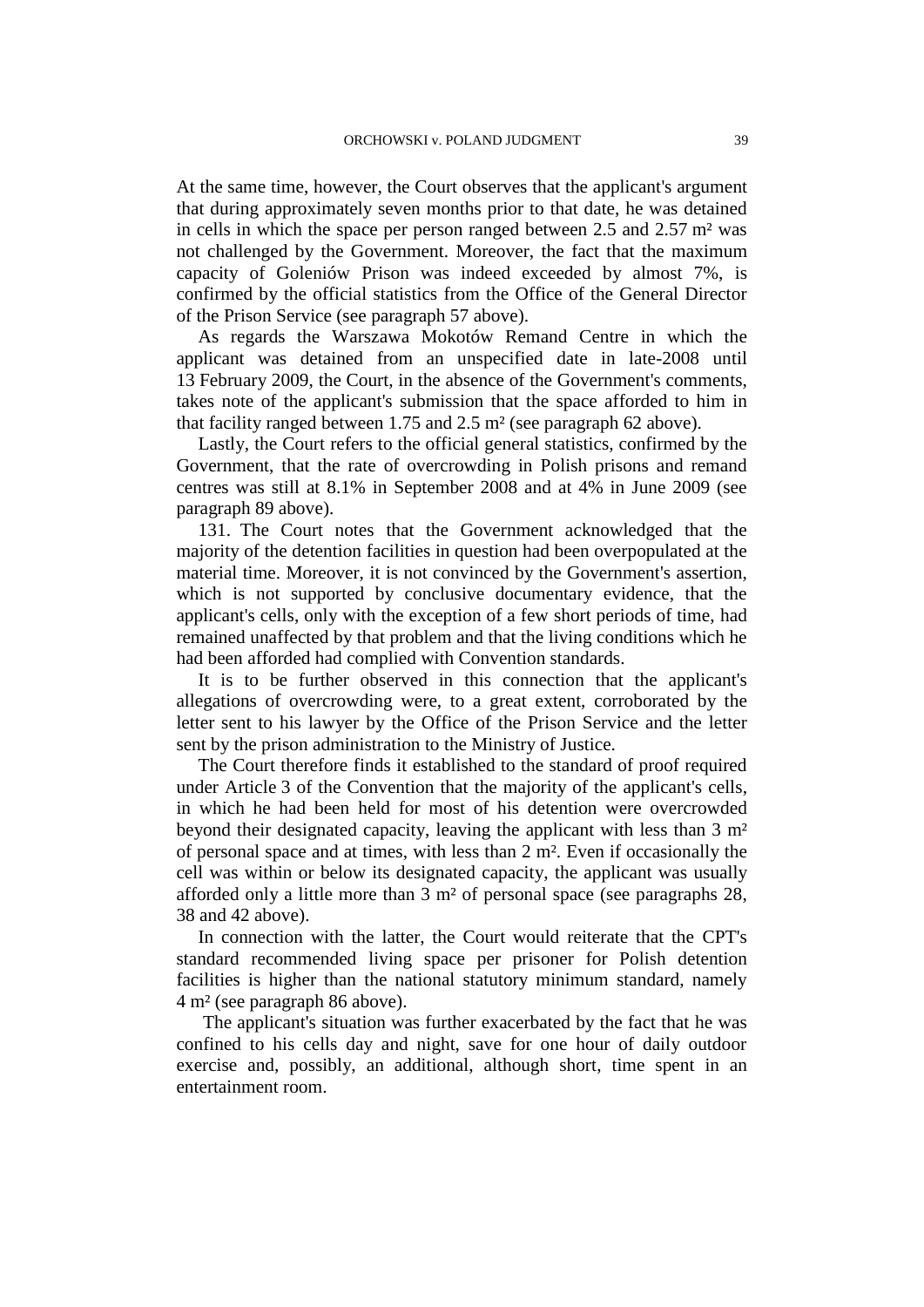#### *(ii) Other elements*

132. The applicant also complained of a number of additional aggravating features of the living and sanitary conditions during his detention.

In the light of the parties' submissions the Court considers the following elements to be established: (1) the applicant was allowed a one-hour long outdoor exercise daily, and (2) one hot shower per week; (3) he had his showers together with a group of fellow inmates equal to the number of shower heads available, sometimes between twelve and twenty-five; (4) his bed linen was changed once every two weeks, and (5) his underwear, usually once a week; (6) he had all his meals inside the cell; and (7) the overall conditions of the applicant's cells, including their cleanliness, ventilation and lighting, was adequate vis-à-vis the Convention standards.

133. The Court also takes note of another important element, namely the fact that during his detention, which has so far lasted approximately six years, the applicant had been transferred twenty-seven times between eight different prisons and remand centres. He was also very frequently moved between cells within each of the detention facilities in question.

In this connection the Court notes that too frequent transfers of a person under the existing system of rotating transfers of detainees may create a problem under the Convention. By using this system, the authorities provide an urgent but short-term and superficial relief to the individuals concerned and to the facilities in which the rate of overcrowding is particularly high. As shown by the example of the applicant in the instant case, in the light of massive overcrowding the system does not provide a real improvement of a detainee's situation. On the contrary, such frequent transfers may, in the Court's opinion, increase the feelings of distress experienced by a person deprived of liberty and who is held in conditions which fall short of the Convention (see *Khider v. France*; no. 39364/05; §§110 and 111).

#### **(c) Conclusion**

134. It has been established that the applicant in the instant case for the most part of his detention had been afforded below 3 and at times, even below 2 m² of personal space inside his cells.

In addition, as the applicant's personal space was particularly limited for almost the entire day and night, he had to have his meals inside his overcrowded cell and to shower along with the group of strangers, sometimes as many as twenty-four, and finally, as he had constantly been moved between cells and facilities, the Court considers that those conditions obviously did not allow any elementary privacy and aggravated the applicant's situation (see *Kalashnikov v. Russia*, no. 47095/99, § 99, ECHR 2002-VI).

135. Having regard to the circumstances of the case and their cumulative effect on the applicant, the Court considers that the distress and hardship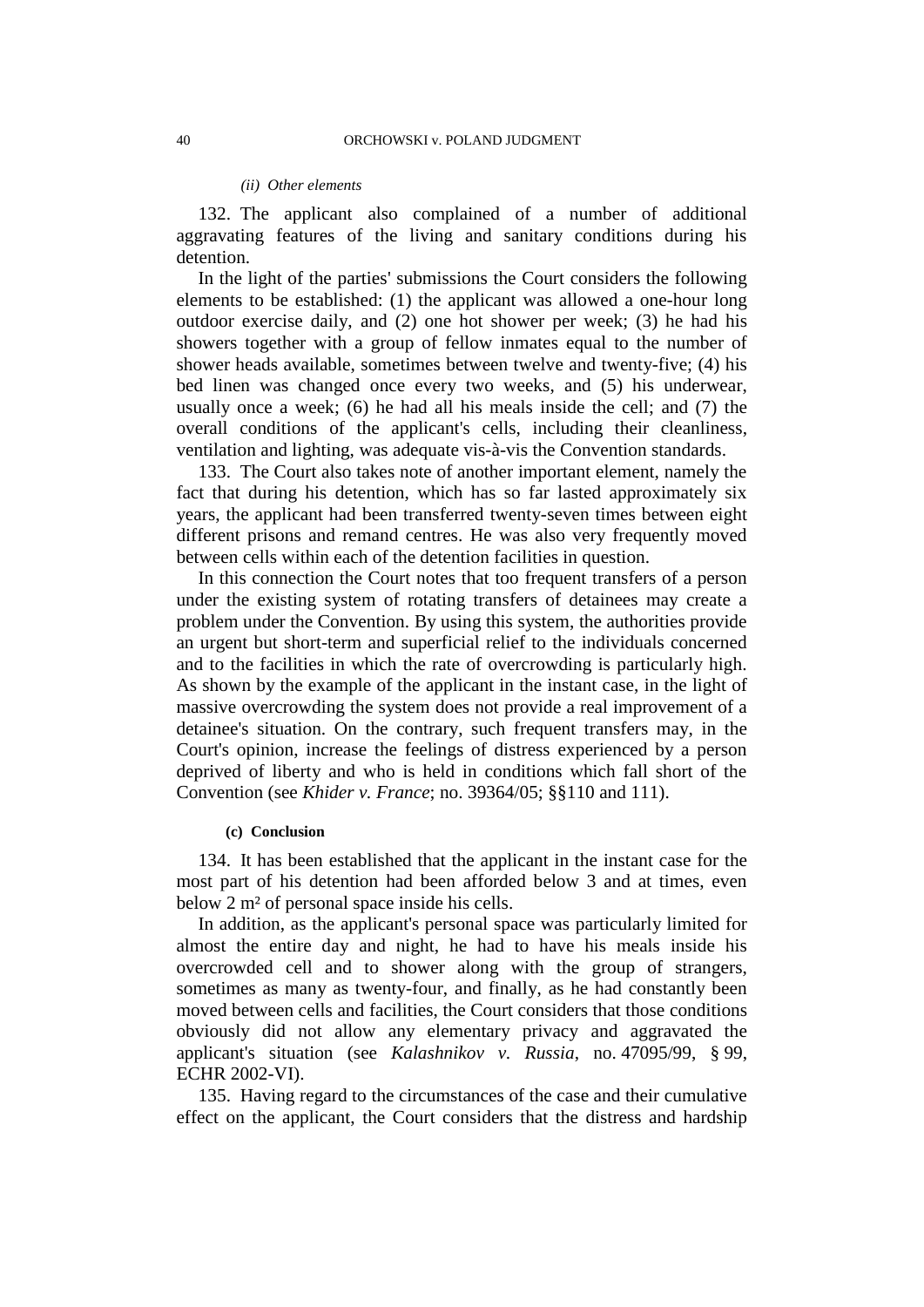endured by the applicant exceeded the unavoidable level of suffering inherent in detention and went beyond the threshold of severity under Article 3. Therefore, there has been a violation of Article 3 of the Convention on account of the conditions in which the applicant has been detained since 2003.

## II. ALLEGED VIOLATION OF ARTICLE 8 OF THE CONVENTION

136. With regard to the issue of overcrowding *vis-à-vis* the applicant's right to respect for his physical and mental integrity or his right to privacy and the protection of his private space, the Court considered it appropriate to raise of its own motion the issue of Poland's compliance with the requirements of Article 8 of the Convention, which in its relevant part reads as follows:

"1. Everyone has the right to respect for his private ... life ...

2. There shall be no interference by a public authority with the exercise of this right except such as is in accordance with the law and is necessary in a democratic society in the interests of national security, public safety or the economic well-being of the country, for the prevention of disorder or crime, for the protection of health or morals, or for the protection of the rights and freedoms of others."

137. The Court notes that this complaint is linked to the one examined above and must therefore likewise be declared admissible.

138. Having found a violation of Article 3, the Court considers that no separate issue arises under Article 8 of the Convention with regard to the conditions of the applicant's detention. The Court would observe, nevertheless, that the Constitutional Court had found that the law setting the standards for conditions of detention in Poland was unconstitutional (see paragraph 85 above). This in itself could have given rise to a violation of Article 8 on account of disrespect of the "in accordance with the law" requirement.

## III. OTHER ALLEGED VIOLATIONS OF THE CONVENTION

139. Lastly, the applicant complained of the fact that he had not been present at the hearing of his appeal and of the outcome of the criminal proceedings against him. These complaints fall to be examined under Article 6 § 1 of the Convention, which in its relevant part reads as follows:

"In the determination of ... any criminal charge against him, everyone is entitled to a fair ... hearing ... by [a] ... tribunal ..."

140. However, pursuant to Article 35 § 1 of the Convention:

"The Court may only deal with the matter ... within a period of six months from the date on which the final decision was taken"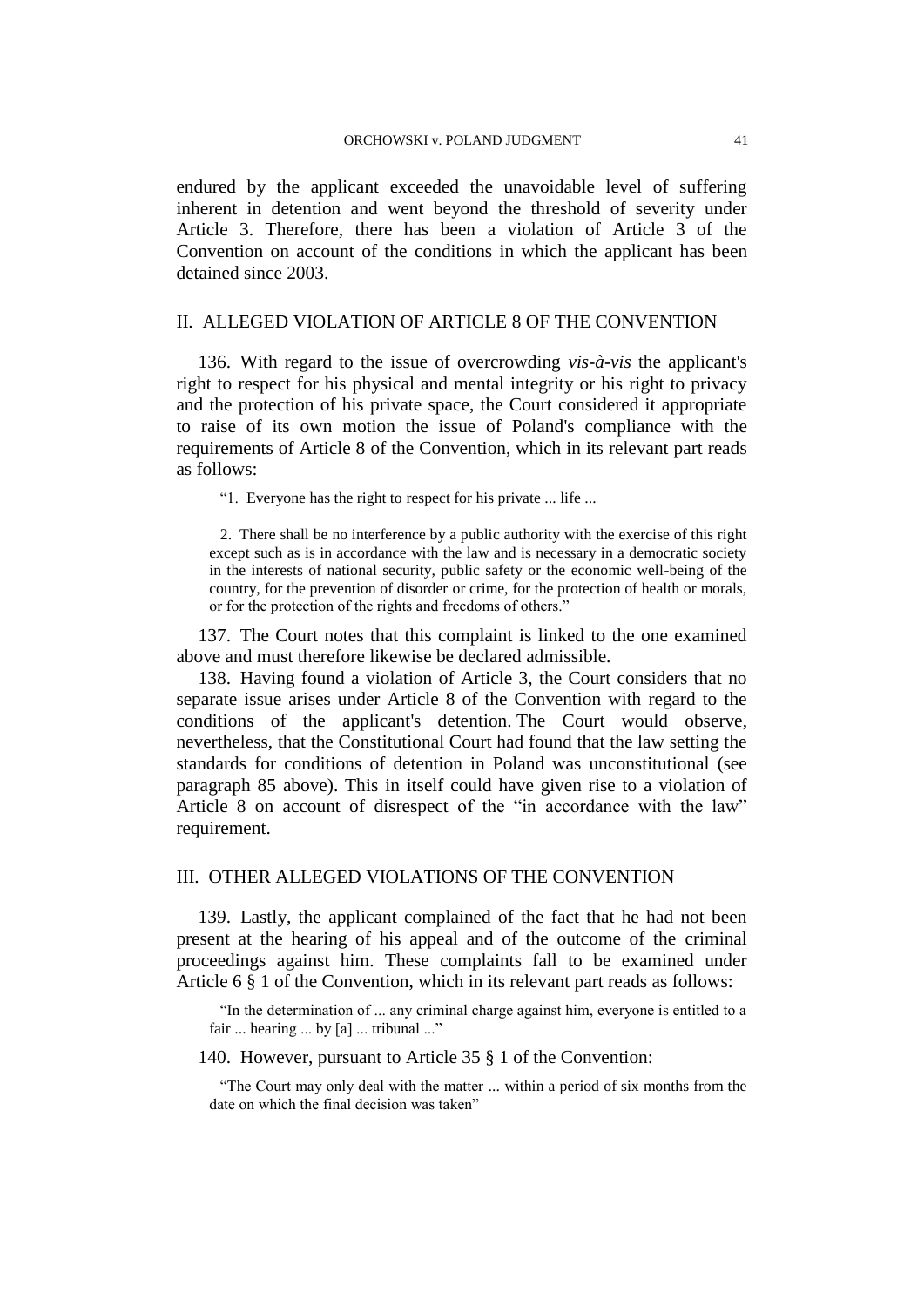141. The complaints pertaining to the course and the outcome of the criminal proceedings against the applicant were submitted to the Court on 9 March 2006, whereas the final ruling in the case had been delivered by the Gdańsk Regional Court on 3 November 2003 (see paragraphs 72-73 above). Although the applicant implied that he had not been immediately served with that decision, he nevertheless failed to indicate any date which could be taken into account in the assessment of his compliance with the six-month rule.

It follows that this part of the application must be considered as introduced out of time and must be rejected in accordance with Article 35 §§ 1 and 4 of the Convention.

## IV. APPLICATION OF ARTICLES 46 AND 41 OF THE CONVENTION

#### 142. Article 46 of the Convention provides:

"1. The High Contracting Parties undertake to abide by the final judgment of the Court in any case to which they are parties.

2. The final judgment of the Court shall be transmitted to the Committee of Ministers, which shall supervise its execution."

## 143. Article 41 of the Convention provides:

"If the Court finds that there has been a violation of the Convention or the Protocols thereto, and if the internal law of the High Contracting Party concerned allows only partial reparation to be made, the Court shall, if necessary, afford just satisfaction to the injured party."

## **A. Article 46**

#### *1. The parties' submissions*

#### **(a) The applicant**

144. In the applicant's view the problem of overcrowding in Polish detention facilities was of a systemic nature in that it was widespread and persistent. The *status quo* had for many years been legitimised by the practice of the penitentiary authorities and domestic courts, which interpreted Article 248 of the Code of Execution of Criminal Sentences, constantly and uniformly, as allowing for a common and unlimited reduction of the statutory living space of 3 m<sup>2</sup> per person.

145. The applicant also referred to the *amicus curiae* opinion of the Helsinki Foundation for Human Rights (*Helsińska Fundacja Praw Człowieka*), which had been submitted to the Constitutional Court in the course of the proceedings leading to the judgment of 26 May 2008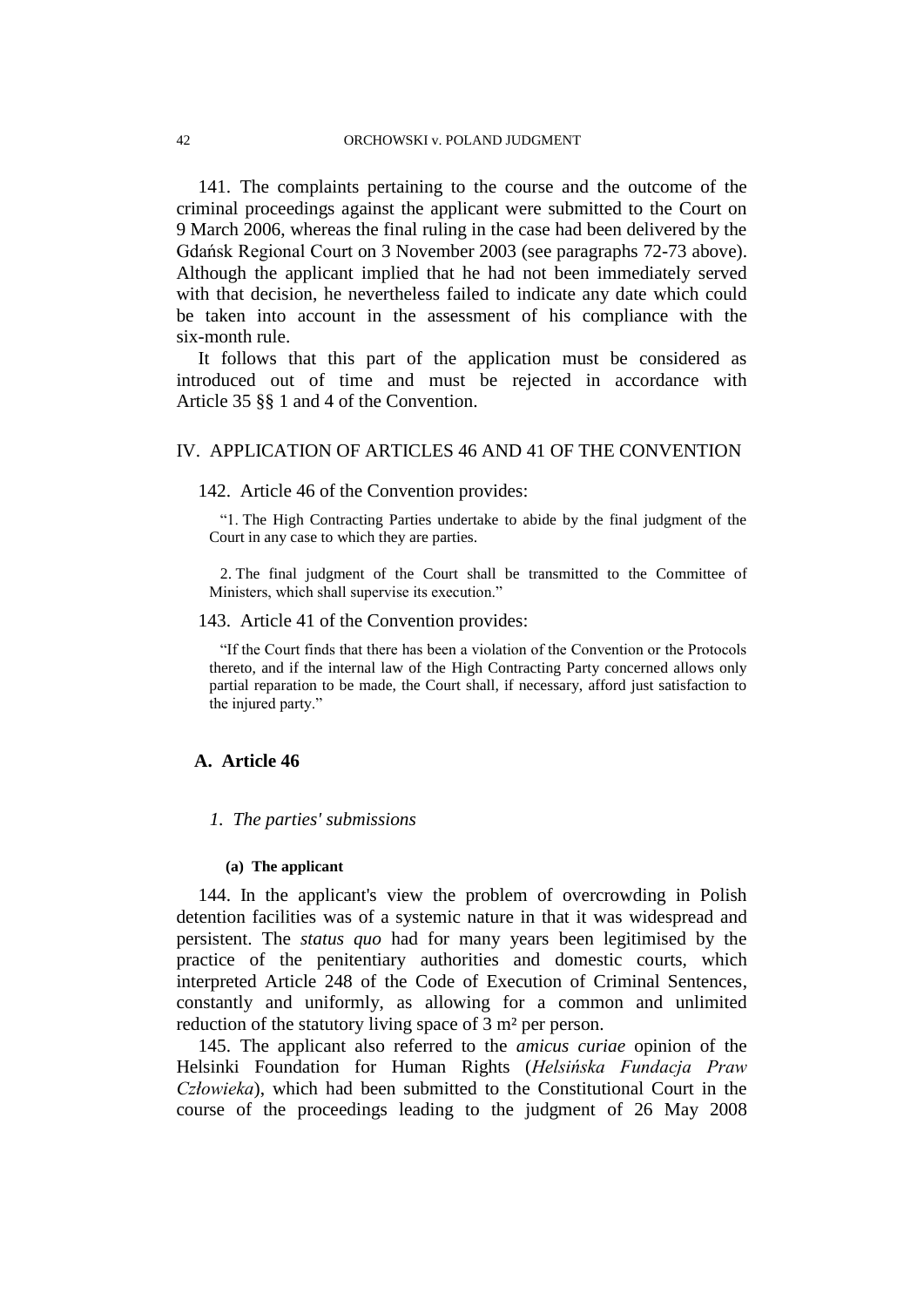(see paragraph 85 above). It was claimed in that document that the official rates of the population in Polish detention facilities were not accurate. The penitentiary authorities, in their calculations, compared the number of detainees held in each detention facility not to the actual living space but to the total surface of the relevant detention facility, including entertainment rooms, gymnasia and larger single-person cells. As a result, the official figures of overcrowding were much lower than what they should be in reality. According to the Foundation's sources, in many Polish detention facilities, i.e. in Warsaw Służewiec, Grodków, Bielsko Biała and Racibórz Prisons, the maximum occupancy rate allowed was exceeded by as much as 50%.

The applicant stressed that already the statutory space of 3 m<sup>2</sup> per person was much lower than the standards existing in other European countries. Referring to the Constitutional Court's reasoned judgment of 26 May 2008 (see paragraph 85 above) he noted that in the Czech Republic the minimum statutory occupancy rate per person was 3.5 m²; in Bosnia and Herzegovina – 4 m²; in Bulgaria, Romania, Spain and Austria – 6 m²; in Germany, Portugal and Finland – 7 m<sup>2</sup>; in Croatia – 8 m<sup>2</sup>; in Turkey – 8-9 m<sup>2</sup>; in Belgium, Cyprus, Italy - 9 m²; and in Greece, Ireland and the Netherlands, as much as 10 m². He also pointed out that the total space of the cell was reduced in reality by the bulk of the furniture and equipment inside.

#### **(b) The Government**

146. The Government acknowledged the existence and the systemic nature of the problem of overcrowding in Polish detention facilities. They stressed, however, that since the problem had already been identified at the national level, a number of measures had been undertaken to improve gradually the situation and to ultimately eradicate the problem. The Government also observed that it was unlikely that further similar applications would be brought before the Court since the civil law in Poland provided an effective remedy for persons detained in inhuman and degrading conditions. Taking into account the above considerations and the Constitutional Court's judgment of 26 May 2008 ordering further reforms of the law and the reorganisation of the penitentiary system, there was no need for the Court to order any general measures in this area.

## *2. The Court's assessment*

147. In this context, the Court observes that approximately 160 applications raising an issue under Article 3 of the Convention with respect to overcrowding and consequential inadequate living and sanitary conditions are currently pending before the Court. Ninety-five of these applications have already been communicated to the Polish Government.

Moreover, the seriousness and the structural nature of the overcrowding in Polish detention facilities have been acknowledged by the Constitutional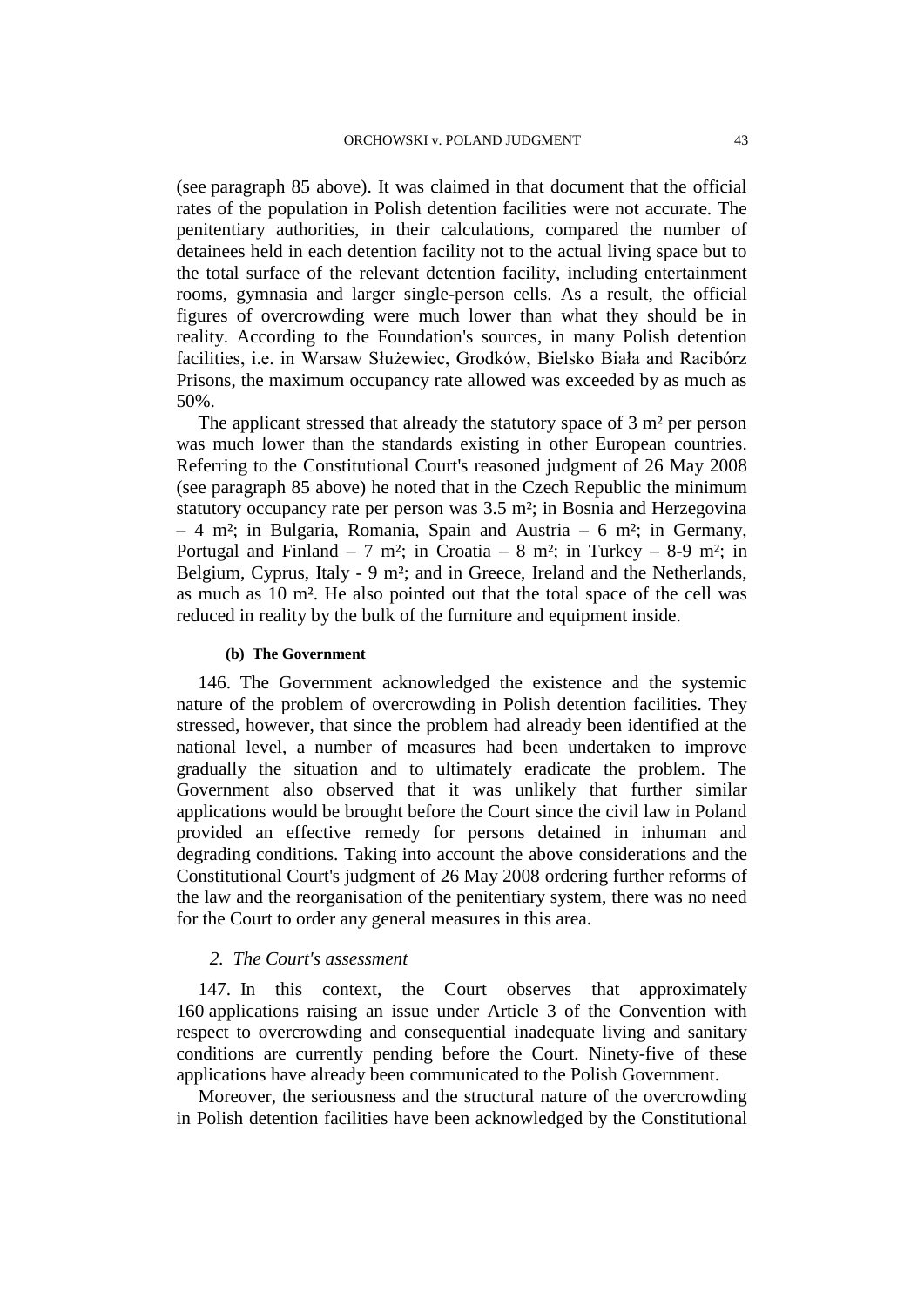Court in its judgment of 28 May 2008 and by all the State authorities involved in the proceedings before the Constitutional Court, namely the Prosecutor General, the Ombudsman and the Speaker of the *Sejm*, (see paragraph 85 above), and by the Government (see paragraph 146 above).

The statistical data referred to above taken together with the acknowledgements made by the Constitutional Court and the State authorities demonstrate that the violation of the applicant's right under Article 3 of the Convention originated in a widespread problem arising out of the malfunctioning of the administration of the prison system insufficiently controlled by Polish legislation, which has affected, and may still affect in the future, an as yet unidentified, but potentially considerable number of persons on remand awaiting criminal proceedings or serving their prison sentences (see *mutatis mutandis Broniowski v. Poland* [GC], no. 31443/96, §§ 189, ECHR 2004-V).

The Court concludes that for many years, namely from 2000 until at least mid-2008, the overcrowding in Polish prisons and remand centres revealed a structural problem consisting of "a practice that is incompatible with the Convention" (see *mutatis mutandis Broniowski v. Poland,* cited above, §§ 190-191, ECHR 2004-V; *Scordino v. Italy (no. 1)* [GC], no. 36813/97, §§ 229-231, ECHR 2006-...; *Bottazzi v. Italy* [GC], no. 34884/97, § 22, ECHR 1999-V with respect to the Italian length of proceedings cases).

148. In this connection, it is to be reiterated that, where the Court finds a violation, the respondent State has a legal obligation under Article 46 of the Convention not just to pay those concerned the sums awarded by way of just satisfaction under Article 41, but also to select, subject to supervision by the Committee of Ministers, the general and/or, if appropriate, individual measures to be adopted in their domestic legal order to put an end to the violation found by the Court and to redress so far as possible the effects. The respondent State remains free, subject to monitoring by the Committee of Ministers, to choose the means by which it will discharge its legal obligation under Article 46 of the Convention, provided that such means are compatible with the conclusions set out in the Court's judgment (see *Scozzari and Giunta v. Italy* [GC], nos. 39221/98 and 41963/98, § 249, ECHR 2000-VIII, and *Broniowski v. Poland* cited above, §§ 192).

149. The Court observes that the Constitutional Court in its judgment of 26 May 2008 obliged the State authorities to bring the situation concerning the overcrowding of detention facilities in Poland into compliance with the requirements of the Constitution, namely with the relevant provisions prohibiting, in absolute terms, torture and inhuman and degrading treatment. The Constitutional Court observed in particular, that apart from the indicated legislative amendments the authorities had to undertake a series of measures to reorganise the whole penitentiary system in Poland in order to, ultimately, eliminate the problem of overcrowding. It was also noted that, in parallel, a reform of criminal policy was desired with the aim of achieving a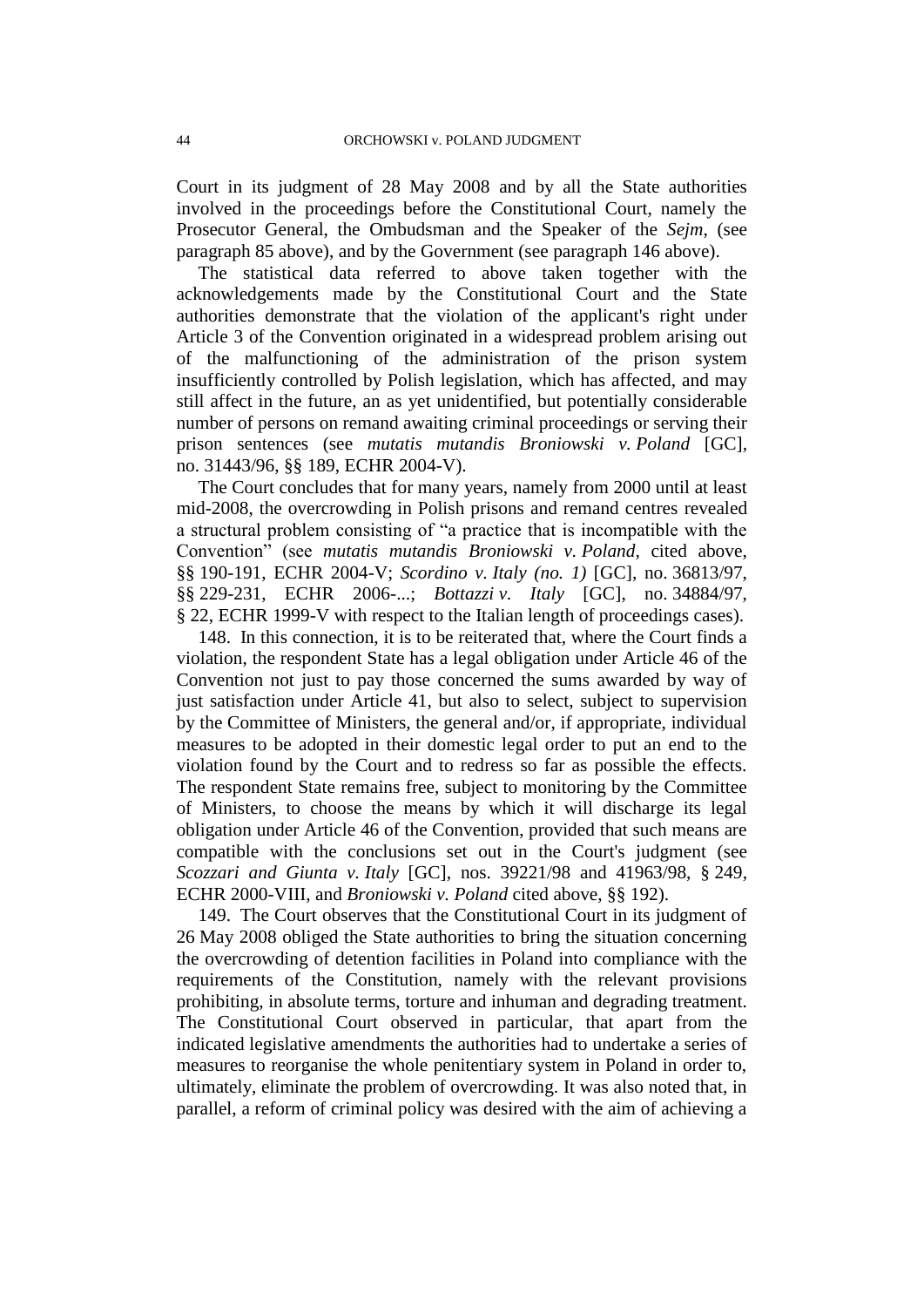wider implementation of preventive measures other than deprivation of liberty.

150. In this connection, it must be observed that recently in the case of *Kauczor v. Poland* (see *Kauczor v. Poland*, no. 45219/06, § 58 *et seq,* 3 February 2009), the Court held, referring to the conclusions of the Committee of Ministers of the Council of Europe, that the excessive length of pre-trial detention in Poland revealed a structural problem consisting of a practice that was incompatible with Article 5 § 3 of the Convention. The Court observes that the solution of the problem of overcrowding of detention facilities in Poland is indissociably linked to the solution of the one identified in the *Kauczor* case.

151. The Court also notes that for many years the authorities appeared to ignore the existence of overcrowding and inadequate conditions of detention and, instead, chose to legitimise the problem on the basis of a domestic law which was ultimately declared unconstitutional (see paragraph 85 above). As was observed by the Polish Constitutional Court in its judgment of 26 May 2008, the flawed interpretation of the relevant provision, which through its imprecision allowed for an indefinite and arbitrary placement of detainees in cells below the statutory size of 3 m² per person, sanctioned the permanent state of overcrowding in Polish detention facilities.

In the Court's opinion, such practice undermined the rule of law and was contrary to the requirements of special diligence owed by the authorities to persons in a vulnerable position such as those deprived of liberty.

152. On the other hand, the Court takes note of the fact that the respondent State has recently taken certain general steps to remedy the structural problems related to overcrowding and the resulting, inadequate conditions of detention (see paragraphs 89-91 above). By virtue of Article 46 of the Convention, it will be for the Committee of Ministers to evaluate the general measures adopted by Poland and their implementation as far as the supervision of the Court's judgment is concerned. However, the Court cannot but welcome these developments and considers that they may ultimately contribute to reducing the number of persons detained in Polish prisons and remand centres, as well as to the improvement of the overall living and sanitary conditions in these facilities. They cannot, however, operate with retroactive effect so as to remedy past violations. However, as already noted by the Constitutional Court (see paragraph 85 above), in view of the extent of the systemic problem at issue, consistent and long-term efforts, such as the adoption of further measures, must continue in order to achieve compliance with Article 3 of the Convention.

153. The Court is aware of the fact that solving the systemic problem of overcrowding in Poland may necessitate the mobilisation of significant financial resources. However, it must be observed that lack of resources cannot in principle justify prison conditions which are so poor as to reach the threshold of treatment contrary to Article 3 of the Convention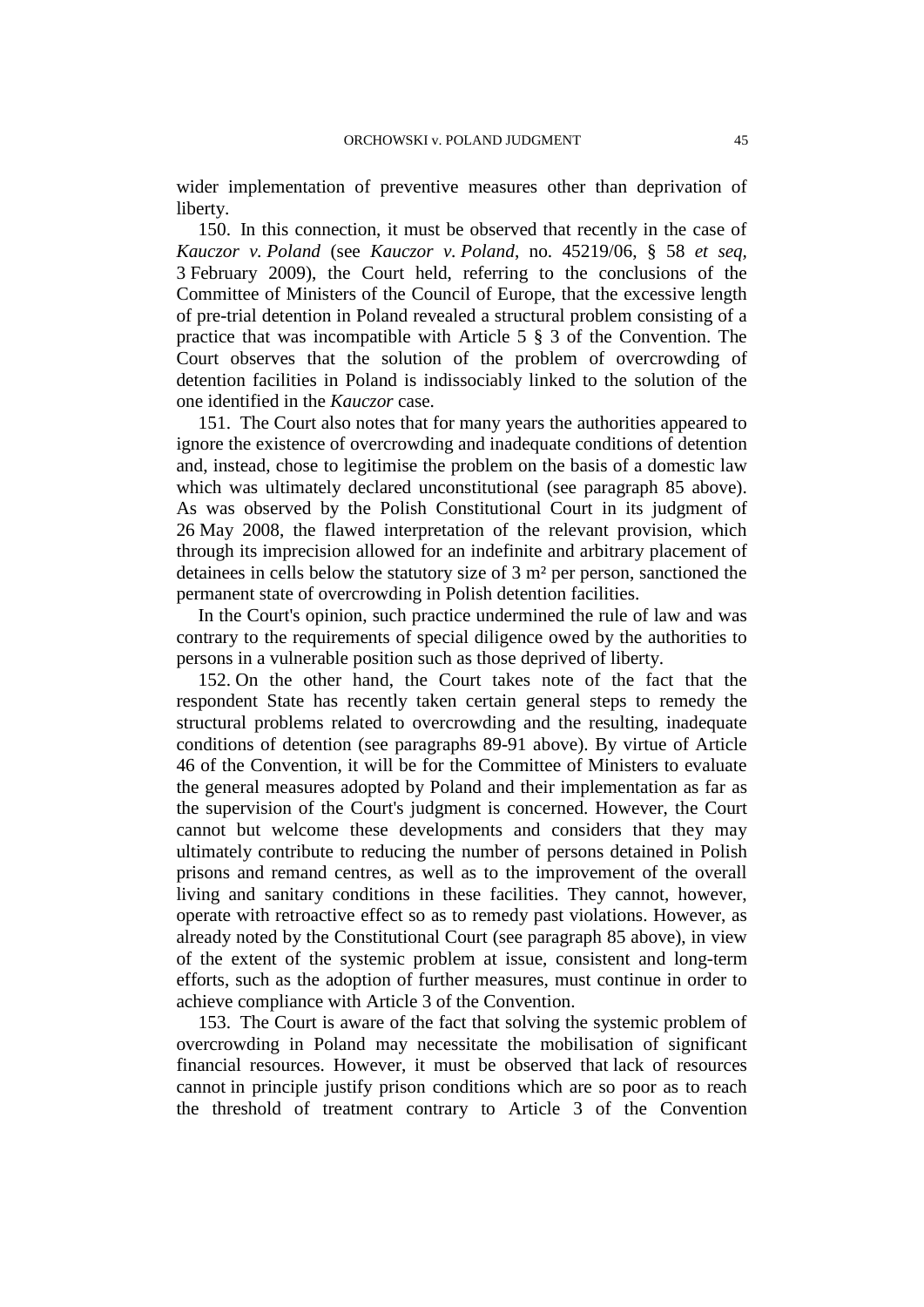(see among others *Nazarenko v. Ukraine*, no. 39483/98, § 144, 29 April 2003) and that it is incumbent on the respondent Government to organise its penitentiary system in such a way that ensures respect for the dignity of detainees, regardless of financial or logistical difficulties (see *Mamedova v. Russia*, no. 7064/05, § 63, 1 June 2006). If the State is unable to ensure that prison conditions comply with the requirements of Article 3 of the Convention, it must abandon its strict penal policy in order to reduce the number of incarcerated persons or put in place a system of alterative means of punishment.

154. Lastly, the Court takes note of the civil courts' emerging practice which allows prisoners to claim damages in respect of prison conditions. In this connection, the Court would like to emphasise the importance of the proper application by civil courts of the principles which had been set out in the judgment of the Polish Supreme Court of 26 February 2007.

The Court observes, nonetheless, that a civil action under Article 24 of the Civil Code, in conjunction with Article 445 of this code, may, in principle, due to its compensatory nature, be of value only to persons who are no longer detained in overcrowded cells in conditions not complying with Article 3 requirements (see paragraphs 108-109 above).

The Court would in any event, observe that a ruling of a civil court cannot have any impact on general prison conditions because it cannot address the root cause of the problem. For that reason, the Court would encourage the State to develop an efficient system of complaints to the authorities supervising detention facilities, in particular a penitentiary judge and the administration of these facilities which would be able to react more speedily than courts and to order, when necessary, a detainee's long-term transfer to Convention compatible conditions.

## **B. Article 41**

#### *1. Damage*

155. The applicant claimed EUR 3,500 in respect of non-pecuniary damage.

156. The Government submitted that the applicant's claim was excessive.

157. The Court awards the applicant EUR 3,000 in respect of non-pecuniary damage on account of the violation of Article 3.

## *2. Costs and expenses*

158. The applicant also claimed EUR 12 (approximately 53 Polish zlotys (PLN)) for the costs and expenses incurred before the Court by his lawyer.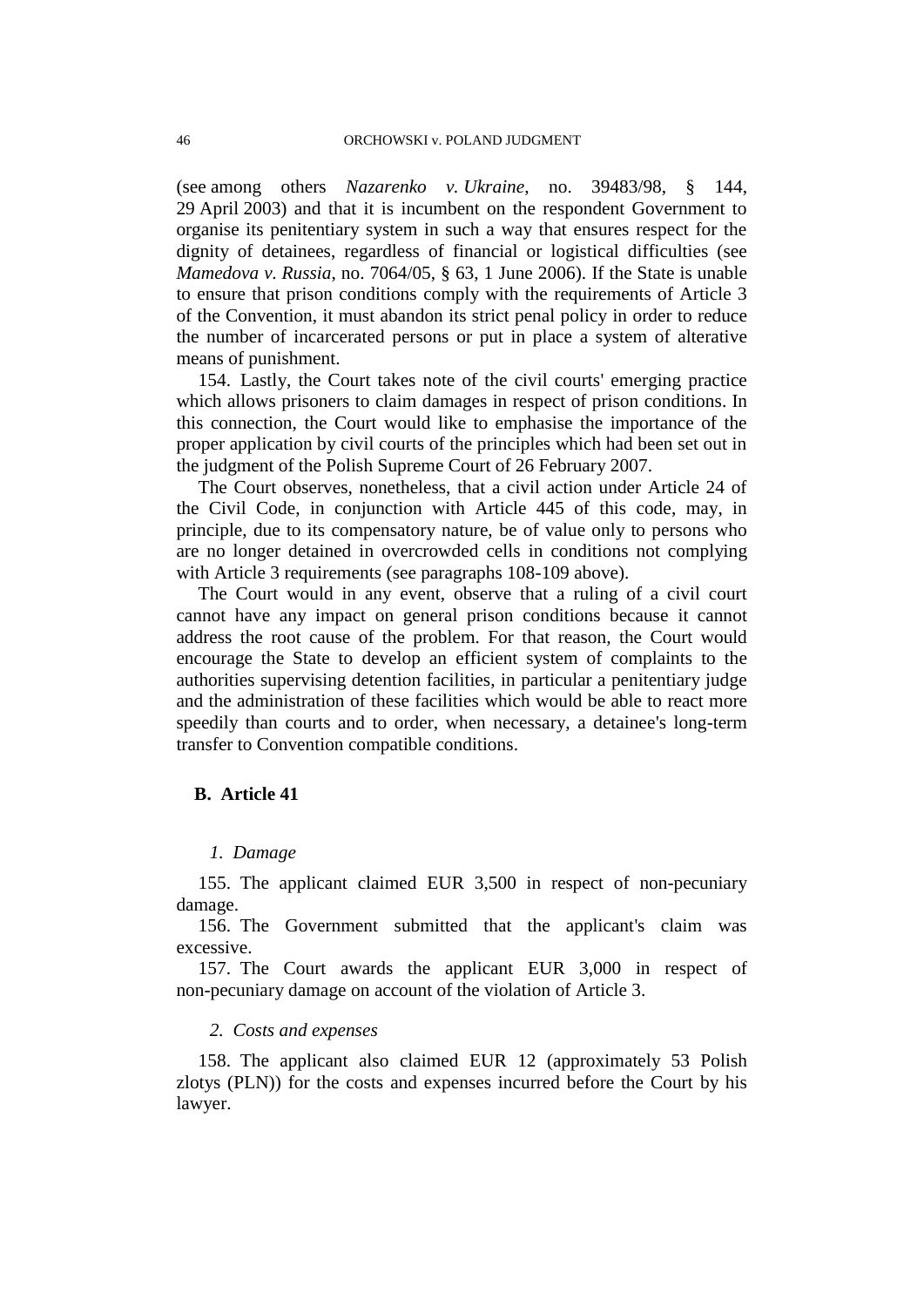159. The Government submitted that the amount claimed for the costs and expenses incurred by the applicant's lawyer in the proceedings before the Court was reasonable.

160. According to the Court's case-law, an applicant is entitled to the reimbursement of costs and expenses only in so far as it has been shown that these have been actually and necessarily incurred and were reasonable as to quantum. In the present case, regard being had to the information in its possession and the above criteria, the Court considers it reasonable to award the sum of EUR 12 for the proceedings before the Court.

## *3. Default interest*

161. The Court considers it appropriate that the default interest should be based on the marginal lending rate of the European Central Bank, to which should be added three percentage points.

## FOR THESE REASONS, THE COURT UNANIMOUSLY

- 1. *Declares* the complaints under Articles 3 and 8 of the Convention admissible and the remainder of the application inadmissible;
- 2. *Holds* that there has been a violation of Article 3 of the Convention;
- 3. *Holds* that there is no need to examine separately the complaint under Article 8 of the Convention;
- 4. *Holds*

(a) that the respondent State is to pay the applicant, within three months from the date on which the judgment becomes final in accordance with Article 44 § 2 of the Convention:

(i) EUR 3,000 (three thousand euros) in respect of non-pecuniary damage;

(ii) EUR 12 (twelve euros) in respect of costs and expenses;

plus any tax that may be chargeable, in respect of non-pecuniary damage and costs and expenses, to be converted into Polish zlotys at the rate applicable at the date of settlement;

(b) that from the expiry of the above-mentioned three months until settlement simple interest shall be payable on the above amounts at a rate equal to the marginal lending rate of the European Central Bank during the default period plus three percentage points;